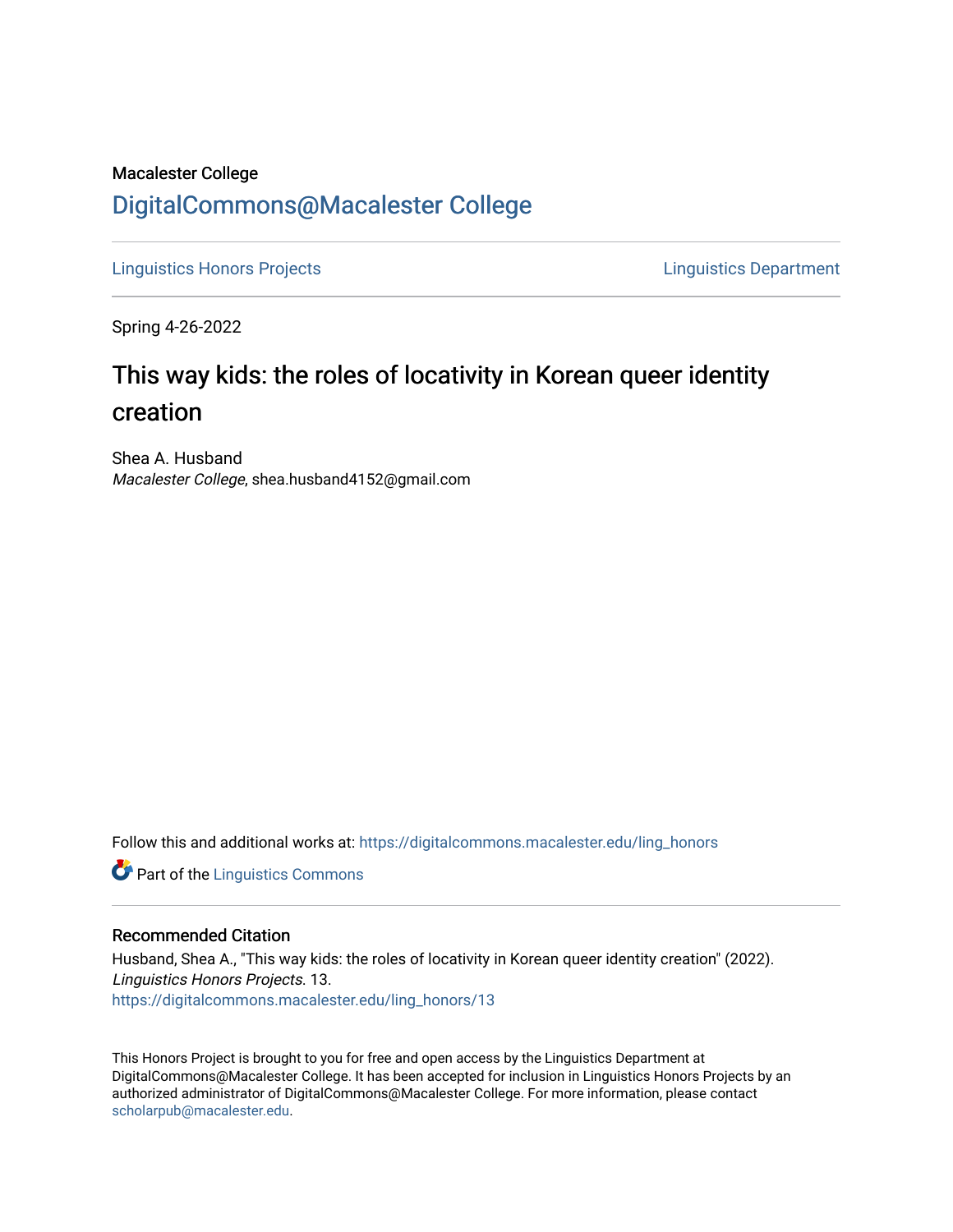## *This way kids***: the roles of locativity in Korean queer identity creation**

Shea Husband

Honors Project in Linguistics

April 26, 2016

Advisor: Christina Esposito

Department of Linguistics

Macalester College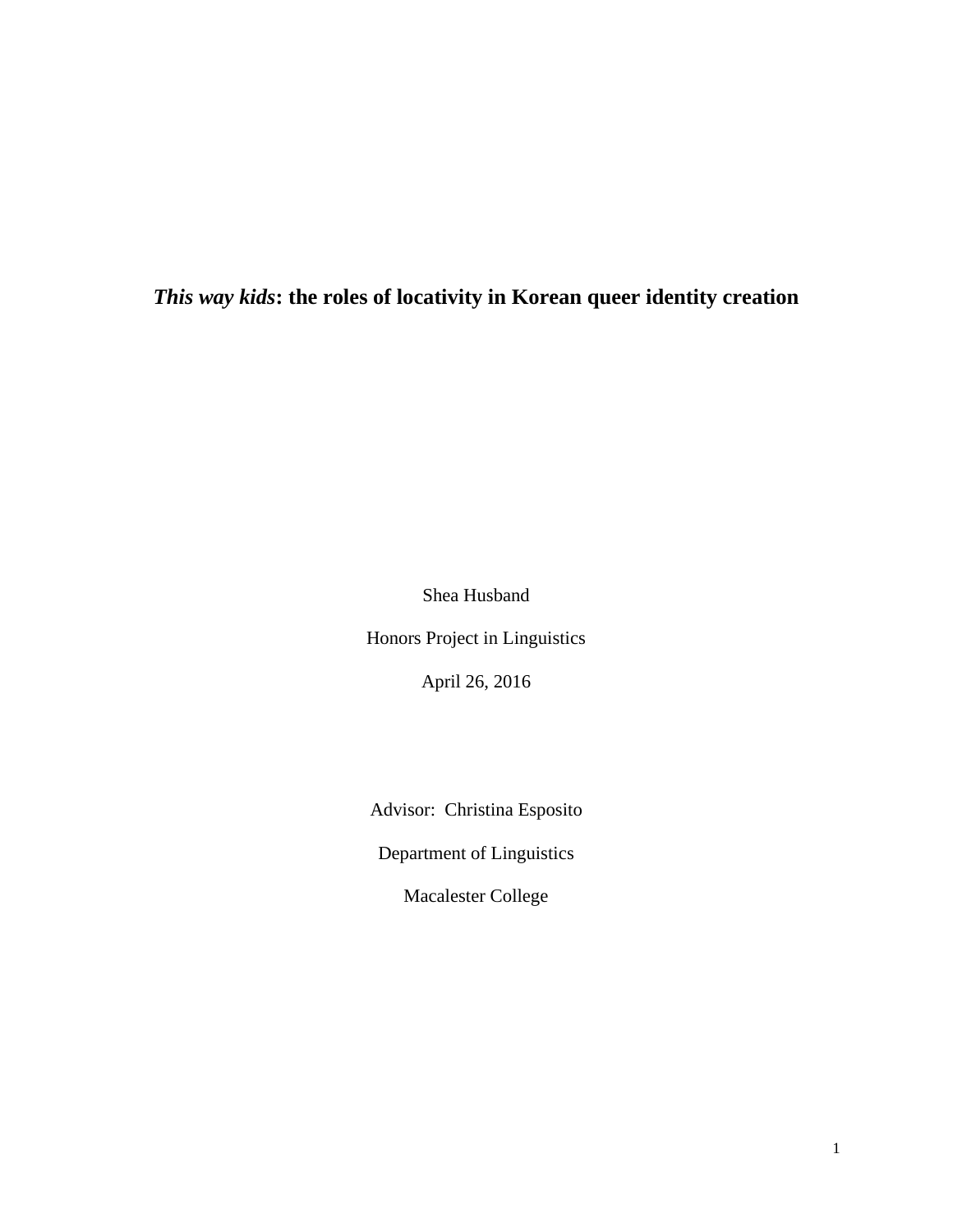#### **Abstract**

The study of queer linguistic practices in East Asia as a whole, and especially in Korea, is an area in desperate need of scholarship. While extensive research exists on the linguistic practices of people with non-heteronormative sexual identities in an English-speaking context (see Bucholtz and Hall, 2004; 2005; Eckert and McConnel-Ginet, 1992 as examples), only two paper touches on queer identity in a Korean linguistic context, namely King (2008) and Kim (2016). King's paper discusses the roles queer identity plays in English learning among three Korean gay men in Seoul, and Kim's paper deals with the othering of queer Korean voices through television. This paper seeks to begin to fill the immense gap in understanding of queer linguistic practices in a Korean context by proposing an analysis of the locative phrase *ijjok*, meaning this way or this direction, as well as non-standard English use as resources for queer identity creation in Korean. Using Bucholtz and Hall's tactics of intersubjectivity (2004) and interactionist (2005) frameworks as a theoretical framework, this paper analyzes speech produced by queer streamers and seeks to show that *ijjok* serves the following functions: (1) as an indirect index for queer identity; (2) as a mechanism through which to maintain conversational harmony and aesthetics; (3) as a mechanism to authenticate queer identity and ingroup membership; (4) to project the social alienation and erasure of queer Koreans onto abstract linguistic space; and (5) to subvert the hegemony of earlier queer self-reference terms. Furthermore, this paper grounds itself in ethnographic research and dialogues with poststructural, feminist, and queer theories.

Keywords: Korean, queer, discourse, locativity, identity, sexuality, sociolinguistics, critical discourse analysis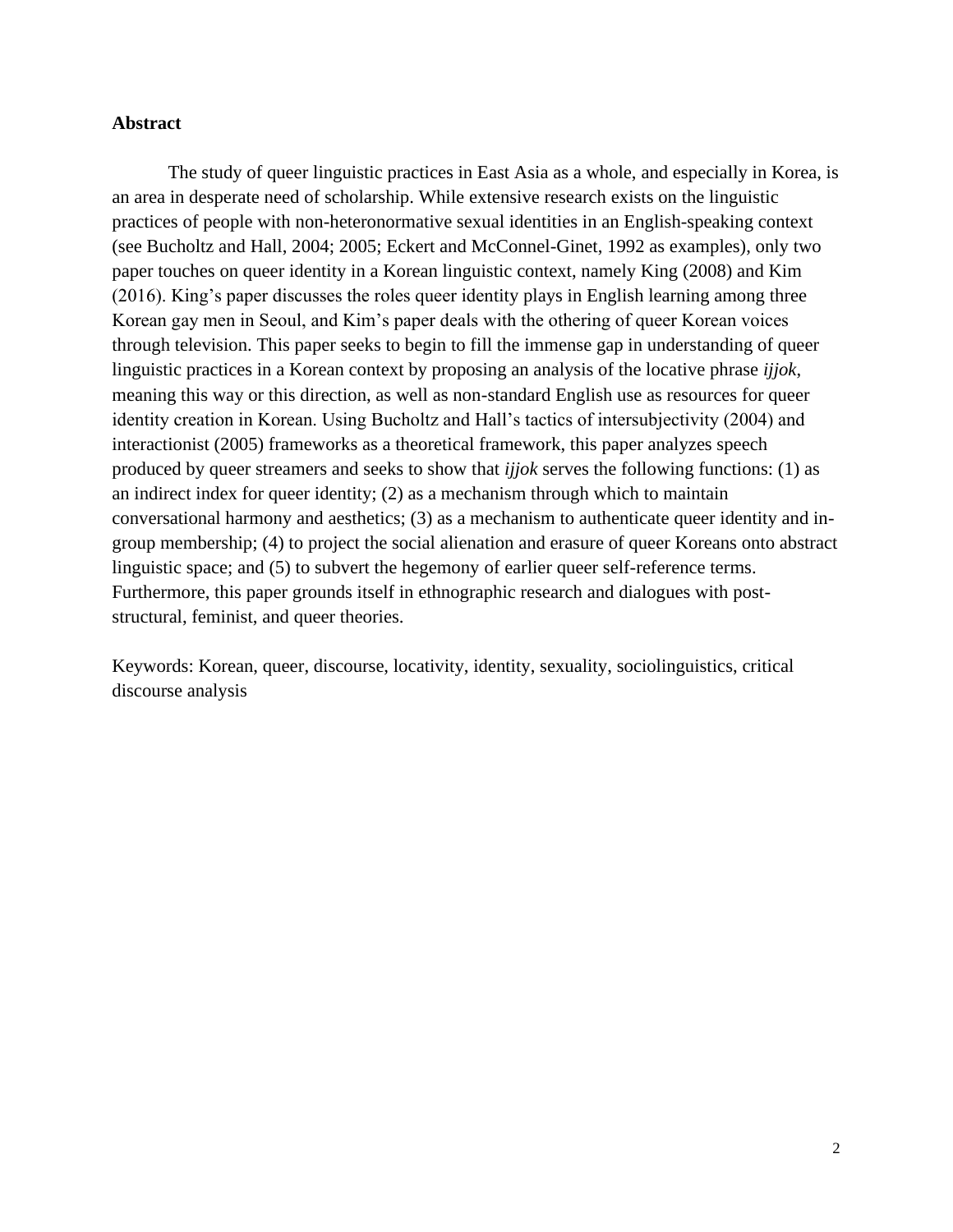#### **1 Introduction**

The study of gender and sexuality in East Asia, primarily through the lens of linguistics, is an area in desperate need of more scholarship. While the study of the manifestation of gender and sexuality in language is still somewhat burgeoning as a field, there has been a considerable amount of research done on the ways queerness manifests itself through language in Englishdominated contexts (e.g., Bucholtz and Hall, 2004; 2005; Eckert and McConnel-Ginet, 1992). In addition, the research done in the East Asian context has focused mainly on Chinese and Japanese (e.g., Pan, 2018; Abe, 2010). In contrast, there is little linguistic research on queerness in the Korean context, King (2016), Kim (2016), and Berry (1999) being some of the only ones. King (2008) discusses the roles queer identity plays in English learning among three Korean gay men in Seoul. Contrary to the ways that Park (2009) describes the disclaiming of English as a way to maintain one's Korean identity, King describes how the lack of legitimacy and access to heteronormative spaces and privileges plays a large role in Korean queer people's motivation to learn and use English more openly. While the English-language use of the Korean queer community will not be discussed heavily in this paper, the ideologies surrounding Korean queer identity, as well as the other commentary about the Korean queer community, specifically, will serve as further ethnographic information, and aid me in grounding my analysis in context. Kim (2016) discusses the ways in which Korean media furthers the othering of Korean gay men and Korean-Chinese people through reproductions of culturally salient vocal stereotypes. In addition, while Berry (1999) is not strictly dealing with linguistic structures, he introduces and explains an assortment of queer self-reference terms in Korean. In addition, his paper analyzes the state of the Korean queer community, particularly public perception and the ever-changing relationship between the Korean queer community and institutions of authority.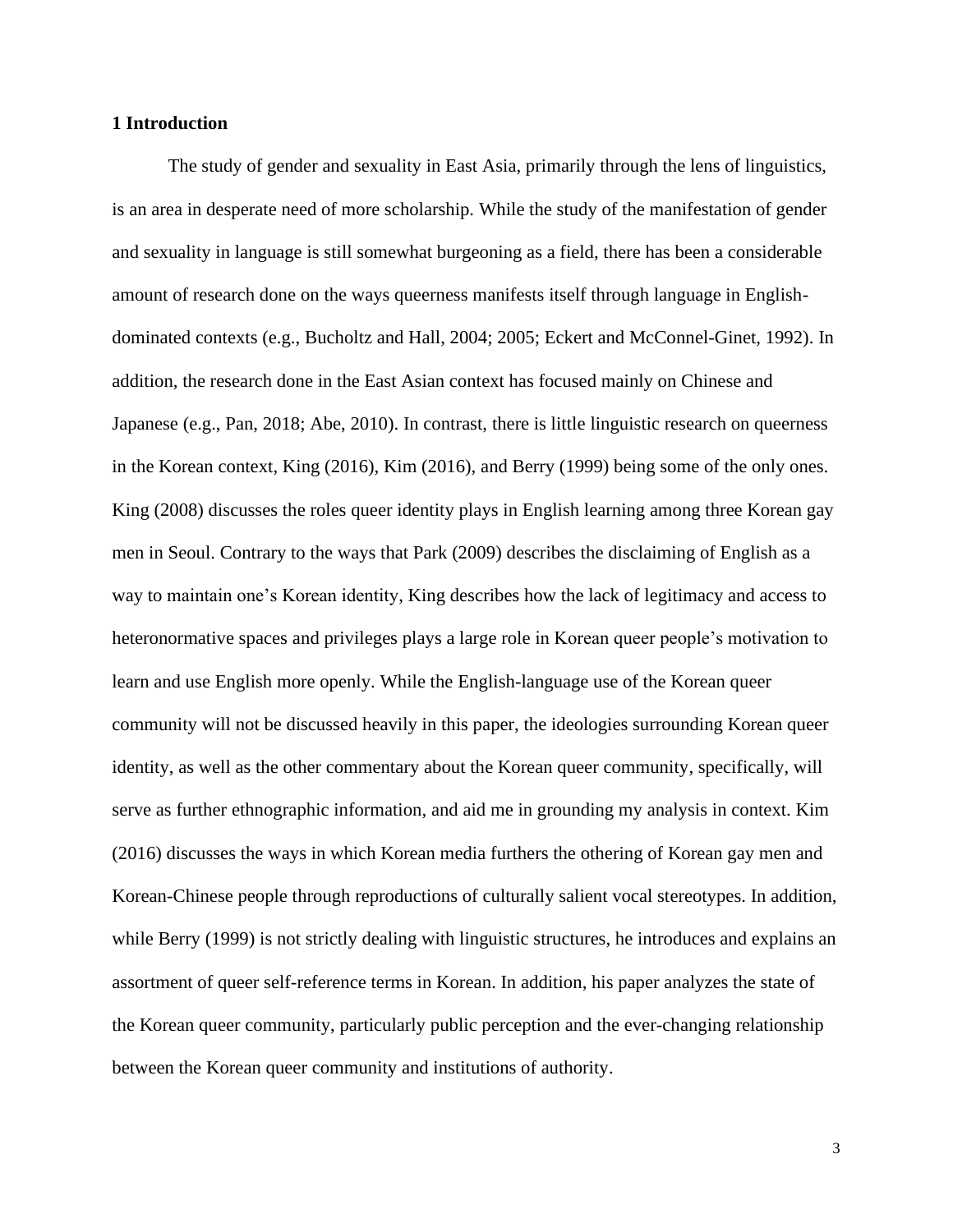In addition to the two studies mentioned above, there has been a decent body of work in other fields dedicated to understanding the Korean queer community, its history, modern sociopolitical contexts, as well as prospects for the future. Kim and Hahn's 2006 paper describes the history of homosexuality in Ancient and Modern Korea by describing contemptuous records of homoeroticism and situating them in relation to the dominant ideological frameworks of Korean culture. By discussing diachronic perspectives and perceptions of homosexual relationships and identities in Korean culture, their paper provides the current study with a more broad historical grounding. Choi (2015) furthers the historical discussion of queerness in the Korean context, focusing on women and the intersection of the female identity with neo-Confucianism, evangelical Protestantism, and ethnocentric nationalism. Through this more nuanced discussion of the diachronic perceptions of queer relationships and identities, this paper provides a deeper understanding of how broader, culturally salient ideologies intersect with historical and legal discourses to form the current perceptions of the Korean queer community. Rich (2016), Youn (2017), Rich and Eliassen (2020), Yi and Phillips (2015), and Jung (2021) center their work on the perceptions of queer people in Korea, primarily focusing on how religious ideologies shape modern perceptions of the contemporary queer community and the broader political and legal implications for queer Koreans. These papers provide the current study with further ethnographic information about the history and sociopolitical standings (past and present) of the Korean queer community. Seo (2001) seeks to describe the rise of the Korean queer community as a self-aware social entity and conceptualizations of queerness. This paper forms a large part of the ethnography for the present study. Written by a gay Korean man, Seo's perspectives on the Korean queer community are invaluable to grounding the current study in context. Lee (2017) continues this work by demonstrating the making of gay male place through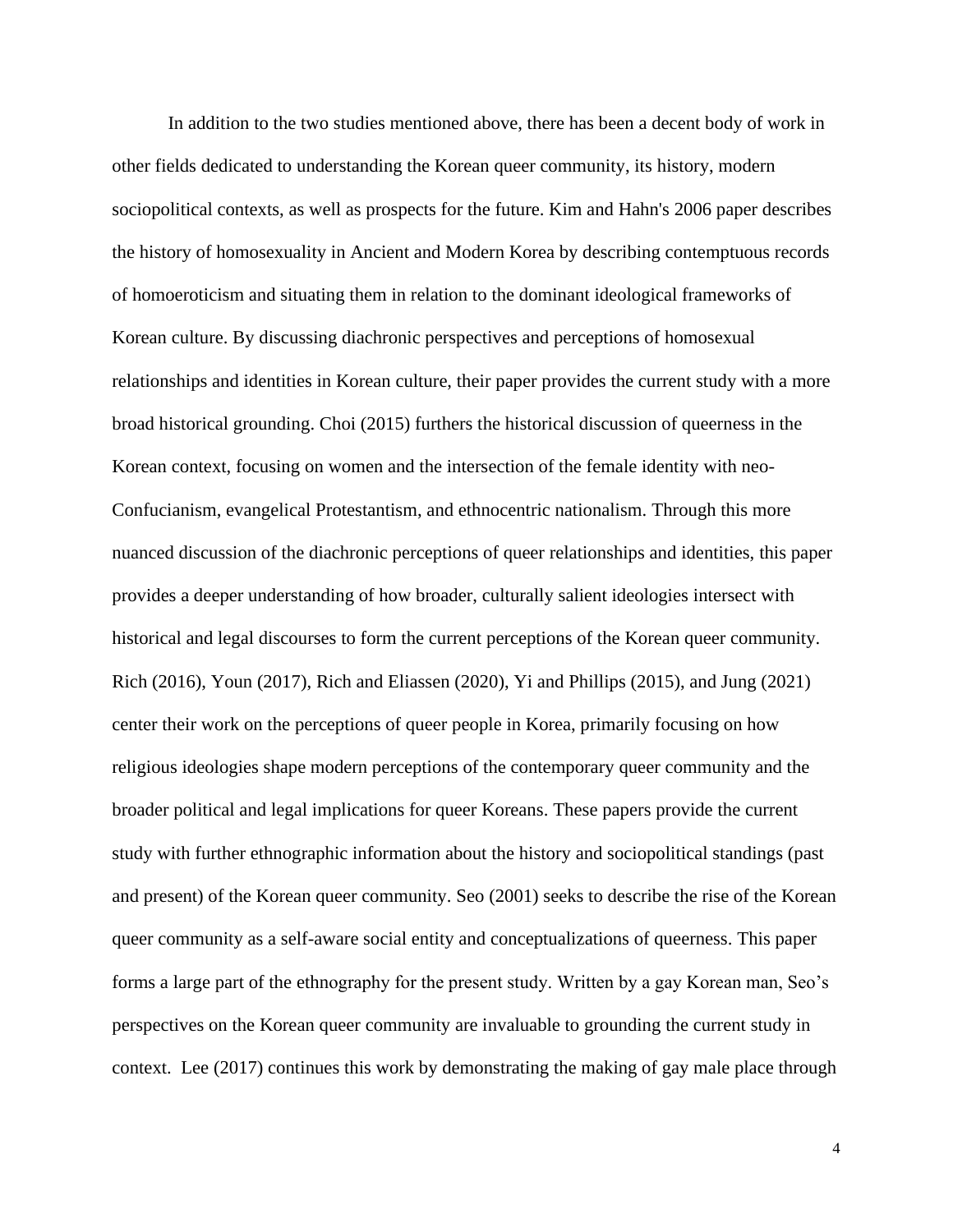geographic a case study of the Nakwon-dong district in Seoul, a popular gathering place for gay men. This paper provides a unique insight into a critical, yet little-discussed aspect of contemporary Korean queer culture, namely discreet meeting places. Furthermore, Phillips and Yi's (2019) study of queer activism focuses on the differences in ideology in queer communities around identity based on geographic location. This paper serves to provide the current study with recent ideologies surrounding queer identity from a geographically diverse sample of queer Koreans, which will allow for further grounding of the analysis in a Korean queer context.

 In building off work mentioned above, the current study seeks to fill the gap in understanding how queer identity is constructed in Korean through language by analyzing the uses of the locative phrase *ijjok* 'this way/side/direction' in Korean queer identity construction. In seeking to dialogue with queer, feminist, and post-structural critical theories, the current study also seeks to deconstruct orientalist ideas of queerness in the Korean context by grounding the research in the practice, history, and sociopolitical context of the Korean queer community through the perspectives of the scholars discussed above and the queer Koreans whose speech practices serve as the basis for the current study. Using Bucholtz and Hall's (2004, 2005) tactics of intersubjectivity and interactive models, Gal and Irvine's (2000) semiotic processes of the ideological construction of difference, and Yum (2012)'s principles of Korean communication competence as a theoretical basis, the current study will put forth an analysis of the use of the locative phrase *ijjok*, 'this way/direction 'as a resource of queer identity construction in Korean. While there are certainly other queer reference terms in the Korean context (see Berry, 1999 and All about LGBTQ, 2020 for discussions of common queer reference terms), the current study will focus on *ijjok* exclusively. Due to the unique nature of *ijjok* as a commonly used locative term from which queer identity emerges, the current study chose to focus on *ijjok* to highlight the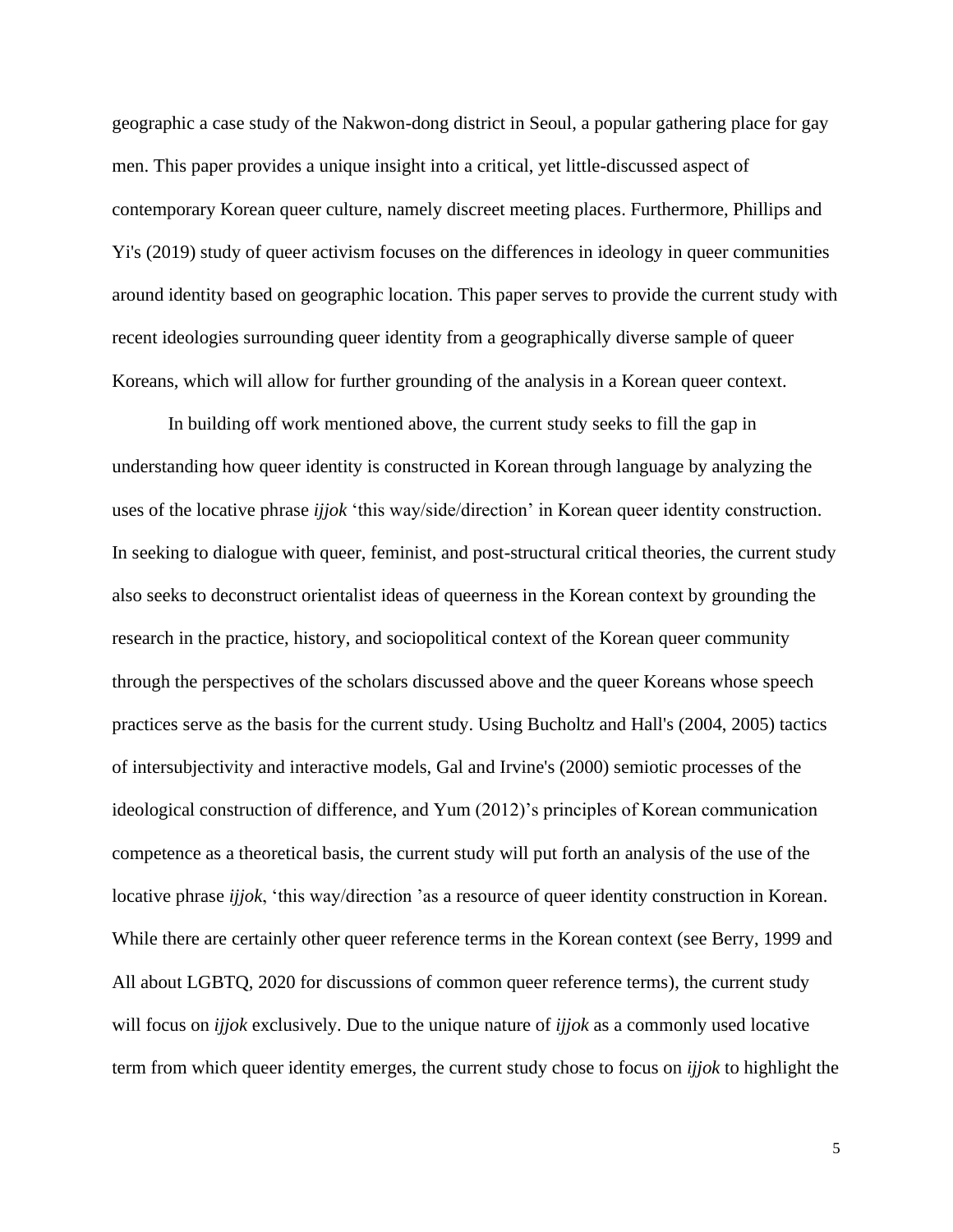dynamic and culturally specific ways in which queer identity is constructed in Korean. In addition, as most of the queer reference terms commonly used today derive from English, the current study feels as though the larger sociocultural dynamics of English use in the Korean queer community should be discussed more thoroughly in a separate study.

Through an analysis of queer speech, the current study will attempt to answer the following questions: 1) what functions does the locative phrase *ijjok* serve in Korean queer discourse, 2) what are the motivations behind its use compared to other queer reference terms, and 3) how does the locative nature of the phrase impact its meanings and functions. To this end, the current study proposes that these linguistic resources serve five primary functions in queer identity construction: (1) as an indirect index for queer identity; (2) as a mechanism through which to maintain conversational harmony and aesthetics; (3) as a mechanism to authenticate queer identity and in-group membership; (4) to project the social alienation and erasure of queer Koreans onto abstract linguistic space; and (5) to subvert the hegemony of earlier queer selfreference terms. In addition, the current study will also touch on the paradigm and distribution of queer self-reference terms in which *ijjok* exists.

Section 2 grounds the analysis in the sociopolitical history of queerness in the Korean context and the modern cultural landscapes facing Korean queer communities today. Section 3 discusses the theoretical framework that was constructed for analysis. The study methods, including data collection, and coding are discussed in Section 4. The methodological discussion is immediately followed by an analysis of the data in Section 5. Finally, Section 6 furthers the discussion of the analysis and suggests avenues for future research.

As a non-Korean queer researcher looking into this community from an outside perspective, extensive ethnography is imperative to ground the current study in the community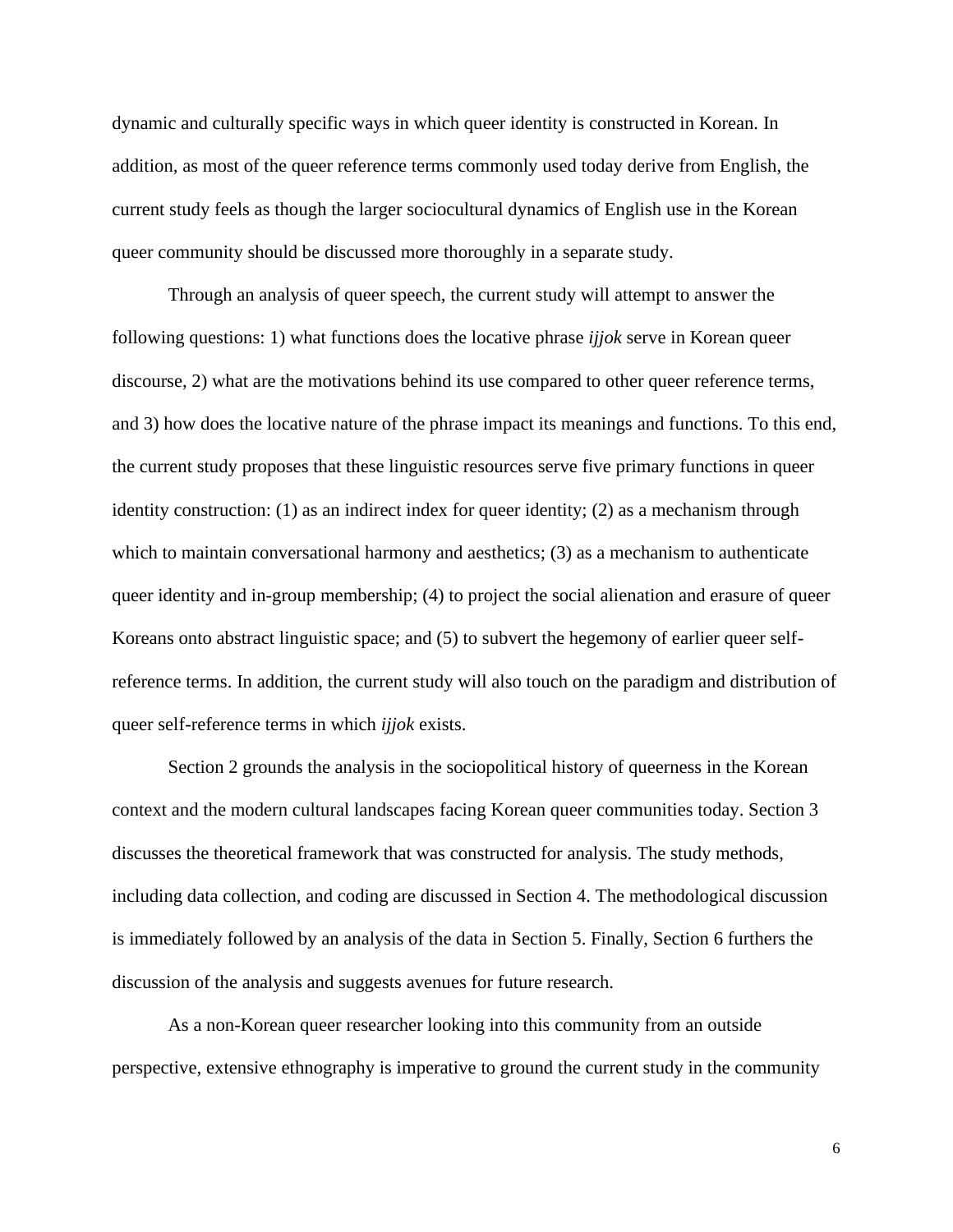from which it arose. While not Korean myself, I have spent over eight years studying the Korean language and culture. In addition, I have also conducted extensive research on the use of English in Korean music. By mentioning these things, I only seek to demonstrate my experiences with the Korean language and culture, and to qualify myself as a researcher with the necessary competencies to conduct this research. However, despite my extensive experience with Korean, my identity as a non-Korean person will undoubtedly affect my analysis and interpretations. To combat the effects of my positionality, I have endeavored to ground my transcriptions, translations, and interpretations of the data in ethnographic research and conversations with native Korean speakers to ensure accuracy. Because the speakers in my vicinity are not queer themselves, only questions of transcription and lexical meaning were discussed when unclear.

Before moving into the sociopolitical landscapes of queerness in Korea, a point on the use of the term 'queer' and other queer Korean reference terms within the current study. The word 'queer' is used in the current study as shorthand to refer to &&non-heteronormative sexual identities connected with a broad range of non-heterosexual erotic desires and relationships. As Wilson (2006) points out in her framework for analyzing queerness in a non-Western context, a crucial point of ethnographic and post-colonial scholarship is "that the conceptualizations of the sexual vary profoundly, and in particular depart from the Anglo or Western assumptions about sexuality" (p. 1). Therefore, for brevity and to show that the use of *ijjok* is not restricted simply to a particular group within the broader Korean queer community, 'queer' will be used. However, it is worth noting that while Korean queer people do use the word 'queer' to characterize themselves (Berry, 1999), the use of it in the current study is limited to academic shorthand that denotes a particular set of salient queer identities analyzed, specifically *gei* and *rejeu* identities. *Gei*, from the English 'gay', refers generally to male homosexual identities. Similarly, *rejeu* or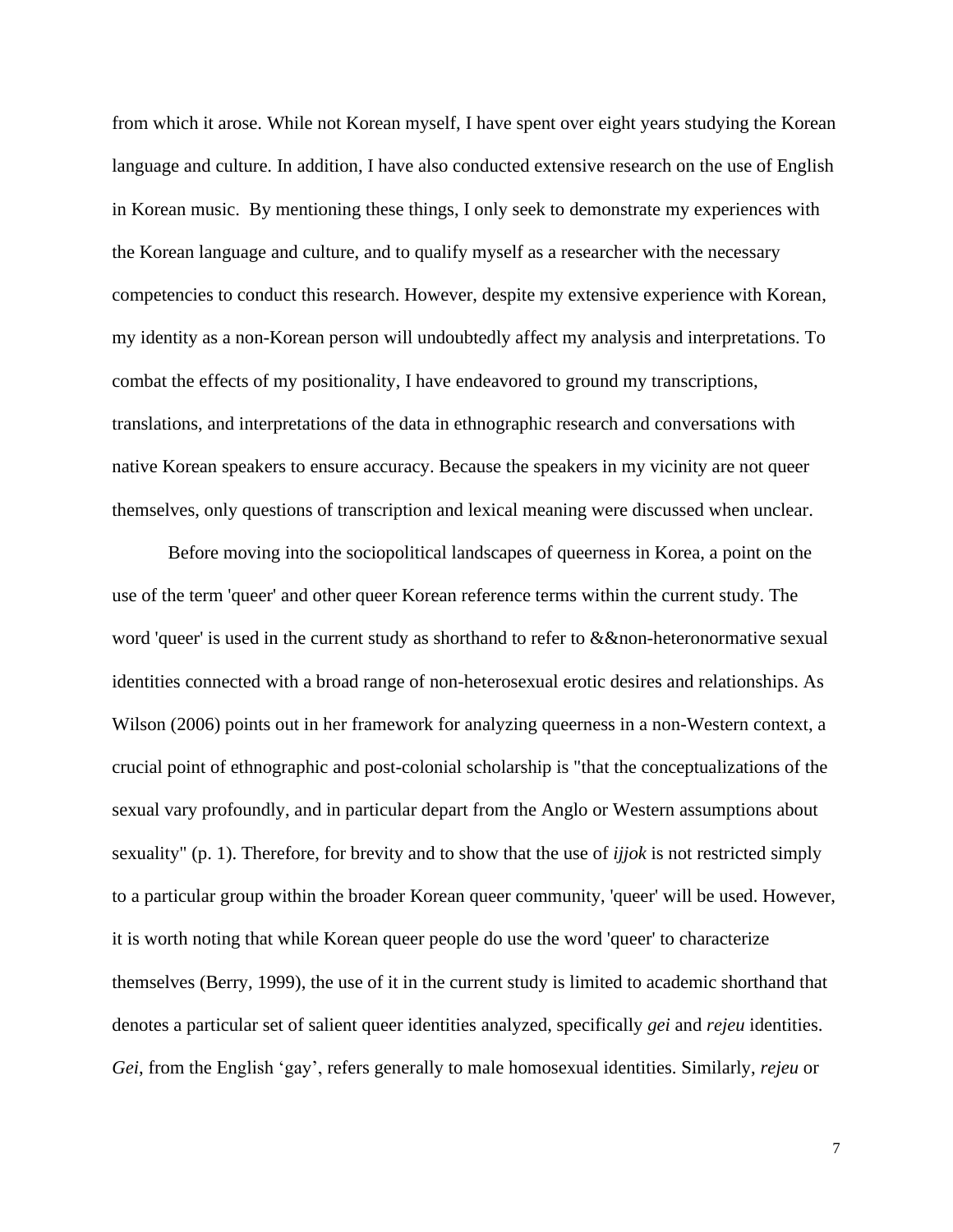*rejeubieon*, from the English 'lesbian' refers to female homosexual identities. Furthermore, in context, *ijjok* refers to the identity most salient to the speaker, and as such, I will use the specific identity reference term relevant to the example when discussing the meaning of *ijjok* in context. *While* these two identities are by no means a definitive list, they are the identities represented by the speakers analyzed in the current study. Additionally, these two terms, along with other queer reference terms will be introduced and briefly discussed in greater detail in later sections as necessary.

#### **2 Sociopolitical history and modern contexts**

Today, the sociopolitical and legal landscape faced by Korea's queer community is complex, subtle, and often quite contradictory (Phillips and Yi, 2019). Stemming from interwoven, locally interpolated influences of neo-Confucianism, evangelical Protestantism, and ethnocentric nationalism (Jung, 2021), as well as a scantly documented and culturally invisible history of homoeroticism in Korean culture (Seo, 2001; Kim and Hahn, 2006), the existence of homosexuals and other non-heteronormative sexual identities has been effectively ignored on the societal level until relatively recently. While the queer community in South Korea does not face the harsh punishments seen in surrounding nation-states (Rich, 2016), the lack of legal recognition and protection has left them vulnerable to mounting discrimination and violence from conservative religious groups, most vocally Protestants (Youn, 2017; Jung, 2021, Phillips and Yi, 2019).

However, in their 2006 paper on the history of homosexuality in the Korean context, Kim and Hahn point to three concrete instances of homosexuality in ancient Korean society: (1) the homoerotic poetry of the hwarang, elite warriors of the Silla Dynasty; (2) accounts of the Koryo King Kongmin's pederastic practice; and (3) lexical items rooted in Shamanistic practice. Each of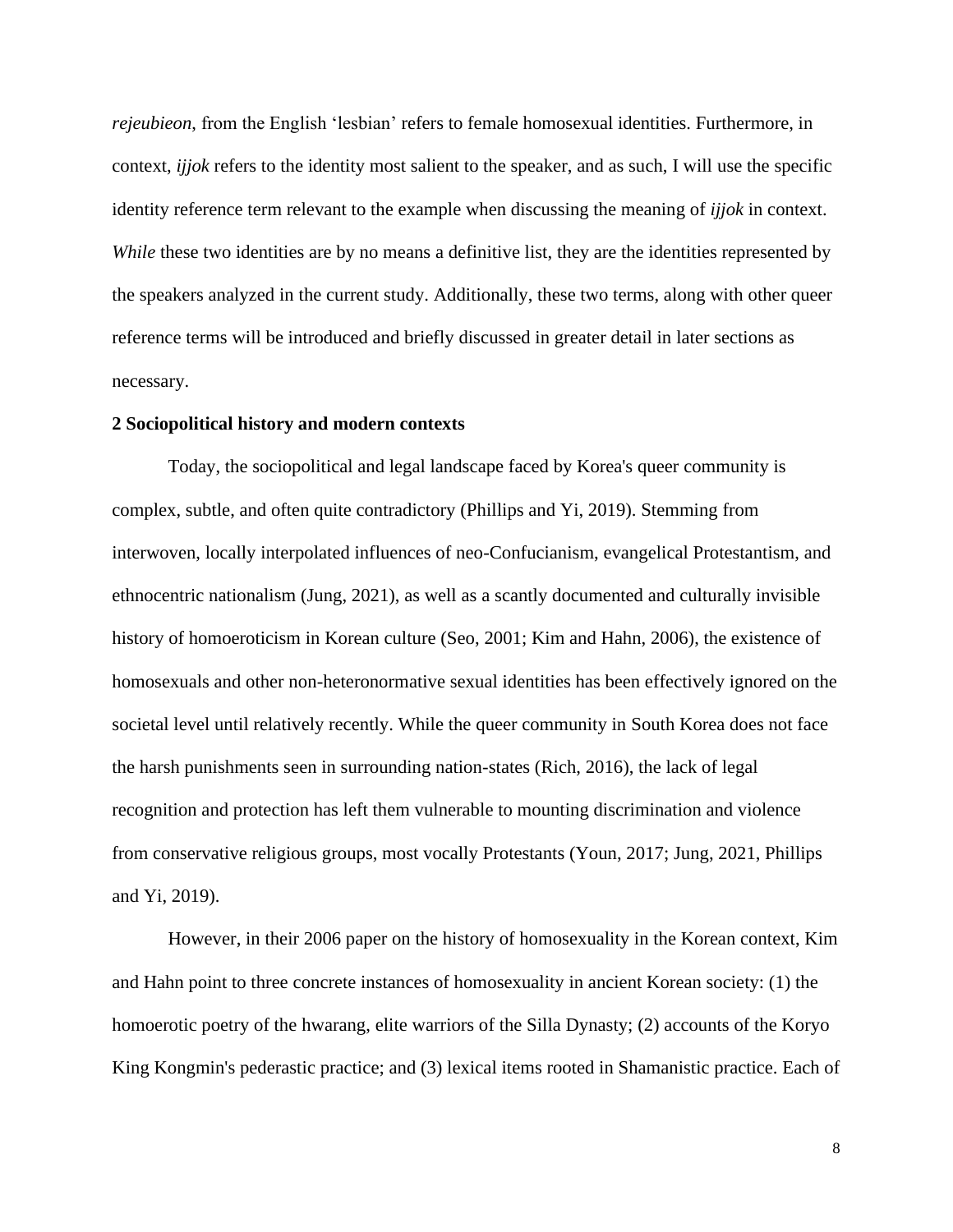these accounts shows us that homosexuality is not, as many evangelical Protestants argue, a corrupt Western import (Rich and Eliasse, 2020), but in fact, it has a long history and precedence in Korean culture. However, Seo (2001) urges us to take these accounts with a grain of salt. While he does not deny the existence of the historical precedence of homosexual identity in Korean culture, he posits the accounts themselves represent nothing more than "[exceedingly rare] historical footnotes" (p. 69), the nature of which have ultimately led to the invisibility of queer communities in the wider Korean cultural consciousness.

In today's context, while acceptance of Korea's queer communities has been steadily increasing among younger generations —48% ages 30-49 and 71% in people ages 18-29 — the older generations have remained consistent in their lack of acceptance (Pew Research Center, 2013). This lack of support among older generations has subsequently led to an overall lack of political support for the advancement of  $LGBTQ+^1$  rights and protections in Korea (Phillips and Yi, 2019), including but not limited to the legalization of gay marriage and other interconnected rights, such as trans-affirming healthcare. Despite this, queer communities have also been increasingly open about their identities and actively sought to increase identity activism in Seoul and the periphery.

This drastic increase in identity activism in the past three decades, mainly that focused on sexual identity, in the Korean context, stems largely from a group of upper-class queer Koreans who have engaged with much Western literature on queer identity (Berry, 1999). As a queer identity has primarily been invisible for most of contemporary Korean history, especially with the prevalence of Confucian and subsequently Protestant ideals as dominant ideologies in Korean societal discourse (Jung, 2021), conceptualizing a queer identity within the Korean societal frame is, in essence, defining something for which there is no coherent social referent (Seo,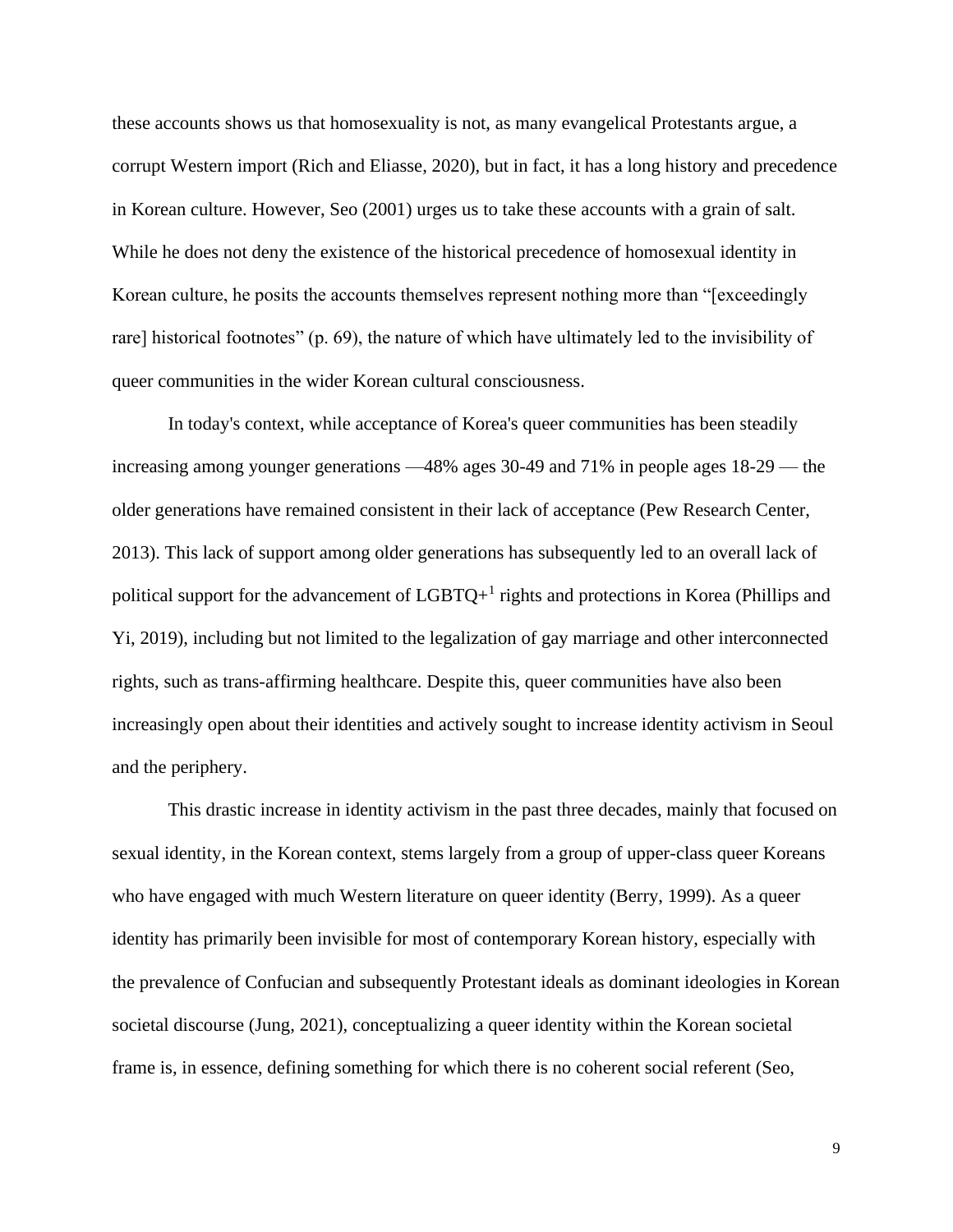2001). However, as Seo further elaborates, this new 'awareness' of queer sexual identities as valid identities beyond the personal sphere has emerged as people's access to information and others with the same identity have become more accessible, which has subsequently led to them being able to congregate secretly in gay bars and now anonymously online. These queer online spaces, which at the time of Seo's 2001 article were just beginning to become prominent, have dominated queer Korean culture (All about Queer, 2020), allowing people to engage anonymously (a critical tenet of these spaces) with other queer folks in a safe space, without the fear of being seen. These online spaces include forums, group chats, as well as streams, which are particularly relevant to the current study. I don't wish to suggest, however, that the social awareness of queer Korean identities stemmed solely from interactions with Western queer thought. On the contrary, despite intense marginalization and widespread social erasure, queer sexual identities, as mentioned above, have a long, but scantly documented history in Korean culture (see Kim and Hahn, 2006; Choi, 2015 for examples). It is only in the past century or so, however, that people have begun to actively explore what these identities mean in a contemporary Korean context.

#### **3 Theoretical Framework**

 I analyzed the roles *ijjok* serves in Korean queer identity creation using a critical discourse analysis framework informed by Bucholtz and Hall (2004, 2005), Gal and Irvine (2000), Yum (2012), and Wilson (2006). Bucholtz and Hall's framework was chosen as the main framework, with influences from the others interspersed, to effectively capture the dynamic, nonessentialist nature of identity as an ongoing process that is constantly negotiated intersubjectively and in every social interaction. Their 2005 paper proposes five principles: *emergence*, *positionality*, *indexicality*, *relationality*, and *partialness*. They view identity not as something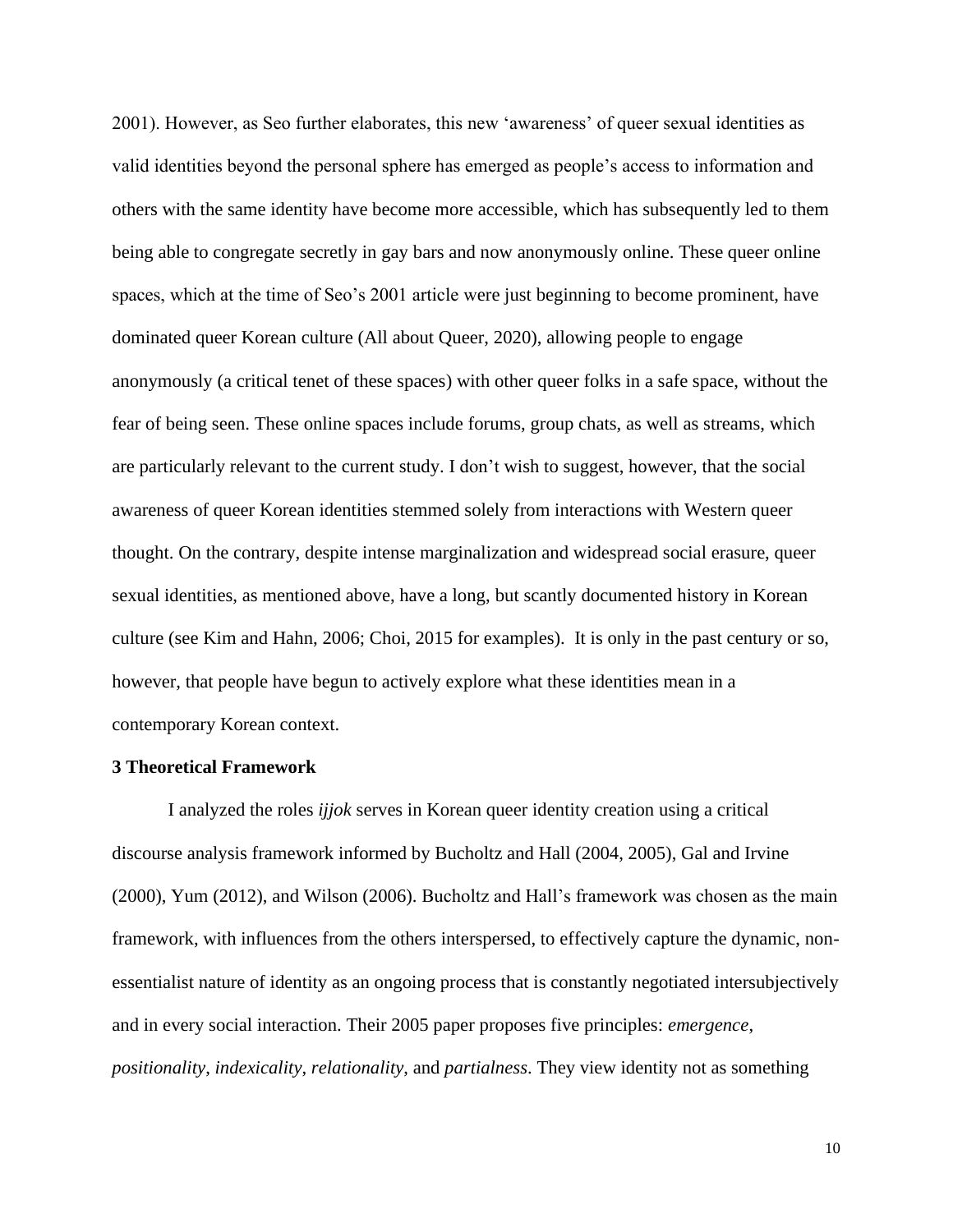inherent to each individual but rather as constantly being negotiated on multiple, intersectional levels through our everyday language use. In addition, they argue identities emerge through contact with others, and as such, every construction of identity is partial, a construct of the moment and the participants in it rather than a static object. The first four principles are all directly relevant to the current study.

The first principle, *emergence*, states that identity is the emergent product, rather than the source, of linguistic and other semiotic practices and is thereby a fundamentally social and cultural phenomenon (p. 593). They further elaborate that the emergent property of identity does not exclude the possibility (and in many cases, the reality) that the resources utilized for identity work can derive from previously developed resources and structures, such as the linguistic systems or specific ideologies. In the analysis, I will use this principle to show that Korean queer identity emerges not solely in the language they use but also in the shared queer identity of the participants in the discussion.

Building on that, Bucholtz and Hall argue through the *positionality* principle that identities encompass both macro-level demographic categories and local and even interactionally specific stances and discursive roles (p. 592). In essence, this principle shows that identities function on multiple levels simultaneously, and each level is equally important and inextricably linked. In this analysis, I will use this principle to show that Korean queer identity, and the resources one uses to construct it in interactions, often index multiple identities or interactional stances simultaneously.

The *indexicality* principle is arguably the most important of all of the principles, for it describes 'the mechanism whereby identity is constituted' (p. 593). Building off the work of Silverstein (1976, 1985), they argue that indexical processes, that is linguistic forms whose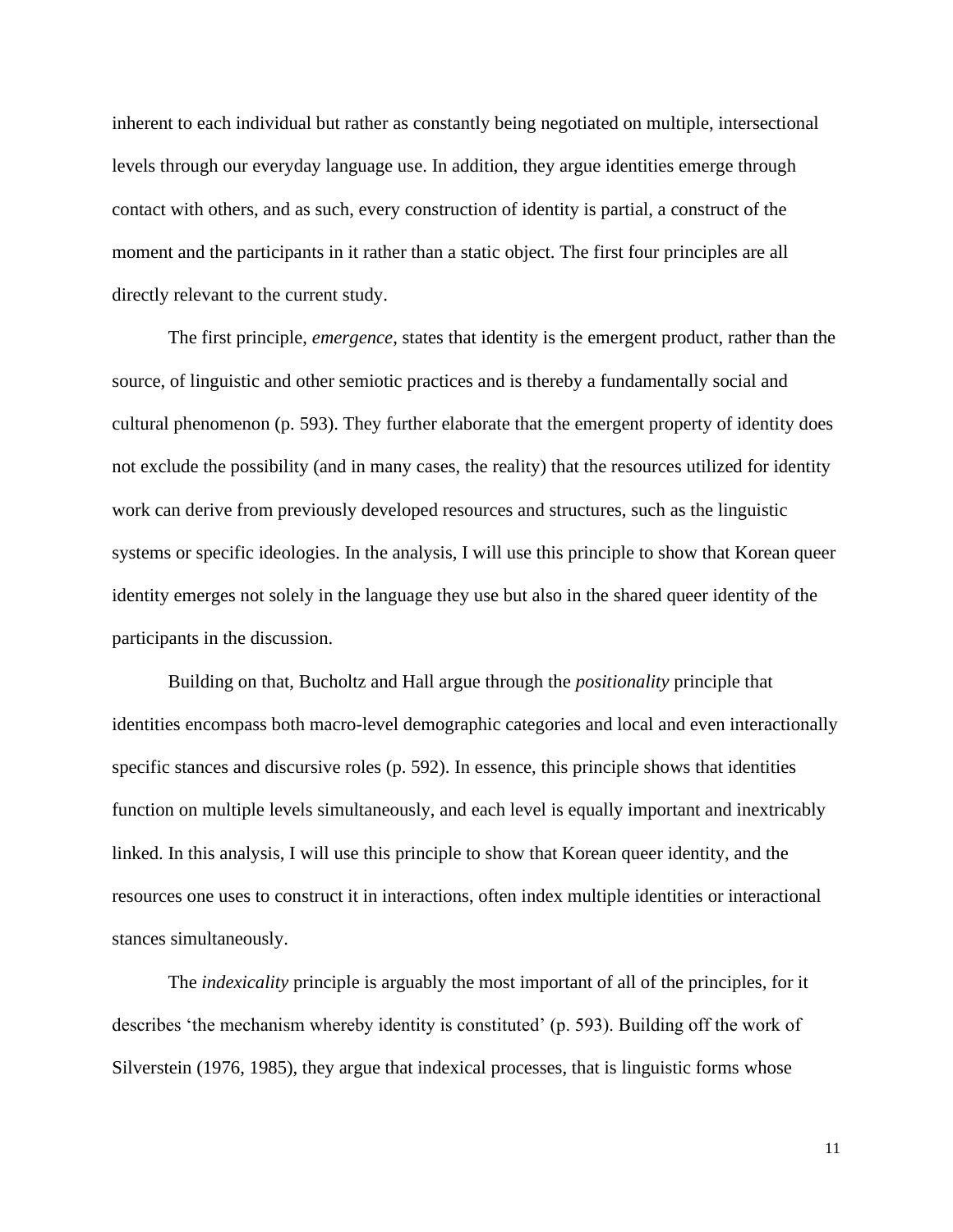meanings depend on the interactional context, occur at all levels of linguistic structure and use. They list the following as a set of linguistic means common in indexical processes of identity construction, including: (a) overt mention of identity categories and labels; (b) implicatures and presuppositions regarding one's own or others' identity position; (c) displayed evaluative and epistemic orientations to ongoing talk, as well as interactional footings and participant roles; and (d) the use of linguistic structures and systems that are ideologically associated with specific personas and groups (p. 594). While that list is by no means exhaustive, it casts a wide net and allows for the researcher to begin to recognize other processes by which identity is being constructed. This principle will, in combination with the tenets outlined in the next principle, constitute the tools by which I will analyze queer identity construction in Korean.

The final principle is the *relationality* principle. The *relationality* principle emphasizes the inextricably relational nature of identities. Its purpose is to highlight that identities acquire social meaning in relation to other identities, in other words, someone's sexual identity is explicitly tied with other identities they hold like class, race, geographical origin, etc. In addition, with this principle, they also seek to deconstruct the widely held notion that identity relations revolve solely around a single axis of similarity and difference. Instead, in combination with the tactics of intersubjectivity they proposed in their 2004 paper, they offer a much broader range of relational processes, namely: adequation/distinction (cf. similarity/difference), authentication/denaturalization (cf. genuineness/artifice), and authorization/illegitimation (cf. institutional sanctioning/prohibition) (p. 598-599). Adequation denotes sufficient sameness between individuals or groups, without necessarily implying solidarity, while distinction emphasizes differences. Authentication is a process that invokes essentialist conceptions of authentic identity, while denaturalization underscores the artificiality and non-essentialist nature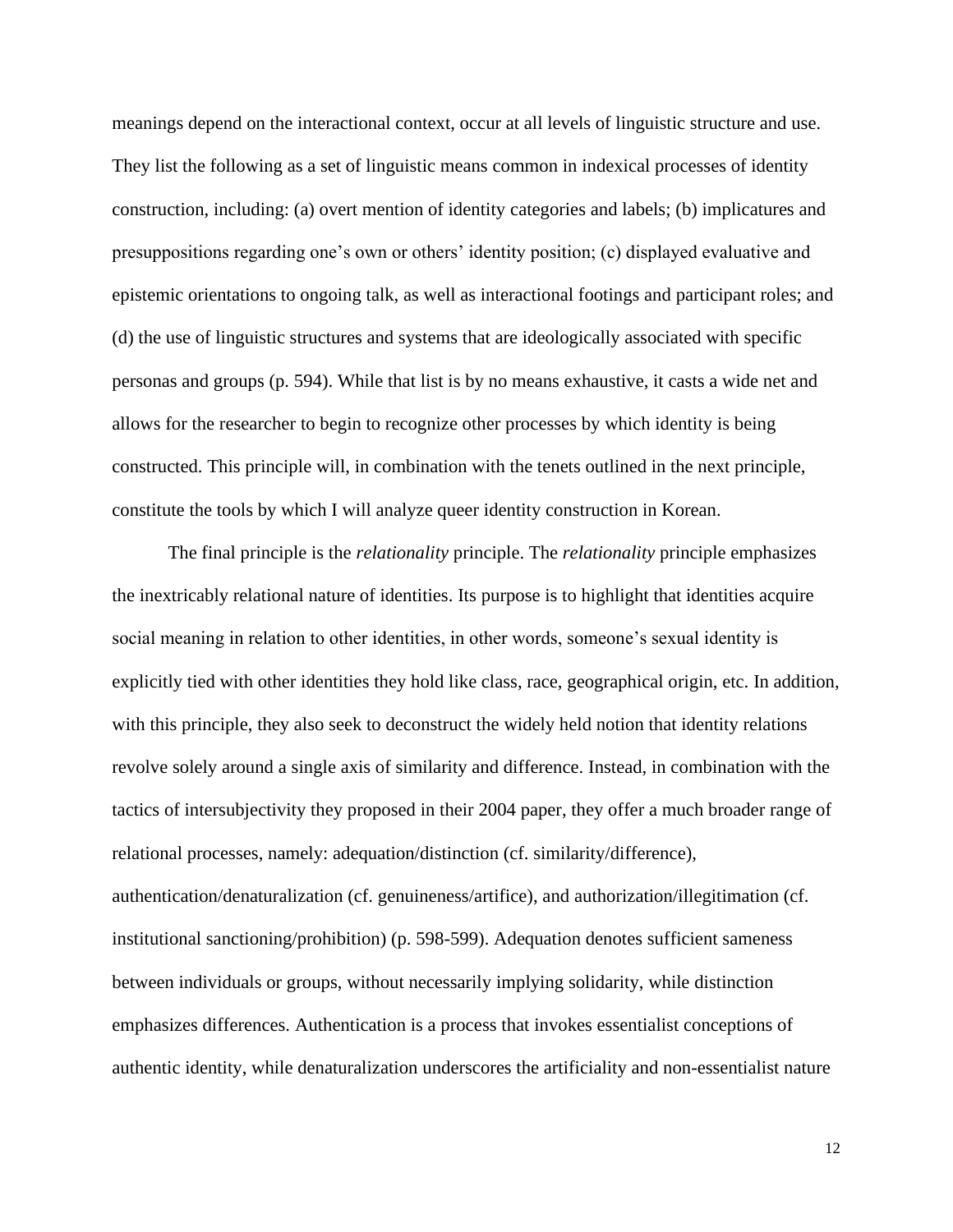of identity. Finally, authorization and illegitimation involve the sanctioning or prohibition of identities from sources of institutionalized power. Queer Korean people use these strategies in numerous ways to construct their identities, and as such, this principle, in combination with the previous one will be the main tools whereby the analysis will be conducted.

The *partialness* principle, while not as relevant to the current study, is still important to discuss, nonetheless. This principle seeks to highlight that every construction of identity is a partial account, meaning that each construction is never the full picture, but rather a constantly shifting object 'produced through contextually situated and ideologically informed configurations of self and other' (p. 605). While not directly relevant to the current study, this principle will serve as a reminder to be considerate of the positionality of both myself as a researcher and the creators and people being analyzed within their own contexts.

In addition to the main framework elements from Gal and Irvine (2000), Yum (2012), Wilson (2006), and Motschenbacher and Stegu (2013) were also incorporated into the framework for analysis.

Gal and Irvine (2000) propose three semiotic processes for representing linguistic differences, but for the current study, we will be focusing on *fractal recursivity*. *Fractal recursivity* is the projection of an opposition, salient on one level, onto another (p. 38). Reminiscent of fractals in geometry, the oppositions that can create identity can be reproduced repeatedly on each side of a dichotomy, or outside it. And while the oppositions themselves do not define social groups, they can provide actors with discursive or cultural elements to claim and thus attempt to create shifting communities, identities, selves, and discursive roles at different levels within a cultural field. For the current study, I will use this process to show how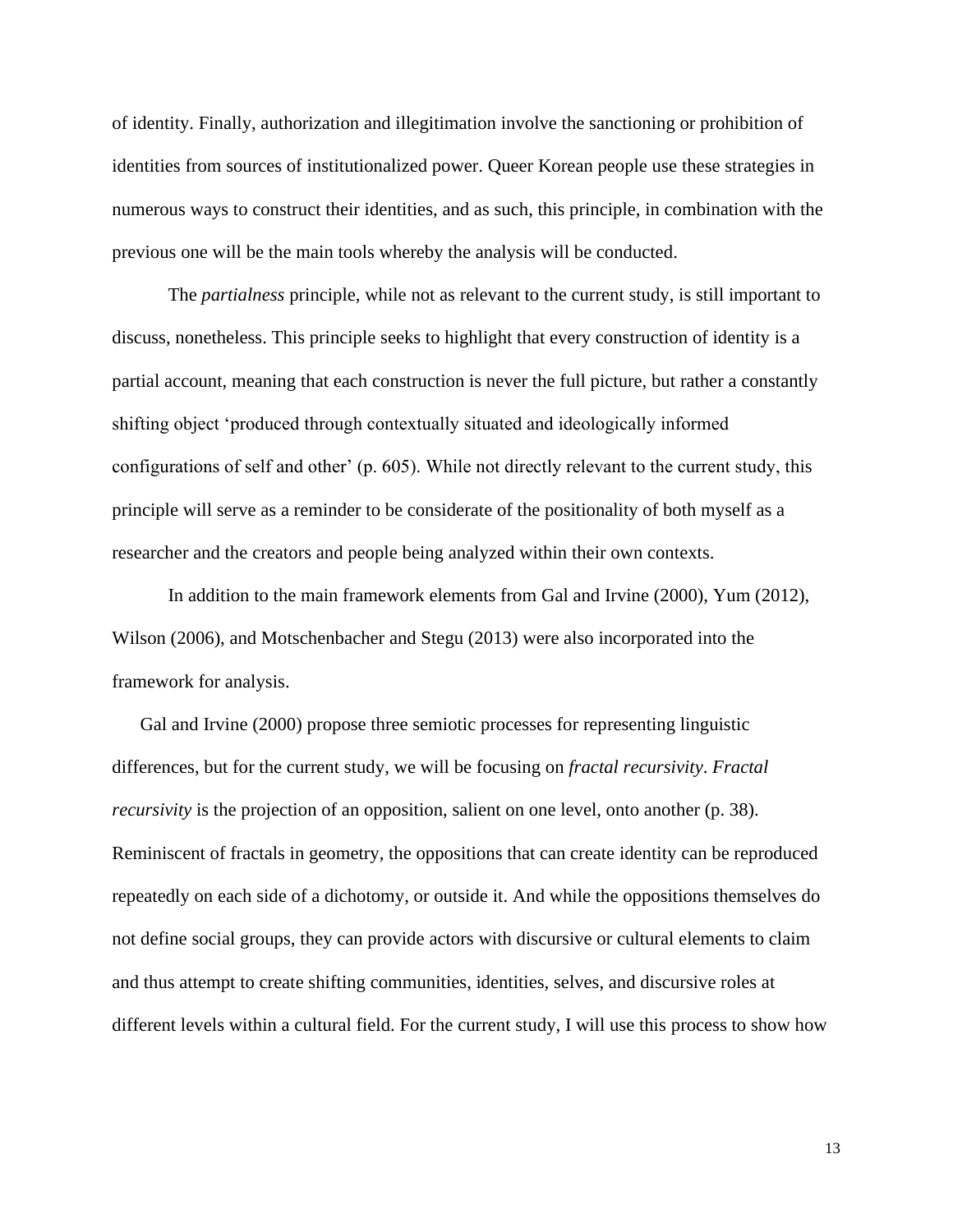the social erasure of Korean queer people, as described in Seo (2001), is reproduced on the lexical level through the use *ijjok*.

Continuing from Gal and Irvine, in their paper on the tenets of Korean conversational competence, June Ock Yum describes Korean communication competence as "understood not by what one does to gain one's goal but what all parties do to maintain appropriate relationships and to enhance the level of harmony" (2012, p. 12-13). To achieve and maintain this harmony, Yum outlines five major aspects: (1) empathy, (2) sensitivity, (3) indirectness, (4) being reserved, and (5) transcendentality.

Empathy is described as the most important tenet in the upholding of interpersonal relationships and conversational harmony. While in a Western context, the more cognitive, perspective taking aspect of empathy is emphasized, in a Korean context, the more important element is the engagement in emotional commitment (p.13). Yum posits that this emphasis on emotional commitment and sharing in the emotion of the other person stems from the Confucian principle of *shu*, which invites the person to feel (rather than think) how it would to be the other person, become like-hearted, and share the same emotion.

Related to empathy, sensitivity is described as the ability of interpersonal perception, in other words, how well you are intuiting the other person's needs in the conversation and ensuring the fulfilment of those needs (p. 13). In Korean conversation, the ability to become like-hearted with someone and intuit their emotional needs as not to damage their feelings or their relationship is crucial to the maintenance of interpersonal relationships and is thus a hallmark of a competent communicator. Yum posits that this brand of sensitivity stems from the Buddhist ideal of mercy first, truth second.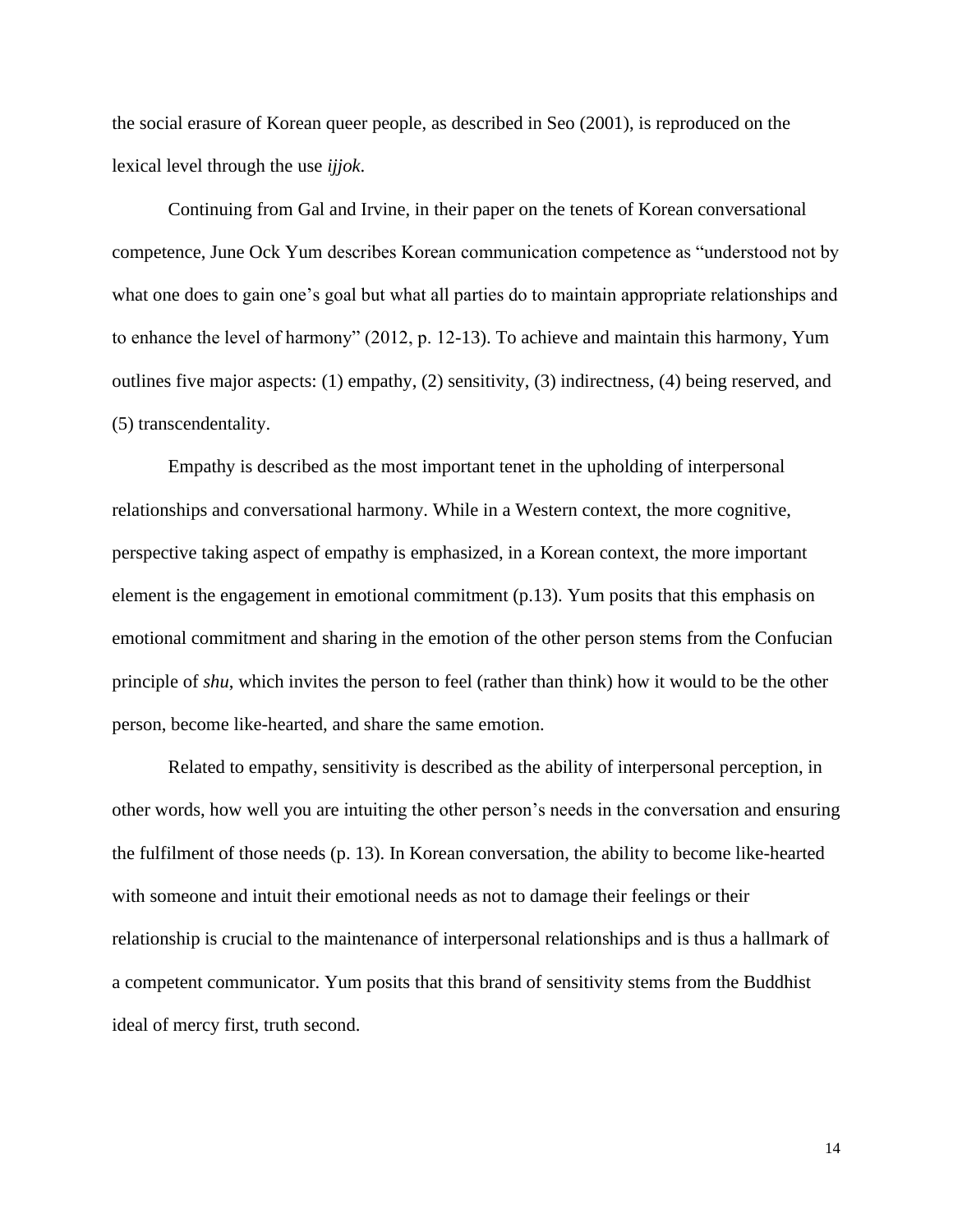The third principle, indirectness, is also described as fundamental to maintaining interpersonal harmony and conversational competence (p. 13). While intertwined with politeness, Yum argues that indirect speech, which Korean employs frequently, stems from the Confucian value of prioritizing relationships over the individual, and emphasizes the process that each speaker in the interaction is undergoing as a collective to ensure a harmonious interaction. Indirect speech softens the message, reducing assertiveness and ensuring the comfort of those involved in the interaction. In addition to harmony, indirect speech is also perceived as aesthetically pleasing. Yum asserts that traditional Korean poetry, *shi-jo*, is rife with extensive forms of indirect expressions, and that poems were judged on the writer's ability to utilize indirect speech.

In tandem with indirectness, being reserved is another process through which conversational harmony is maintained. Yum states that by being reserved, one can avoid the potential harm caused by freely expressing one's feelings and opinions (p. 14). In addition, Yum also discusses the Confucian principle of *hsin* as another reason for being reserved, which states that one's words should align with the way they live and act. If one speaks out, they must be prepared to follow through on their words. As such, being reserved is not seen as a negative as it is in the West, but as a sign of a competent communicator. If one is judicious about their word choice and the expression of their feelings, they are ensuring harmonious interpersonal relationships with those around them.

In addition to being reserved, the final tenet of Korean communication is transcendentality. Yum asserts that "Koreans believe that the highest level of communication competence is achieved when you communicate without communicating" (p. 14). Stemming from Buddhist influences on Korean culture, transcendentality plays off the ideals that true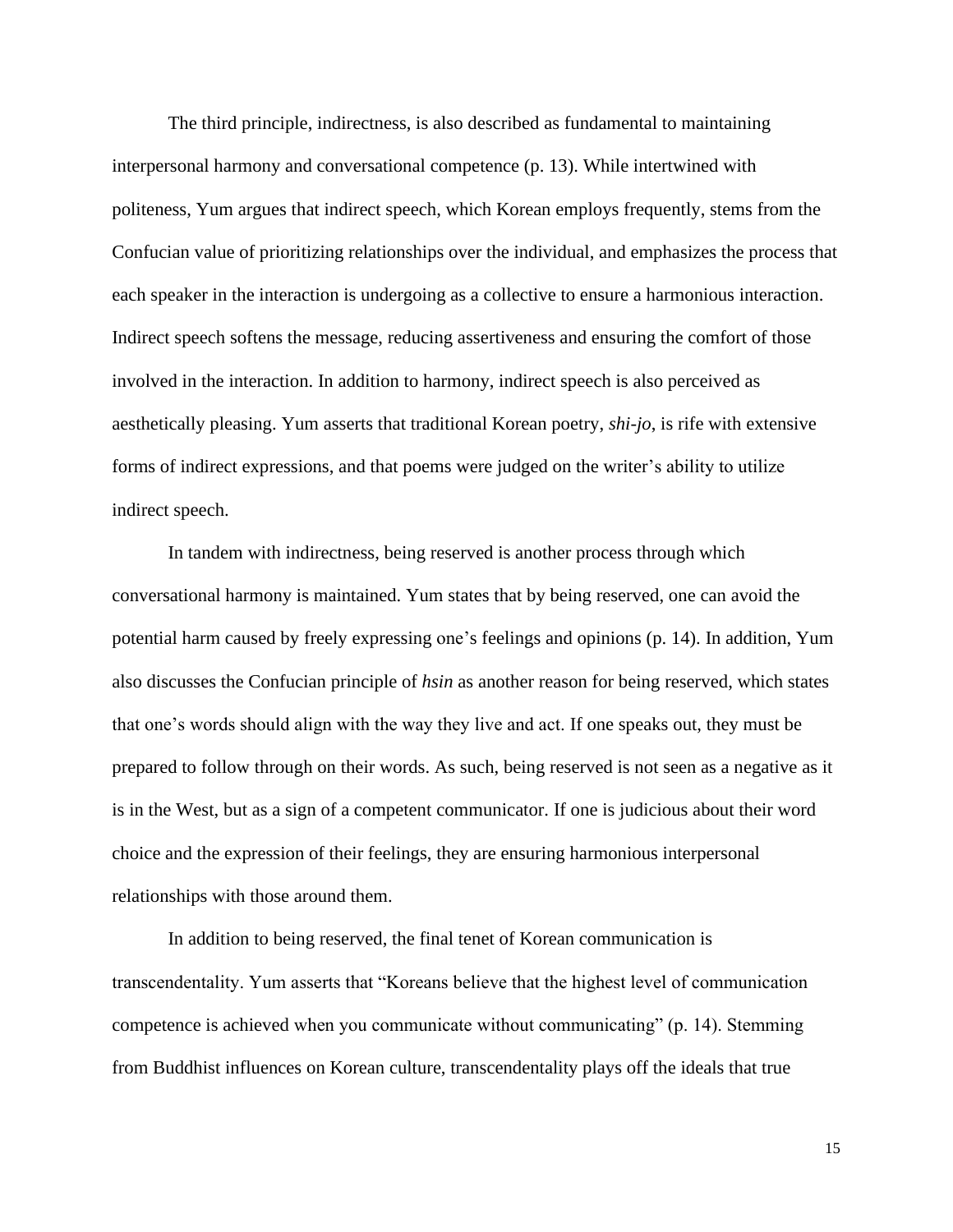communication occurs instantaneously, and one should be able to infer all one needs to know without either party ever having to explicitly state what the message is. This deeply ingrained ideal appears in discourse as a frequent absence of direct references to the topic of conversation. Koreans tend to avoid using pronouns in all levels of speech, preferring instead to either infer the topic from context or simply use a person's name or social title if clarification is needed (Lee, 1975).

In my analysis, I will incorporate these principles as possible motivations behind the use of *ijjok* in Korean queer discourse. In addition, as these principles are deeply ingrained in Korean society, they also provide the current study with further ethnographic information and a basis from which to analyze the data.

Finally, Wilson (2006)'s paper will serve less as an analytical tool, but more as an anchor, a reminder to ensure the study is upholding the ideals it's committing to. As mentioned above, she argues that when engaging with sexuality in a non-Western context, one should not attempt to force the locally salient queer sexual identities into a hegemonic Western model, but rather interpret them within the contexts from which they came. In the current study, I will work towards this goal by situating the analysis in the social, political, and historical contexts of the Korean queer community.

#### **4 Methods**

The current study focuses on the use of the locative phrase *ijjok* 'this way/direction' in Korean queer identity-creation in discourse. It seeks to show that this linguistic resource serves five primary functions in queer identity construction: (1) as an indirect index for queer identity; (2) as a mechanism through which to maintain conversational harmony and aesthetics; (3) as a mechanism to authenticate queer identity and in-group membership; (4) to project the social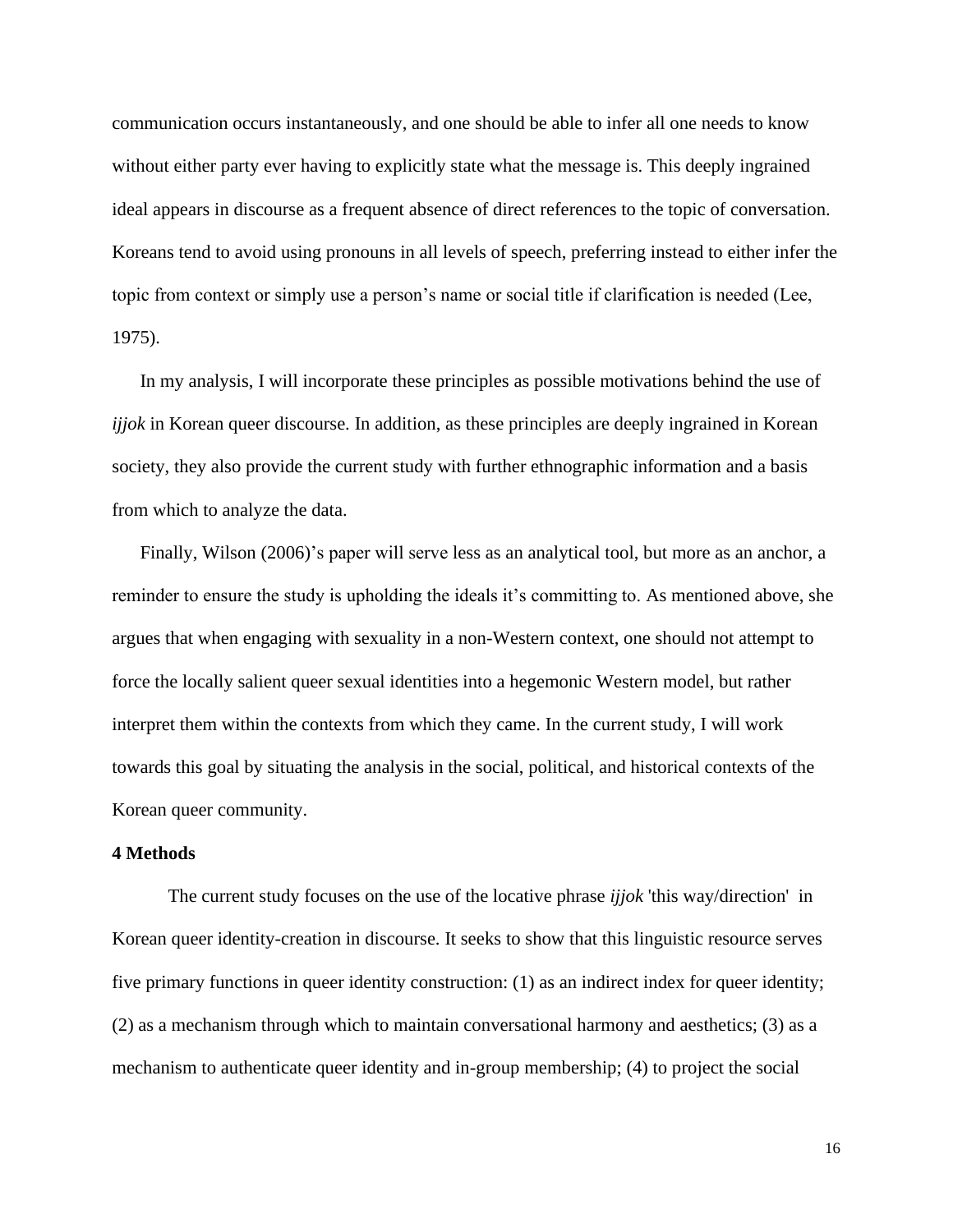alienation and erasure of queer Koreans onto abstract linguistic space; and (5) to subvert the hegemony of earlier queer self-reference terms. For this analysis, transcripts were made for over 30 YouTube videos and clips of streams originally streamed on other platforms such as AfreecaTV that were subsequently posted on YouTube<sup>2</sup>. The videos were all created by people who self-identify as *gei* 'gay' and *rejeu* 'lesbian' content creators. The transcripts were coded for instances of *ijjok*. These instances included the utterance containing *ijjok*, semantically relevant surrounding utterances, the referent, as well as the situation the utterance occurred in and the sexual identity of the speaker. Furthermore, only creators who show their faces were chosen for analysis. This was done to prevent unintended attention from being brought to creators who would not feel comfortable being identifiable as queer in public spaces, such as the workplace. As stated in Section 2, as there are no legal protections for queer people in Korean law, including those providing for protections against discrimination in the workplace, and so this choice was made with the assumption that creators who post their faces publicly are comfortable being identified as queer in a public capacity.

#### **4.1 Data Collection**

The edited videos were chosen due to their short length and the metalinguistic commentary that the creators insert with emphatic subtitles and other methods. This commentary reveals much about the creators' own ideologies surrounding their guests' concerns, experiences, and sometimes even physical features. Following the methods of Kiesling (2004), a corpus of tokens was created from the coded transcripts of the videos. Tokens were recorded when *ijjok* was made by a speaker. In addition to the token itself, the researcher also noted the following in the corpus: the sexual orientation and gender identity of all parties, the relationship between the speaker and the intended listeners (i.e. streamer and audience, friend to friend, creator and guest,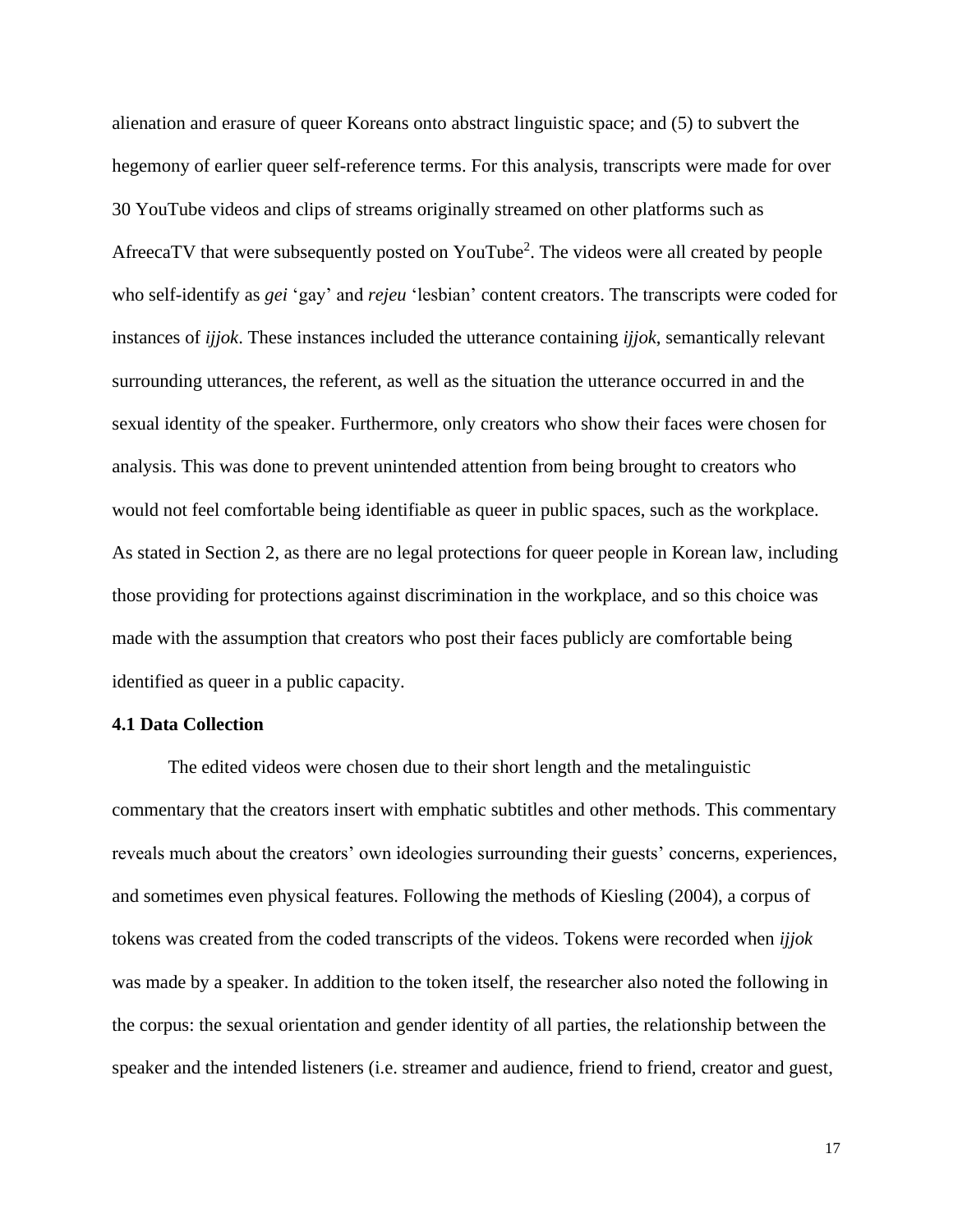etc.), and details about the topic of conversation or story in which the tokens occurred. The sexual and gender identities of the participants were determined by how the speakers identified themselves. In addition, the relationship between the speaker and listeners was also determined by overt descriptions of the relationships by the parties involved and/or through subtle linguistic cues, such as the use of honorifics and polite speech (or lack thereof). This was done to ensure that proper attention was being paid to social dynamics outside of the immediate conversation. As Bucholz and Hall continuously emphasize in their 2004 and 2005 papers, the intersectional and intersubjective nature of interactions are inextricable and paramount to understanding the whole picture, as it were. Furthermore, transcriptions were checked against subtitles written by the creator, and/or native speakers.

Furthermore, the selected videos generally fell into one of three general formats: (1) storytelling, either alone or with guests; (2) advising, often called 'therapy' by the creators; or (3) thematically driven games, generally involving the consumption of alcohol. These formats are not entirely exclusive; one format often leads to another, most commonly storytelling. Moreover, the fluidity of the streaming format means that these categories themselves are not rigid, but more loose categories based on observation. It is also worth mentioning that in these streams, people often donate money with specific requests attached to them, which can also serve to guide the format of the stream. In each format, the people featured on screen, including the creator themselves, are positioned as more experienced and, arguably more importantly, 'out' community members, whom one can turn to for advice. They affirm this elevated status through telling stories, either to share their wisdom, advise younger, less experienced members of the community, or a combination of the two. These formats are particularly pertinent to the analysis,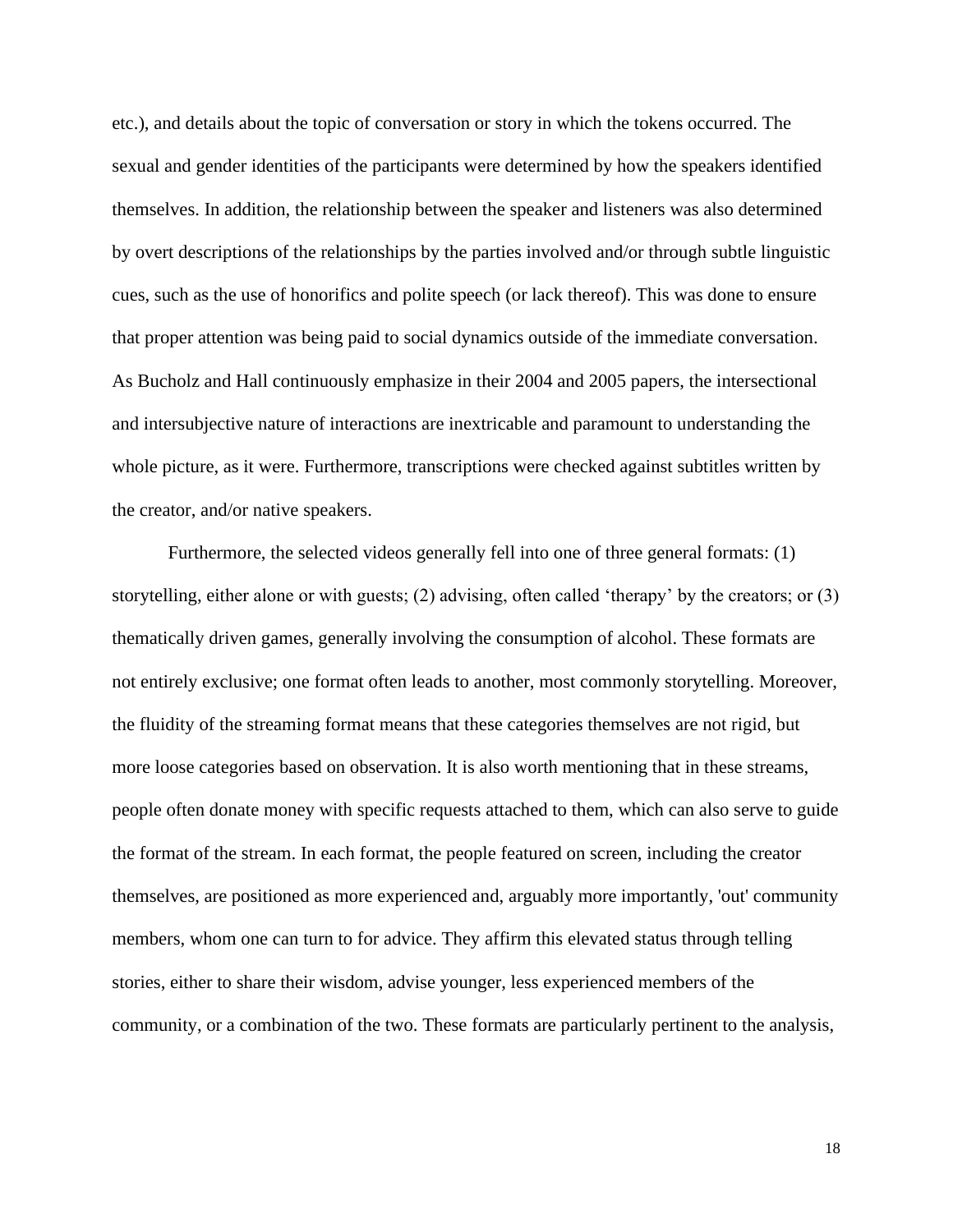as much of the conversation in the videos centers on the shared experience of being queer in Korea, and thus, references to queerness abound.

#### **5 Results**

The following section will analyze the five main functions that *ijjok* serves in negotiating and constructing queer identity in Korean. These functions emerged as common themes in the transcripts of the videos. These patterns exist on a larger scale, and to demonstrate, examples from selected videos are below.

#### **5.1 Ijjok as an index of queer identity**

The first and most salient function that *ijjok* serves in queer Korean discourse is to index that something or someone is, in fact, queer. For example, one can describe a person or an action, among other things, as *ijjok.* In the data analyzed for the current study, *ijjok* was used around forty times to index queer identity. While the literal meaning of *ijjok* is quite general, 'this side/way/direction' (Yeon and Brown, 2011, p. 52), its queer meaning emerges through the various interactions with the identities of the discursive participants as well as with local and macro contexts. This phrase is also often juxtaposed with other terms of queer reference in the Korean lexicon like *gei* 'gay', *rejeu* 'lesbian', or *iban* '(lit.) different, second class, strange', a term created by the Korean queer community during the late 80s and early 90s, the latter of which will be discussed in detail later. These phrases are often used interchangeably with one another, as shown in Excerpt 1 below:

Excerpt 1 (from Namgyu,  $2019d$ )<sup>3</sup>:

41 *je-ga neukki-n-ge ijjok mwonga gei-ro* 1SG-SUB feel-ATTR-thing **this.way** something gay-INS *taeeona-t-neunde yeoja-reul manna-neun geo-neun* born-PST-CIRCUM woman-OBJ meet-ATTR thing-TOP "The way I see it, meeting women having been born **this way** or gay…"

42 *jagi-ga moreu-l-tte-neun sanggwan-i eopseo-yo*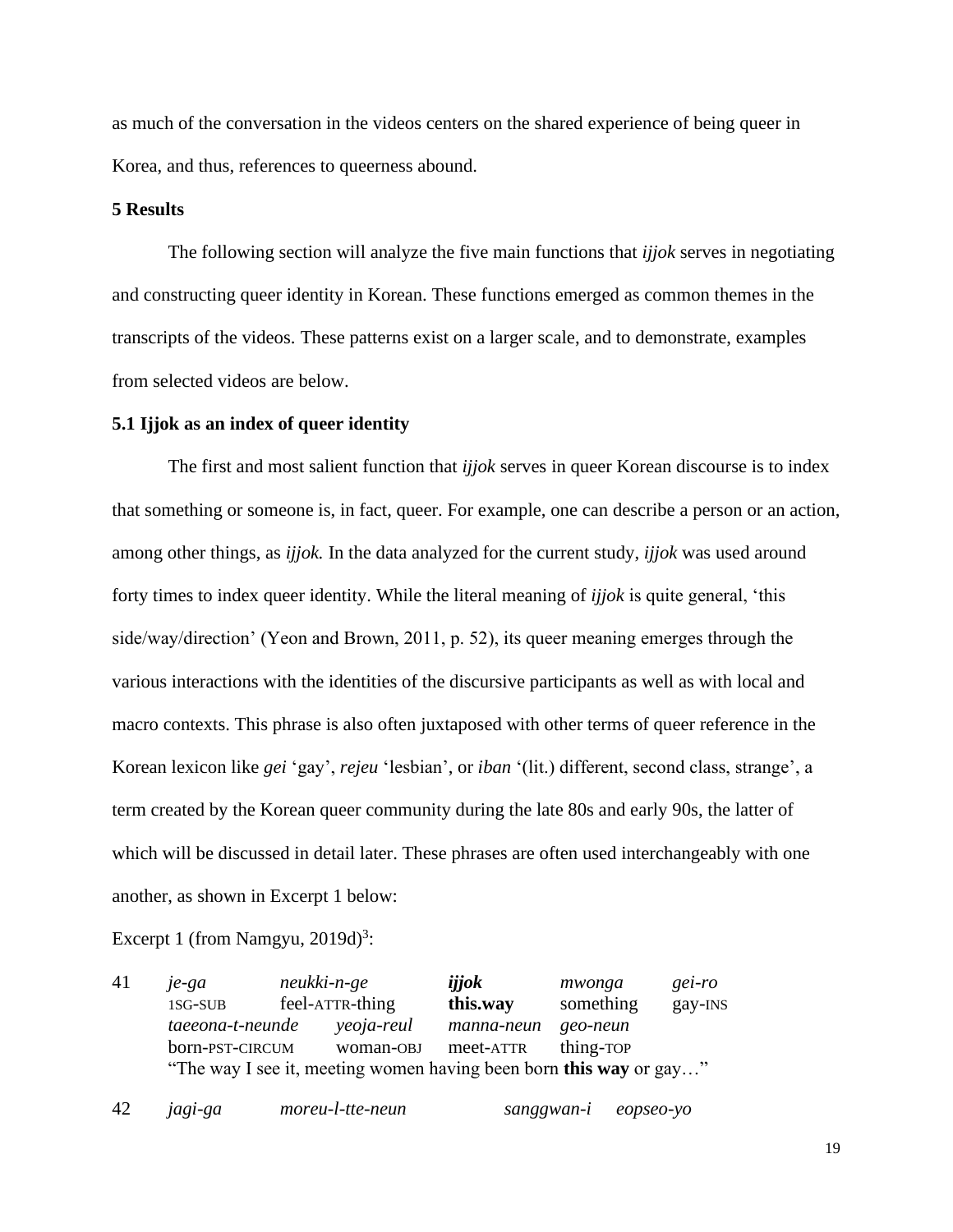self-SUB not.know-ATTR-time-TOP care-SUB not.exist-POL "if you don't know (that you're gay), I don't care …"

43 *geunde al-myeonseo manna-neun-geo-neun geu-geo-n* but know-while meet-ATTR-thing-TOP that-thing-TOP *yeoja-reul jom yeoja-hante maeneo-ga ani-n-geo* woman-OBJ little woman-DAT manner-SUB NEG-ATTR-thing *gata-yo geu-geo-neun* similar-POL that-thing-TOP "but if you meet women while knowing (that you're gay), that's not polite to women."

| 44 | yeoja-bun-deul-hante                        |                                                           | maeneo-ga ani-n-geo   |                                  | gata-yo     |
|----|---------------------------------------------|-----------------------------------------------------------|-----------------------|----------------------------------|-------------|
|    | woman-person-PL-DAT<br>he-bo-nikka<br>je-ga |                                                           |                       | manners-SUB NEG-ATTR-thing       | similar-POL |
|    |                                             |                                                           | $al-get-deo-ra-go-yo$ |                                  |             |
|    | 1SG-SUB                                     | do-see-because                                            |                       | know-PRES-RETROS-INTROS-ASSR-POL |             |
|    |                                             | "It's not polite to women. Having done it, I would know." |                       |                                  |             |

The creator's use of both *ijjok* and *gei* in quick succession in line 41 suggests that they occupy a similar, but not entirely equivalent, semantic space in the speaker's repertoire. However, the use of *mwonga*, a discourse particle similar in usage to the English 'like,' as a sort of correction, shows that while *ijjok* does provide the indexical meaning of gay, the more direct lexical item, *gei*, is needed for clarity. In terms of the indexical processes outlined in Section 3.2, the speaker shifted from using an indirect implicature, *ijjok*, one based on the assumption of the sexual identities of other participants in this discourse, mainly those watching his stream, to an overt mention of the more socially salient label, *gei*. This need for clarification comes later in lines 43- 44, where he contrasts his indifference to a gay man who dates girls while unaware of his sexual identity with his contempt for a sexually self-aware gay man who dates women despite the awareness of his sexual identity, something he has personal experience with. In lines 42-44, there is no overt reference to sexuality, the verbs meaning 'to know' and 'to not know' (*alda* and *moreuda* respectively) have no objects. Instead, as is common practice in Korean discourse (Lee, 1975), the creator overtly mentioned sexuality at the beginning of this story in line 41 and omitted a direct reference sexual identity through the rest of this excerpt. Due to this, the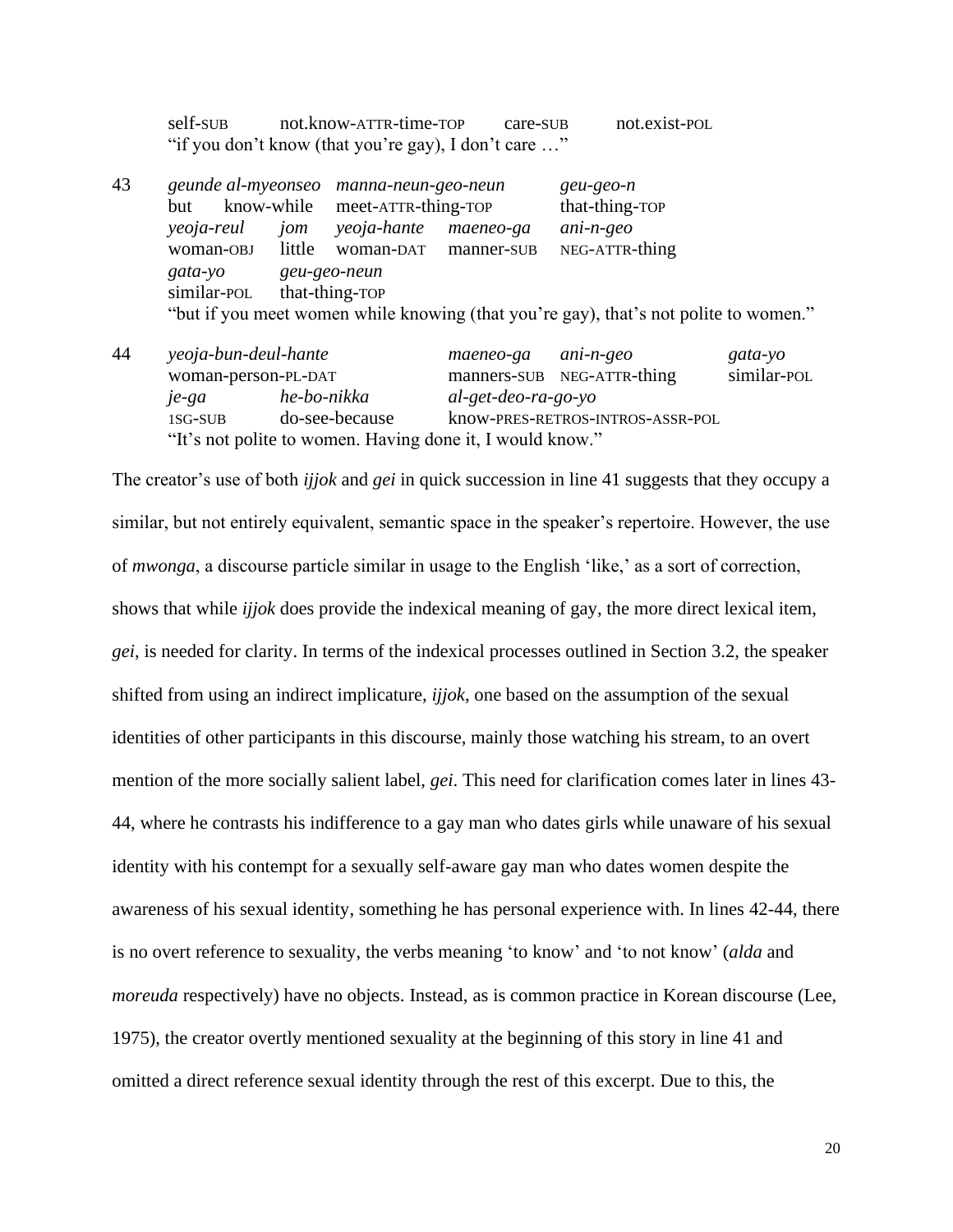creator's choice to switch from *ijjok* to *gei* exemplifies his desire to be specific; he assumes he's speaking to a queer audience, but he wants to emphasize, by naming the identity directly, that knowing you're gay and dating people of the opposite sex is not a good thing.

Through his use of *ijjok*, this creator effectively adequated himself, as well as those listening to him, with *gei* identity. The locative nature of *ijjok* adds a more concrete, spatial metaphor to this act of adequation. Instead of simply saying *gei*, which he later does, he first chooses to say *ijjok*, implicating that he, and those listening by proxy, are all on this metaphorical 'side', which through the context, emerges as *gei* identity. The adequation of the other participants to 'this side' is not explicit, but comes as an interaction with the context of the story. This story was prompted by his listeners, most of whom are queer themselves, who were asking him to talk about his earliest dating experiences, which happened to include this particular experience with a female friend in high school. Due to the prompting from other assumed gay viewers, the creator first chooses to use *ijjok*, as a marker of adequation. A marker that shows that he is still gay, still on 'this side' despite this experience with a girl that he is going to elaborate on. The emergence of *ijjok* as a marker of queer identity is further strengthened by his use of *gei* immediately afterward. In the context of the conversation, the explicit reference, *gei*, was needed to ensure that the moral message of his story, not to hurt women by dating them for appearances despite the awareness of one's sexuality, was made as explicit as possible.

While in Example 1, the more subtle *ijjok* was changed to the more concrete lexical reference, *gei* for clarity, often, the subtle nature of *ijjok* is preferred in discourse as a subtle, yet salient marker of queerness. This can be seen quite clearly in Excerpt 2 below, where a subtle marker of gayness is needed to qualify a detail in a story about the creator's former job:

Excerpt 2 (from Namgyu, 2019c):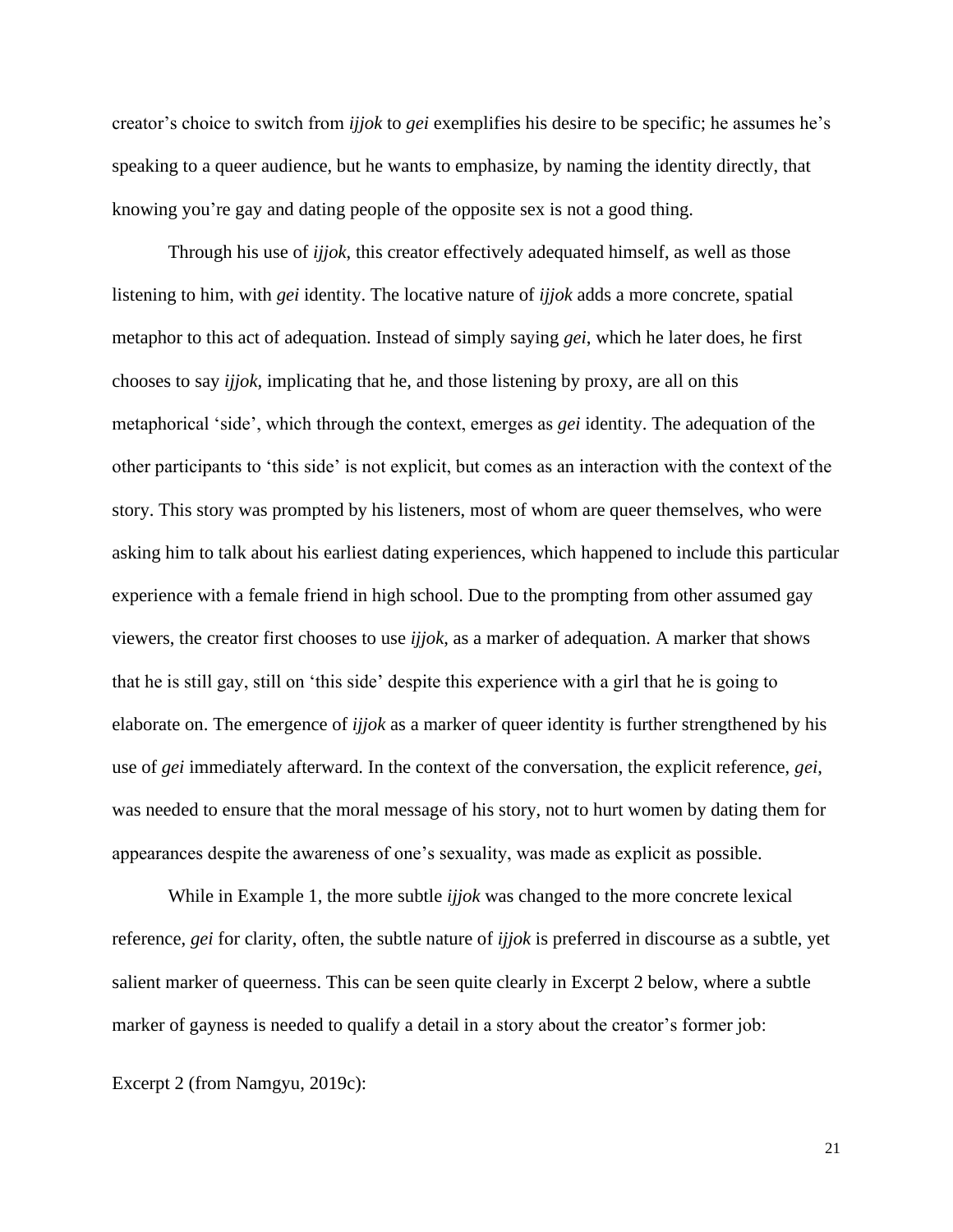- 12 *to-ha-si-n bun-deul-do manh-a-yo* vomit-do-HON-ATTR person-PL-also a.lot-CONN-POL "There were a lot of people who threw up."
- 13 *il-cha-ro o-neun-de-ga ani-nikka da sul-e kkora-seo* 1-CL-INS come-ATTR-place-SUB NEG-because all alcohol-LOC drunk-PRECED *o-nikka botong to-reul manhi ha-se-yo* come-beacuse normally vomit-OBJ a.lot do-HON-POL "Because we weren't the first place they came to, they all came drunk and normally threw up a lot."
- 14 *to-ha-myeon-eun nae-ga geu-geo maknae-j-anh-a tto* vomit-do-COND-TOP 1SG-SUB that-thing youngest-COMP-NEG-IR also *nae-ga botong geu to-reul tto hapil* 1SG-SUB normally that vomit-OBJ also of.all.things "And when they threw up, because I was the youngest, the vomit of all things (I had to clean up)."
- 15 *uri-neun ijjok karaoke-nikka sobyeongi namja* we-TOP **this.way** karaoke-because toilet man *sobyeongi-e-de-ga hae-yo* toilet-LOC-place-SUB do-POL "And since we were a **"this way"** karaoke we only had urinals."
- 16 *geureo-myeon-eun ije hyeong-deul-eun an-chiu-ji* like.that-COND-TOP now older.brother-PL-TOP NEG-clean.up-COMM "And the older guys didn't clean up."

In this story, the creator is discussing his former job working at a famous gay karaoke bar. While not depicted here, the creator begins the story talking about how much money he made, and then suddenly shifts, prompted by questions in the stream chat, to talk about things he didn't like about the job. At first, he discusses people hitting on him, but then moves on to the cleaning aspect of the job. It is worth mentioning that prior to this use of *ijjok*, no overt references were made to sexual identity, it was simply inferred from context. However, in line 15, an overt reference was necessary to qualify why the karaoke bar only had urinals in the restroom, a fact that made his job much more difficult when a patron threw up, something he says often occurred. Through this use of *ijjok*, the creator effectively adequate the karaoke, as well as himself and the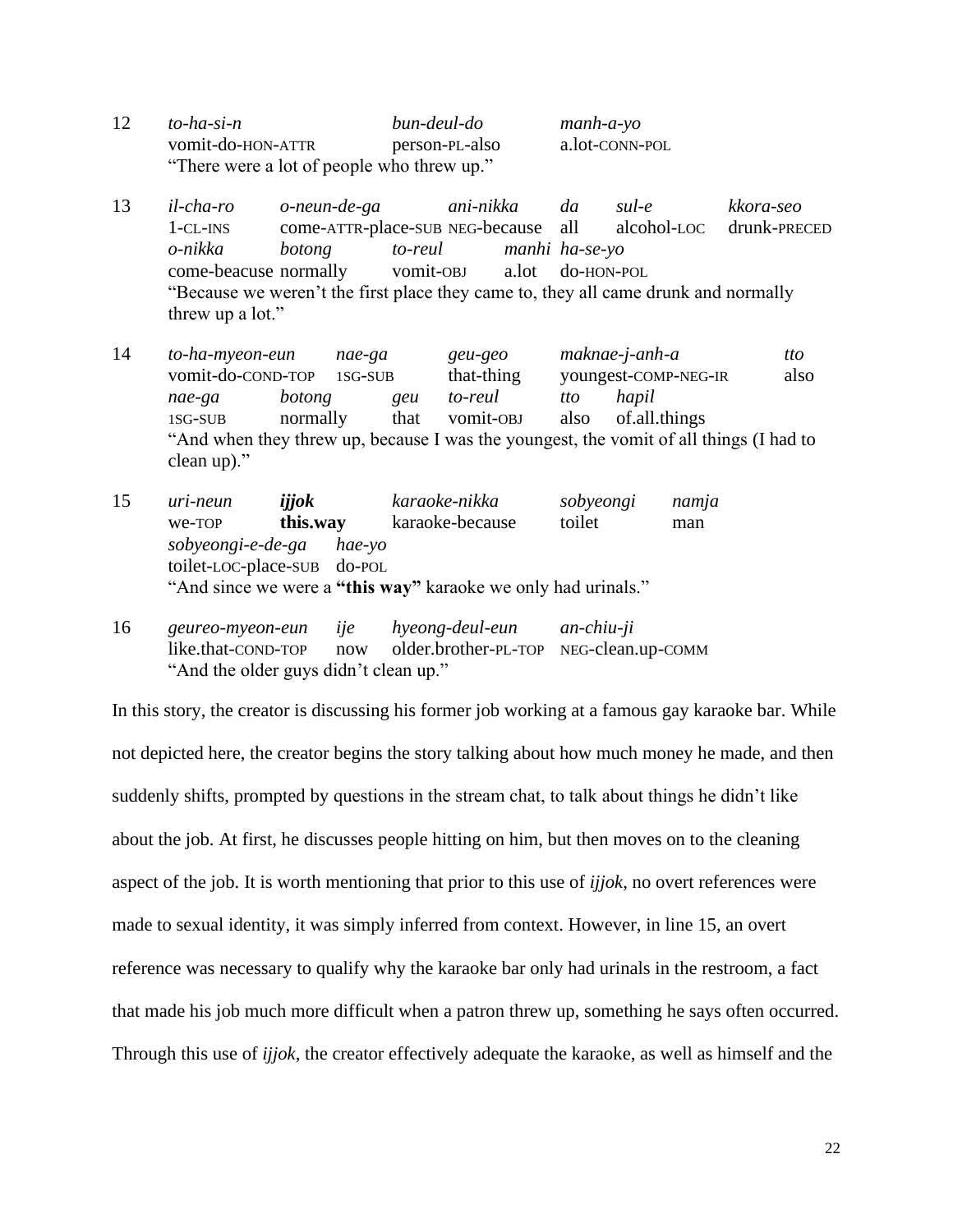other workers and patrons, with gayness. What was previously implied in the discourse became explicit in that moment.

Another example of *ijjok* being used to make the reference to queer identity explicit comes in Excerpt 3, shown below. Prior to this instance, there is not one overt mention of sexuality. Through the entire conversation, it is simply understood that all of the things being discussed in the conversation are related to queer identity, as these videos are generally intended for a queer audience:

Excerpt 3 (from Ddolddol, 2020a) :

118 *ne geu-ch-yo ijjok saram manna-n geot-do* yes that-COMM-POL **this.way** person meet-ATTR thing-also *cheoeum-i-go* first-be-CONN "Yes, you're right. This was my first time meeting a **"this way"** person."

In this example, the speaker is calling the creator for advice over his worries in his first queer relationship. Through the conversation, the speaker discusses how he met his current partner online and then after only a day of chatting, decides to go on a trip with him and his friends. On this trip, the speaker has his first sexual experiences with this person, the nature of which were not entirely safe. After the trip, the speaker feels that he has become more invested in the relationship on an emotional level and has got played, used for sex by his partner. The creator then begins consoling him and giving him advice on safe sex practices and what to do about his current relationship. At the end of the conversation, before ending the call, the speaker utters line 118. Due to this line signaling the end of the conversation and having an insignificant semantic relationship with the surrounding lines, only line 118 was included in this excerpt. Throughout the entire conversation, no overt references to sexual identity were made; the queer identity emerged from the context of the conversation (and the video) and left implied. However, in line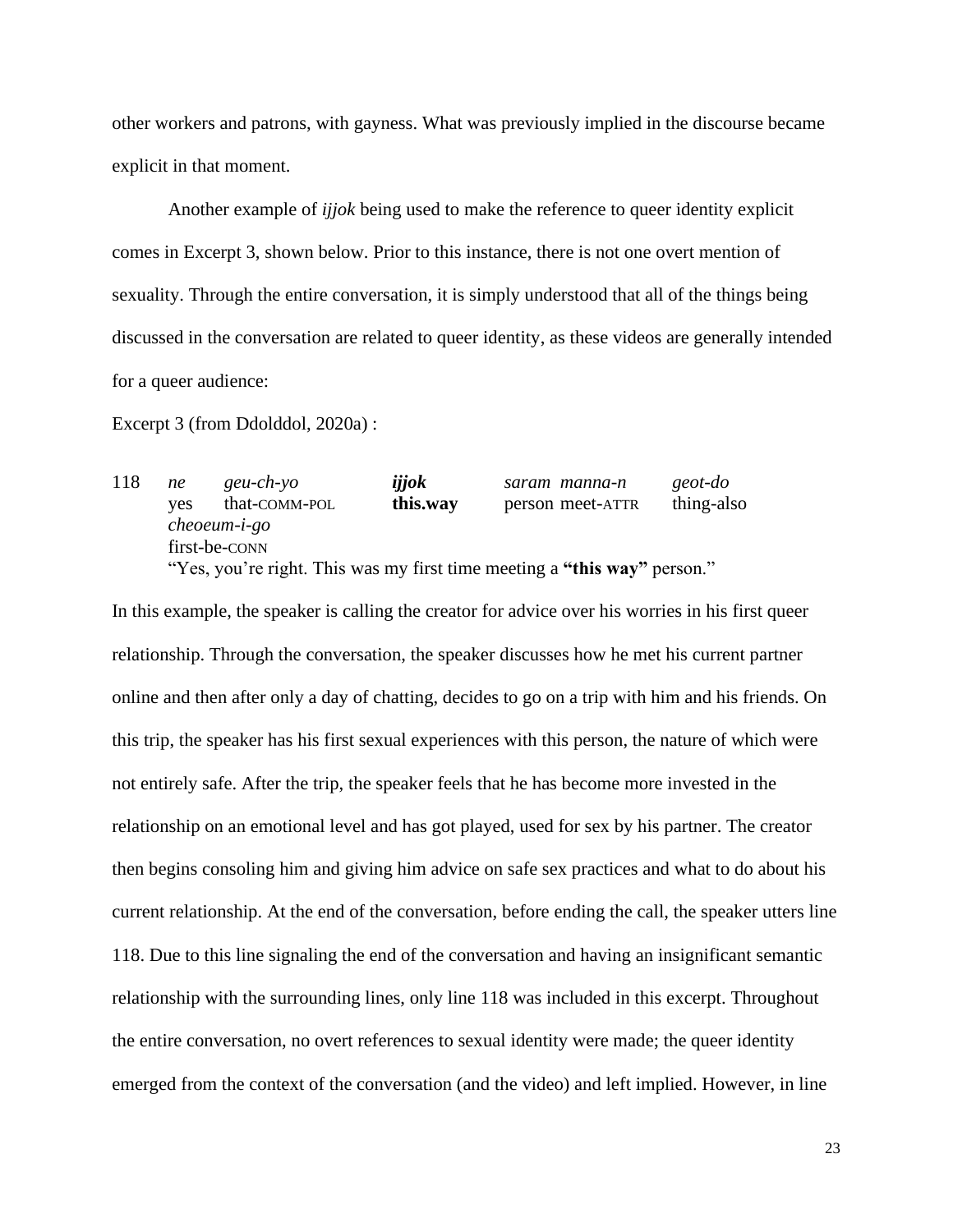118, the speaker opted to use *ijjok* to make the queerness explicit to garner sympathy. As mentioned previously, he had already stated that this was his first relationship and his first sexual experience, but by explicitly stating his partner's sexual identity, he also, in effect, emphasized all the other things he had discussed about him, including and especially the negative aspects of the relationship.

Another example of *ijjok* used to clarify a detail in discourse comes in our next excerpt,

shown below. Here, similar to the example above, *ijjok* is being used as both adequation to queer

identity as well as a qualifier to a detail relevant to the story:

Excerpt 4 (from Bumble Bee, 2021):

- 38 *netpeullikseu-e it-neun ijjok yeonghwa geu-geo* netflix-LOC exist-ATTR **this.way** movie that-thing *bo-si-n jeok it-euse-yo* see-HON-ATTR experience exist-HON-POL "That **'this way'** movie on Netflix? Have you seen it?"
- 39 *jeo-neun ijjok yeonghwa-neun geoeui da* 1SG-TOP **this.way** movie-TOP almost all *chaenggyeo-bwa-gajigo* take.care.of-see-REASON "I've seen almost all the **'this way'** movies (on Netflix)."

40 *an bo-n yeonghwa-ga eopseo-yo* NEG see-ATTR movie-SUB not.exist-POL "There isn't a (gay) movie I haven't seen."

In this example, the creator is discussing a lesbian film on Netflix that she had recently watched. While in the context of the conversation, it would have been clear that she was discussing a queer film, due to her subsequent description of the main characters as both women in a relationship (see attached transcripts), the speaker felt it necessary to specify that this film was queer through her repeated use of *ijjok*. What's interesting about this example is her question to the audience in line 38. While introducing the film, she asks her audience if they have seen it. Here use of *ijjok* in this example not only adequates the film to queer identity, but the listeners as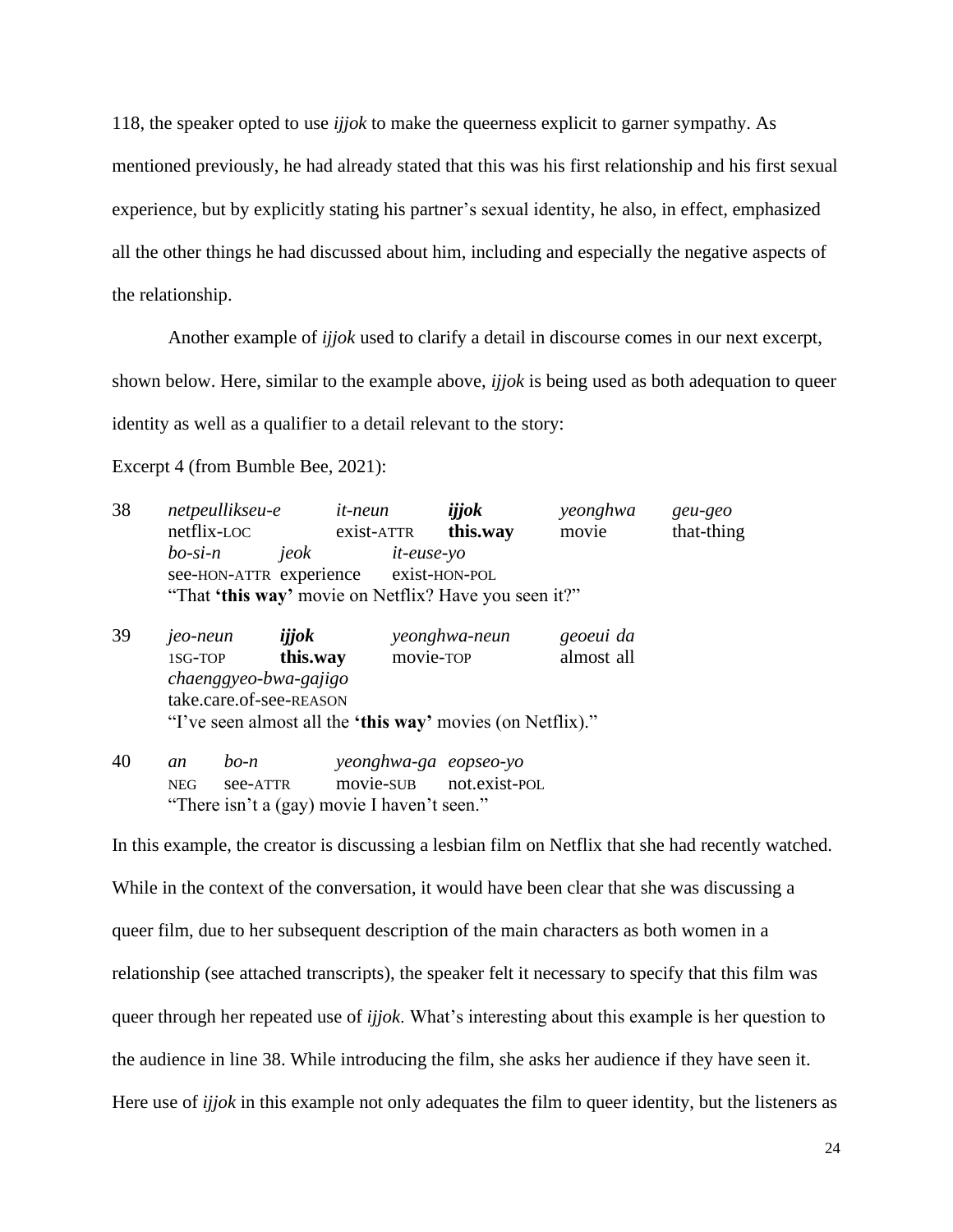well. She assumes the people listening to her are *rejeu* 'lesbian' as well and expresses this assumption through her use of *ijjok*. And in line 40, as we saw in Excerpt 1 as well, the creator opts to drop *ijjok*, in favor of implying the queerness, most likely due to the principle of transcendentality described in Section 3.

While thus far, we have seen *ijjok* used mainly to qualify details in stories, subtly expressing queerness in the process, this final example shows a different side of *ijjok*. In this excerpt, shown below, the creator is describing a problematic ex-girlfriend's views on gaydar, or the ability to discern someone's queer identity, and her own thoughts on why her partner rated her gaydar so highly:

Excerpt 5 (from Bumble Bee, 2021):

| 94 | geunde           | gyae-ga                                                                                | najung-e                               | han            | mal-i    | jagi-ga  |       |  |
|----|------------------|----------------------------------------------------------------------------------------|----------------------------------------|----------------|----------|----------|-------|--|
|    | but              | she-sub                                                                                | later-LOC                              | one            | word-SUB | self-sub |       |  |
|    |                  | geideo-ga joha-seo                                                                     |                                        |                |          |          |       |  |
|    |                  | gaydar-sub good-conn                                                                   |                                        |                |          |          |       |  |
|    |                  | "But one the later told me was that her gaydar was so good"                            |                                        |                |          |          |       |  |
| 95 | jagi-do          |                                                                                        | molra-do <b>ijjok</b> -i-l             |                | geot     |          |       |  |
|    | self-also        |                                                                                        | not.know-also <b>this.way</b> -be-ATTR | thing          |          |          |       |  |
|    | gat-eun          |                                                                                        | saram-eul jagi-ga jal an-de-yo         |                |          |          |       |  |
|    |                  | similar-ATTR person-OBJ self-SUB well know-HEARSAY-POL                                 |                                        |                |          |          |       |  |
|    |                  | "that even if the person didn't know themselves that they were 'this way', she would." |                                        |                |          |          |       |  |
| 96 | geu              | mal-i-n jeukseun                                                                       | <i>ireo-n</i>                          |                | jit-eul  |          | myeot |  |
|    |                  | that word-be-ATTR being                                                                |                                        | like.this-ATTR | act-OBJ  |          | a.few |  |
|    | beon hae-t-deo-n |                                                                                        |                                        | $geo-i-vo$     |          |          |       |  |
|    |                  | times do-PST-RETROS-ATTR                                                               |                                        | thing-COMM-POL |          |          |       |  |
|    |                  | "Which means she must've done this a few times."                                       |                                        |                |          |          |       |  |
|    |                  |                                                                                        |                                        |                |          |          |       |  |

97 *manhi kkosyeo-bwa-t-na-bwa* a.lot pursue-try-PST-CONN-try "She must've pursued them (straight girls) a lot, huh?"

In this example, the creator is retelling what her ex-girlfriend said about her own gaydar, in other words, how good she was at telling if a person was *rejeu*. During her retelling, *ijjok* is ascribed to the hypothetical third person in question (line 95), despite not actually knowing if the person in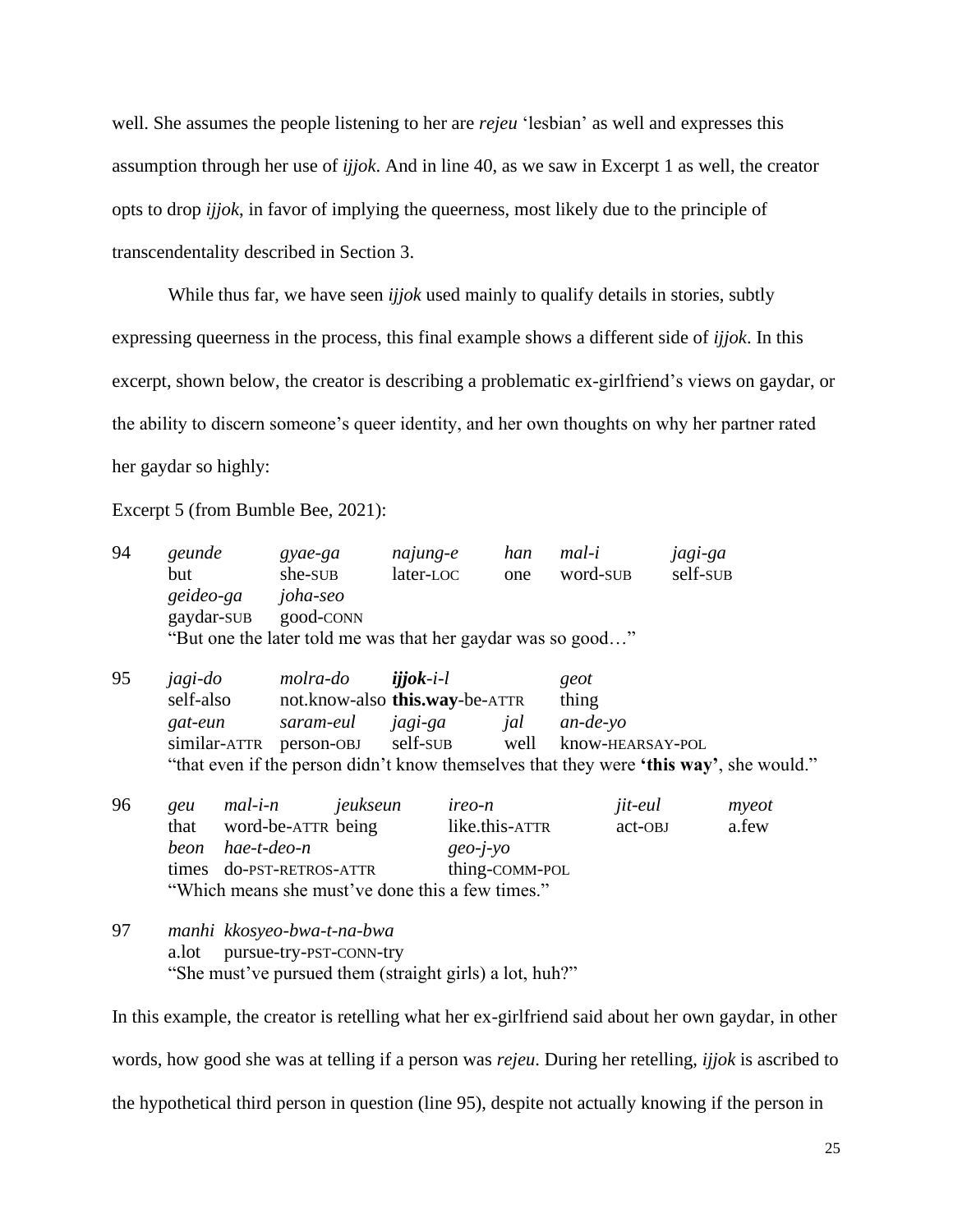question was 'this way' or not. This adequation to queerness, unlike our previous examples, was forced onto the person. This forced nature of the adequation is further strengthened in the next few lines, where the creator says that 'those words mean that she's done this a few times. She must've hit on those people a lot, huh?' While not expressly clear on the lexical level, the verb *kkosida* used in line 97 implies a sense of unwanted pursuit or unrequited flirting. Furthermore, the creator translated this verb in previous lines as '(to try) turning someone gay', which only further serves to emphasize the problematic nature of this adequation.

Before moving into the next section, I would also like to acknowledge that while I analyze the above examples of *ijjok* as adequation, that is not the only function these instances have. In fact, most of the examples in the current study could fit into multiple categories within the analysis. Every instance of *ijjok* adequates something to queerness, but in addition to its most basic function, the following instances of *ijjok* exhibit other, more salient qualities that contribute to a deeper understanding of how *ijjok* is used within Korean queer discourse.

#### **5.2** *Ijjok* **as a mechanism of conversational harmony and aesthetics**

While the discussion of *ijjok* thus far has centered around *ijjok*'s roles in queer identity construction, this section will focus on cultural-linguistic motivation behind the use of locatives to index queerness in Korean discourse. In first encountering this phenomenon, a question of the motivation behind this unique construction arose, namely: why would someone opt to use *ijjok* in discourse, when words of the same meaning are used just as frequently? The Korean language has several words that describe various aspects of queerness and queer identities. Words like *gei* 'gay', *rejeu* 'lesbian', *kwieo* 'queer', and *iban* 'different, second class, abnormal', abound in the Korean queer lexicon. However, aside from *gei* and *rejeu*, the other words did not appear in the data. This is most likely due to the fact that the latter words, as described in Section 5.4 have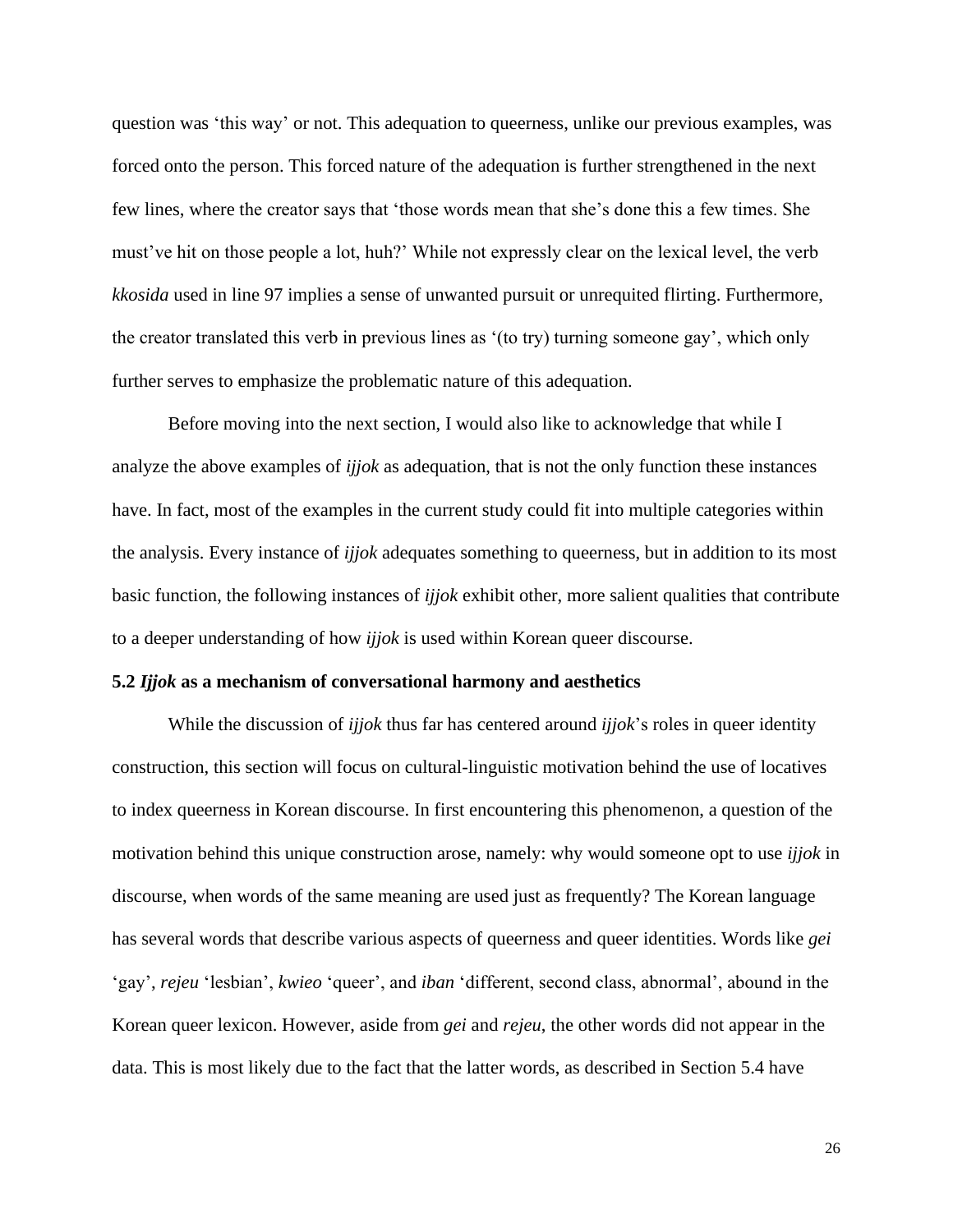fallen out of favor in the Korean queer community. It therefore begs the question, why would a speaker opt for something like *ijjok* instead of one of the more direct options? And similarly, why might a speaker use *ijjok* in conjunction with another, more direct option? The answer lies in a fundamental aspect of Korean culture and conversational dynamics.

As described in Section 3, Yum (2012) posits five key principles of communication competence in a Korean context. These principles are: (1) empathy, (2) sensitivity, (3) indirectness, (4) being reserved, and (5) transcendentality. For the purposes of this Section, mainly principles (3) and (5) will be discussed. Both principles are essential to maintaining conversational harmony, and as such, play a crucial role in the discussion of a topic as taboo as sexual identity in the greater Korean society. While the creators themselves tend to generally be less outwardly burdened by the open discussion of sexuality in a public setting, for the vast majority of Koreans, including most of the guests who appear on their streams, either through calling in or being physically there, this is not the case. Berry (1999) describes sexuality in Korean society as a topic that remains outside of public discourse; in other words, not acceptable to discuss openly. This, coupled with the aggressive, intentional erasure of non-heteronormative sexual identities from historical records (Jung, 2021), has led to what Seo describes as a sort of invisible suffering of queer people in Korea (2001). That is, knowing that something is amiss but not having concrete terms or social referents to pinpoint. And while this phenomenon has been rapidly changing in metropolitan areas like Seoul, outside of these areas and for those from more conservative backgrounds, the discussions remain hushed (Phillips and Yi, 2019).

It is therefore no surprise that for many, discussing this topic can be a stressful experience, and so indirect speech often takes on the role of softening the message, allowing communication to occur without the need (and stress) to directly acknowledge something as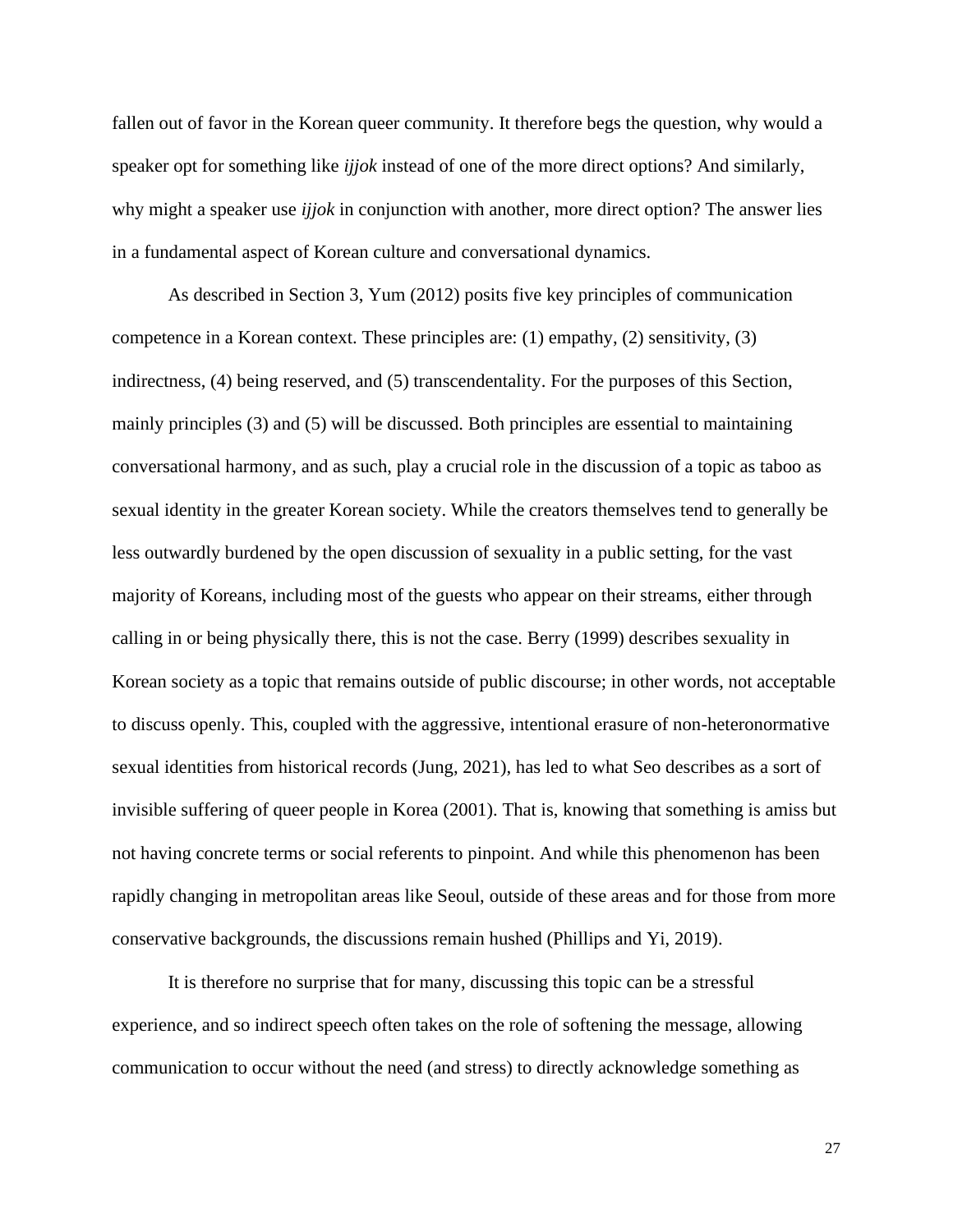taboo as queer identity. As we have seen in our many examples thus far, while speakers can use other, more direct words like *gei*, *ijjok* is a preferable alternative to maintain conversational harmony. Let's take a look at some examples of this principle in action.

In Excerpt 3, the only overt reference to sexual identity or queerness came in line 118 (Ddolddol, 2020a). For the rest of the conversation, neither the creator nor the guest used an overt reference to sexuality. And from the content, we can see why. In that video, the guest is calling for advice on how to deal with a traumatic start to his romantic and sexual lives. For context, this person had just turned 18, and for someone so young, discussing such a taboo topic, particularly with the extra stress of the trauma attached, is quite a burden. To ease the burden, and to maintain harmony, neither person in the conversation makes any direct reference to sexuality. The guest's partner is referred to as *hyeong* 'older brother', a common reference term for a close male friend (or partner in homosexual male relationships), and the creator refers to the guest as *chingu* 'friend', to make him feel comfortable and to create an atmosphere of empathy and support (harkening to principles (1) and (2)). The queerness of the guest and his partner's identities as well as the situation emerges from the context (c.f. transcends overt reference), and when the guest finally chooses to overtly reference queerness, he does it indirectly, through *ijjok*. This use of *ijjok* not only serves to soften his message through indirect speech, but also seeks to lessen the burden of discussing a topic as taboo as sexuality, particularly when coupled with negative experiences, as was the case in this excerpt.

Another example of this can be found in the title of the video *Ijjok sulbeongaeeseo gongpyo pihaneun beop* 'How to avoid scoring zero points at gay speed dating' (Namgyu, 2019b). The only overt reference to sexuality appears in the title. After that, as is common practice, the topic of sexuality is never referenced explicitly again. Instead, the knowledge that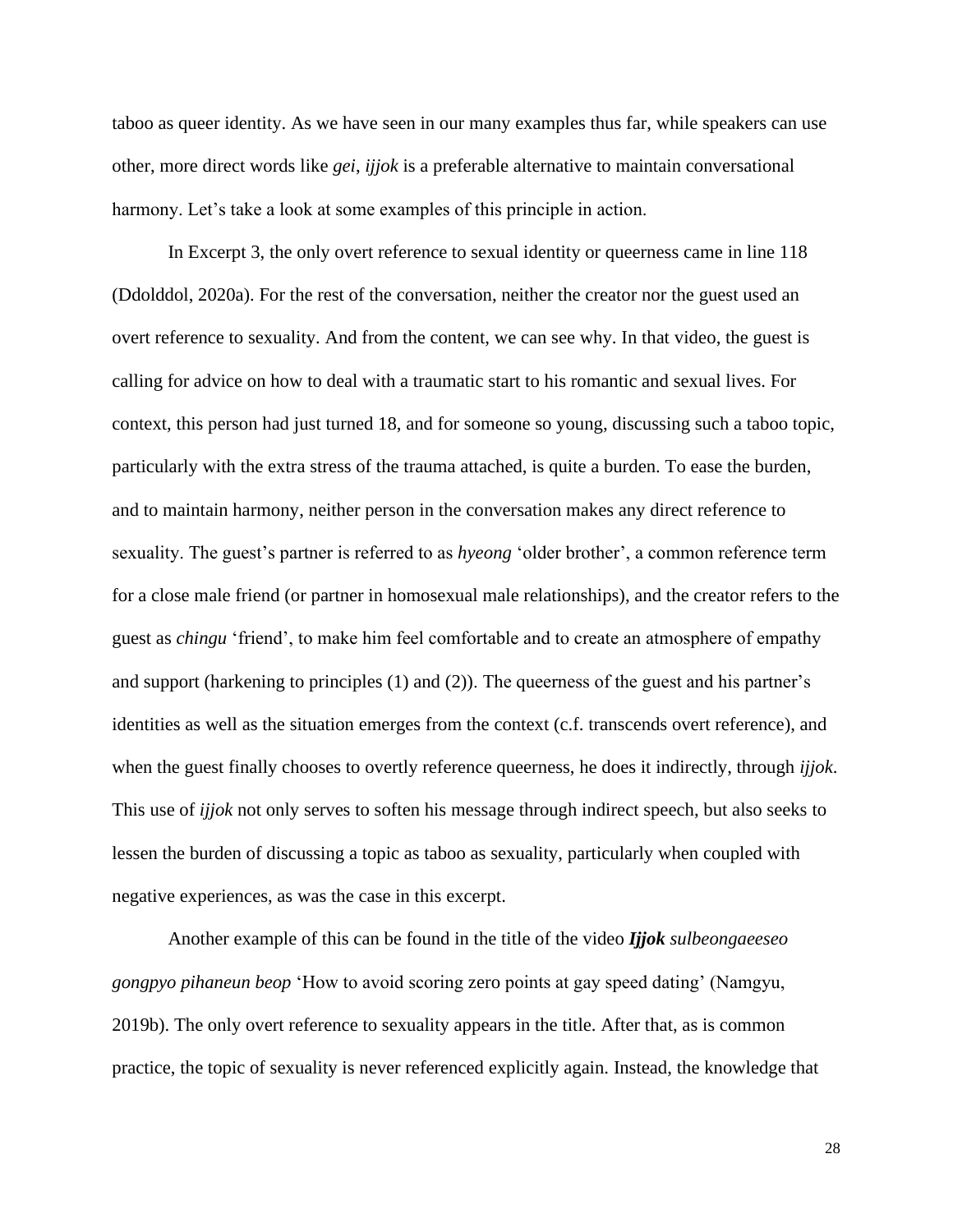whatever is discussed in the video transcends overt reference and is understood from context. While some gay reference terms are discussed in the video, like gay archetypes like *kkisuni* 'flamboyant gay' for example, these terms derive their meaning from inside knowledge. Someone outside the queer community is unlikely to know what *kkisuni* is referring to. Additionally, since these terms are inherently queer, their queerness does not need to be overtly restated with an additional overt queer reference term.

In summary, a large cultural motivation for the use of *ijjok* instead of a more explicit queer identity reference lies in the tenets of Korean conversational competence, namely indirectness and transcendentality. Being indirect in one's speech and being able to intuit the meaning from context are integral to maintaining interpersonal relationships and conversational harmony, and as such become increasingly important when discussing something as taboo as sexual identity.

#### **5.3** *Ijjok* **as a mechanism to authenticate queer identity and in-group membership**

The third function *ijjok* serves in queer identity construction is the authentication of queer identity and in-group membership. By opting for *ijjok* instead of other references to queerness, the speaker authenticates their own identity in relation to queerness and is making this statement to the other parties in the interaction. They are saying, 'I am on this side,' and indirectly bringing the other party into the metaphorical side. In the interaction, the use of *ijjok*, not only adequates one's own identity to queerness but also serves to authenticate it to other queer people, as if to imply that being queer in Korea means that you should have access and utilize these specific linguistic resources. Additionally, the act of authentication, by nature, invokes essentialist realizations of identity, and as such, authenticating uses of *ijjok* often accompany a notion of how queer people should inherently be.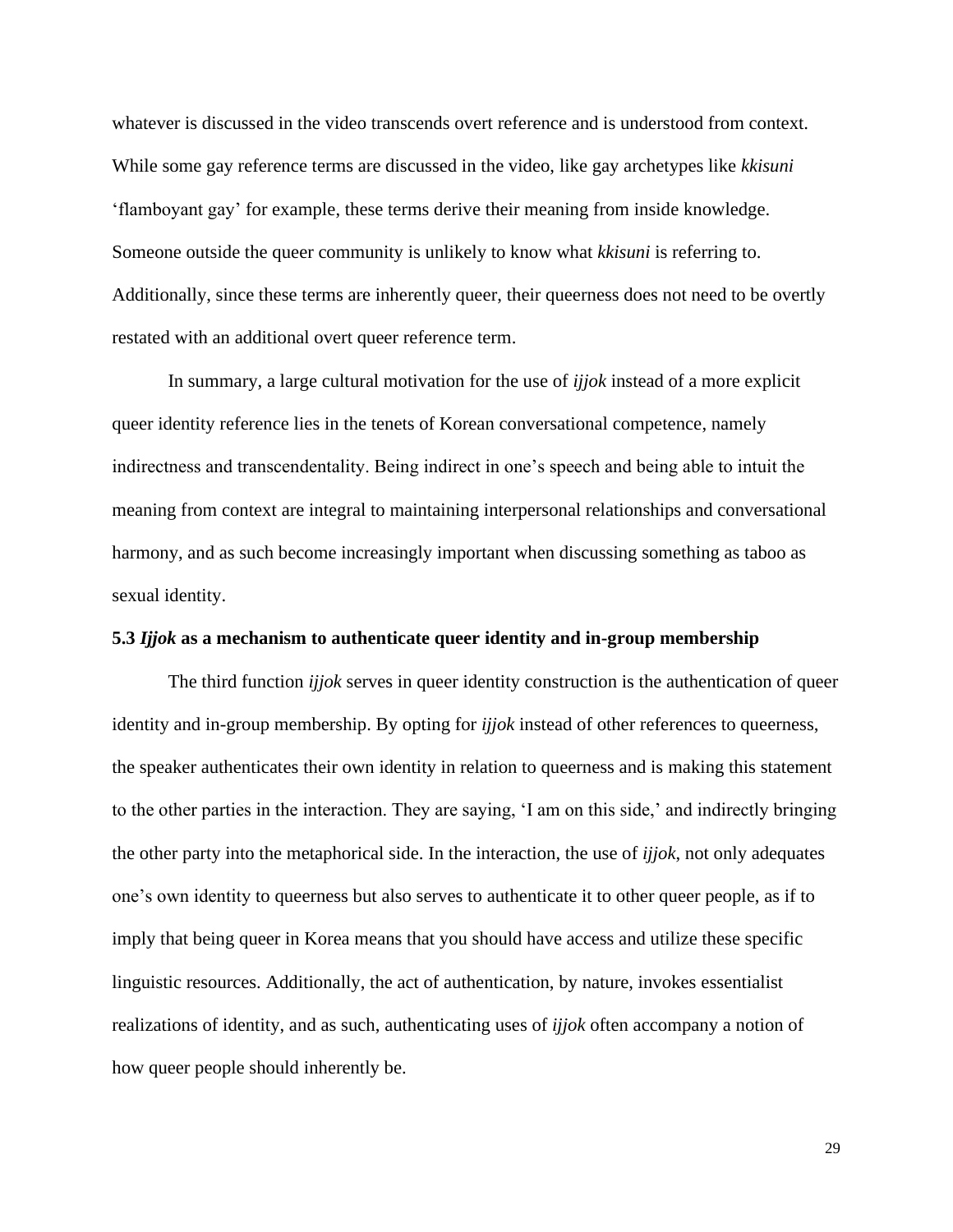This authentication occurs on a few levels. If we look at the morphemes that make up *ijjok*, the function of marking in-group membership seems like a logical function for this phrase to serve. *Ijjok* is composed of two morphemes, '*i*-' the proximal demonstrative pronoun, and '*jjok*' meaning 'side' or 'direction'. By using this phrase in the context of identity construction, one morpho-syntactically aligns the referent of the phrase to themselves. And through interaction, this arbitrary direction is interpreted as a reference to the sexual orientation, both of the thing being referenced, and also to the speaker. An example of this comes in Excerpt 6, where the creator details the ways he knows if someone is gay from his observation of how they move their head when someone calls them in a public place:

Excerpt 6 (from Ddolddol, 2020b):

| 13 | Creator: | yakgan     | ye-reul   | deuleo-seo                                                                | nae-ga  | manyak-e   |
|----|----------|------------|-----------|---------------------------------------------------------------------------|---------|------------|
|    |          | slightly   |           | example-OBJ hold-CONN                                                     | 1SG-SUB | if-LOC     |
|    |          | nae-ga     | ilban     | iseongaeja-ya                                                             | geurigo | manyak-e   |
|    |          | 1SG-SUB    | normal    | heterosexual-ASSR                                                         | and     | if-LOC     |
|    |          | bansong    | ireohge   | ttolttol-a                                                                |         | bulleo-bwa |
|    |          | broadcast  | like.this | Ddolddol-VOC                                                              |         | call-see   |
|    |          | on a show" |           | "If, for example, I am a normal straight person, and you call me like I'm |         |            |

- 14 Guest: *ttolttol-a* Ddolddol-VOC "Ddolddol!<sup>4</sup>"
- 15 Creator: *iseongaeja-ya dasi* heterosexual-ASSR again "I'm a heterosexual. Again."
- 16 Guest: *ttolttol-a* Ddolddol-VOC "Ddolddol!"
- 17 Creator: *nae-ga gei-ya* 1SG-SUB gay-ASSR "I'm gay."
- 18 Guest: *ttolttol-a* Ddolddol-VOC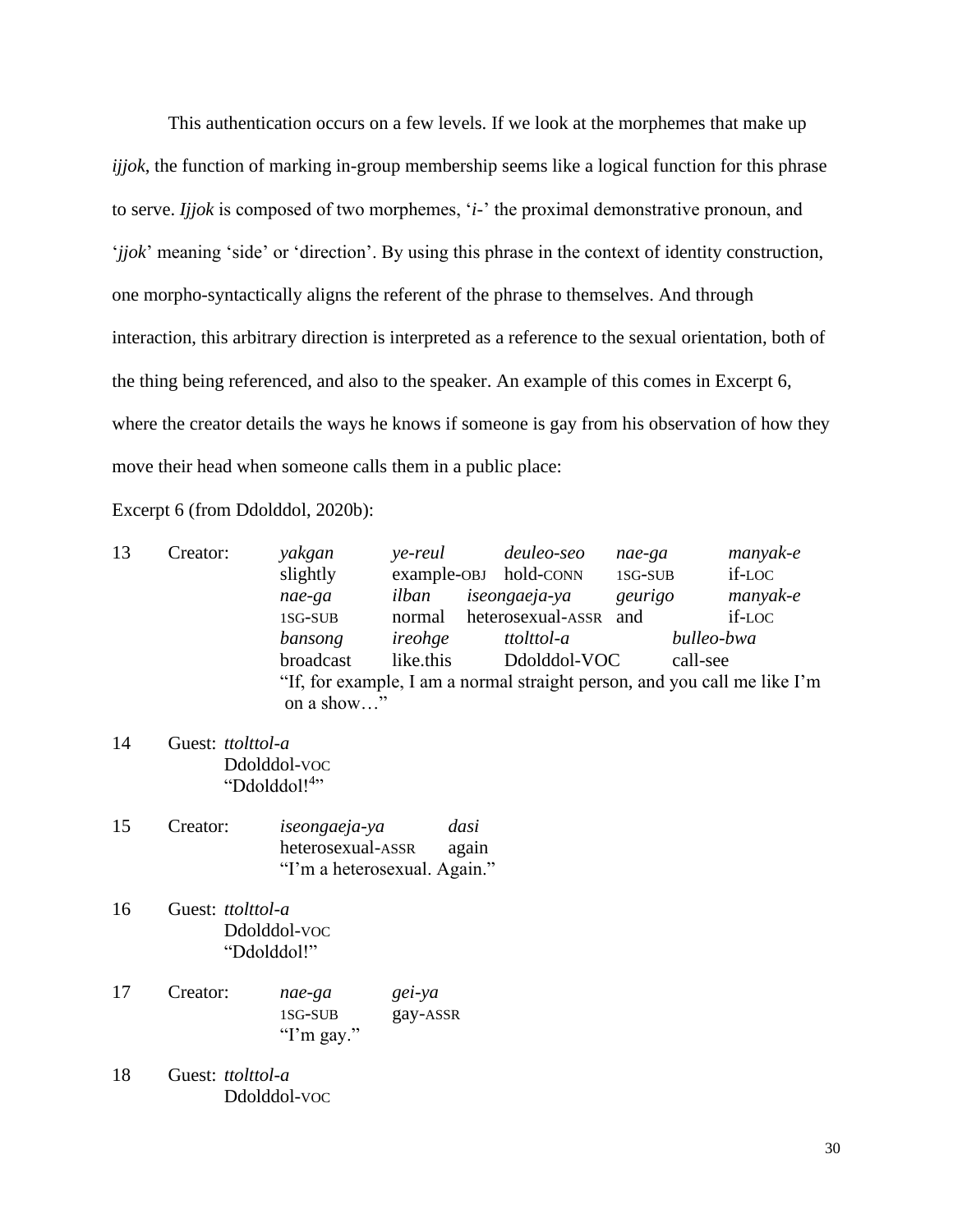#### "Ddolddol!"

- 19 Creator: *mwo-n-ji al-ji* what-ATTR-INCH know-COMM "You know what I mean, right?"
- 20 Guest: *ireoeoke* like.this "Like thiiis"

21 Creator: *kkok pomulseon-eul geuryeo-ya-j-yo dasi han beon* surely parabola-OBJ draw-must-COMP-POL again one CL "You have to draw a parabola. One more time."

- 22 Guest: *ttolttol-a* Ddolddol-VOC "Ddolddol!"
- 23 Creator: *ireoh-ji anh-a geu-ji ijjok***-***ae-deul* like.this-COMP NEG-IR that-COMM **this.way**-kid-PL *geureoh-ji anh-a* like.that-COMP NEG-IR "Are they not like this? Right. Aren't **'this way'** guys like that?"

In the above excerpt, we see queer identity is authorized by the action of drawing a parabola with their head while looking at someone who is calling you. In this segment of the video, the creator is asking the guest, a close friend of his, to call him repeatedly. In between each calling, he sets the scene for the next by telling which sexual identity he is representing. While acting 'straight', he simply moves his head in a straight line to the person calling. In contrast, when he is acting 'gay', he draws a parabola in the air with his head. In line 21, he suggests that one *has to* draw a parabola to signal the gayness in the path of one's gaze. When he uses *ijjok* in line 23, he rounds out the acting by asking, 'Aren't gays like this?' By using *ijjok* in this manner at the end of a round of dialogue, the creator effectively demonstrates that what came before is acting as a sort of shibboleth, in essence, a queer litmus test.

Later in the discussion, the guest proposes his own framework for authenticating gay identity. We can see this in the excerpt below: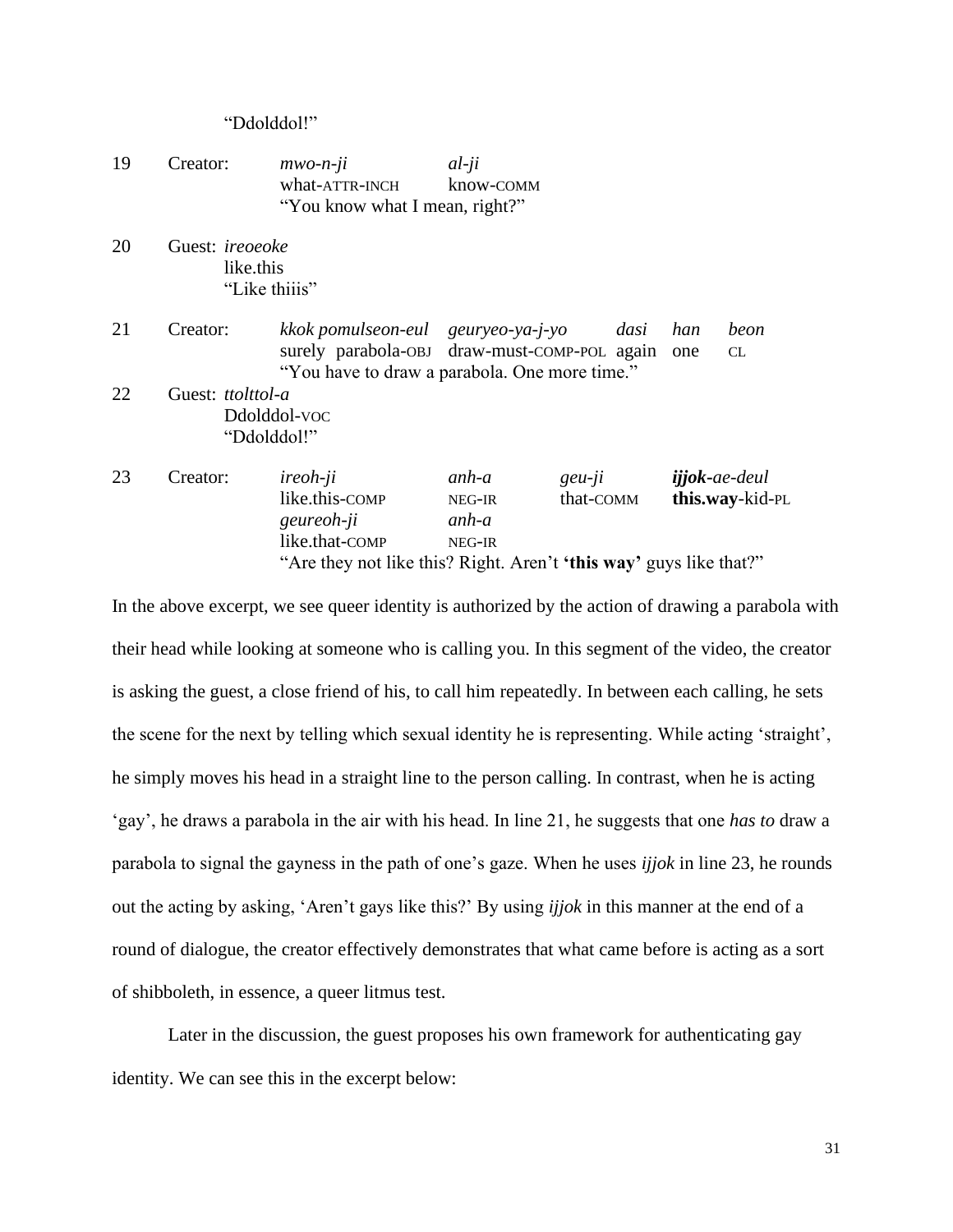Excerpt 7 (from Ddolddol, 2020b):

- 42 Guest: *na-neun nunsseop-euromanhi gubunhae-ss-geodeun* 1SG-TOP eyebrow-INS a.lot classify-PST-CORREL "I classify people by their eyebrows."
- 43 Creator: *eotteohge* how "How?"

44 Guest: *wae yakgan ijjok saram-deul bo-myeon nunsseop-i* why slightly **this.way** person-PL see-COND eyebrow-SUB *yakgan jom neomu ddak jeongdondoi-n neukkim* slightly little really exactly done.up-ATTR feeling *it-neunde ilban-deul-i an ha-deo-ra-go* exist-CIRCUM straight-PL-SUB NEG do-INTROS-RETROS-ASSR *aye* never "Because if you look at **'this way'** people, their eyebrows are like cleaned up, but straight guys don't get their eyebrows done, never."

Like the above excerpt, the guest also has his own way of discerning one's sexual orientation from visible actions. Through the state of one's eyebrows, instead of the way someone looks when called, the guest presents a mode of authentication of queer identity, equating nicely caredfor eyebrows with queerness and wild eyebrows with straightness. Here, once again, his use of *ijjok* serves to quantify the action of taking care of one's eyebrows as a way of authenticating or proving queer identity.

While the above examples have shown that *ijjok* can be used to verify the queerness of others, one can also do this to their own identity. In these instances, the motivation for such selfauthentication is somewhat self-serving; the person is attempting to prompt the other person to authenticate their identity through the use of in-group terms. We can see this in the example below:

Excerpt 8 (from Ddolddol, 2019):

29 *jeongongja-inde jubyeon-e gakkau-n ijjok hyeong-i* major-CIRCUM vicinity-LOC close-ATTR **this.way** older.brother-SUB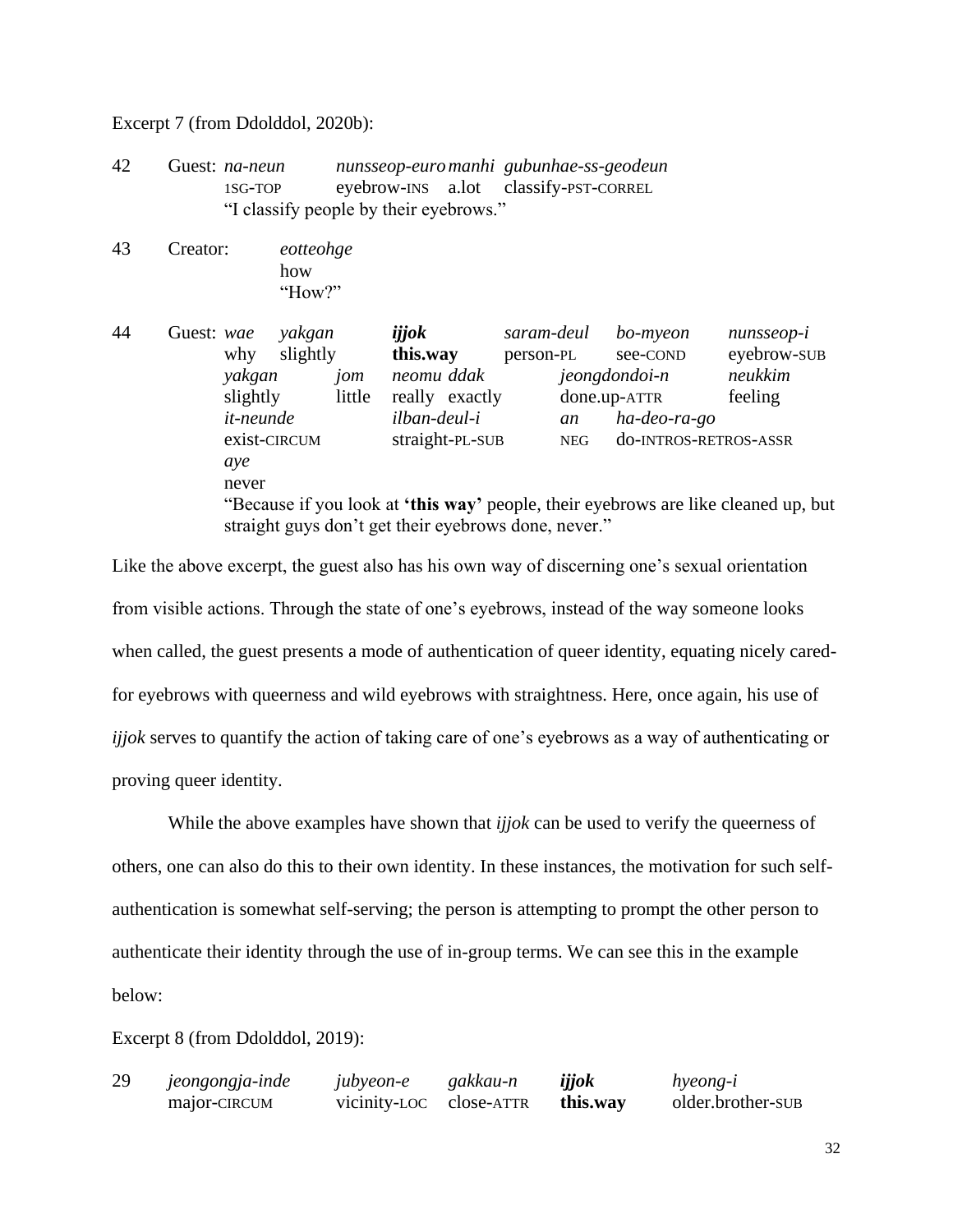*nai-ga jom it-euse-yo* age-SUB little exist-HON-POL "I'm a (music) major and I have a close "**this way"** friend who's a bit older than me."

30 *geuregajigo mwo ireo-n iyagi-deul-eul ha-myeon-eun* and.so what like.this-ATTR story-PL-TOP do-COND-TOP *jogeum keokjeong ani-n geokjeong-eul* little.bit worry NEG-ATTR worry-OBJ *ha-si-deo-ra-go-yo* do-HON-RETROS-INTROS-ASSR-POL "And so when I talk to him about these things, he worries a bit."

In this example, the guest is describing his worries about the repercussions of coming out in the small, tight-knit professional music industry. He begins the conversation with talking about how he's always been aware of his sexuality but has only now come to a place where he feels comfortable enough in it to discuss it openly. While unaware of many things about the Korean queer community, partially due to the long time he spent closeted, he attempts to authenticate his queer identity, and subsequently his membership into the group by using *ijjok.* As a response, the creator repeatedly uses *gei* to refer to queerness. While done for specificity and emphasis, the creator's word choice also does two interesting things in regard to the guest's identity: it (1) authenticates the guest's queer identity while temporarily (2) denaturalizing (or denying) the guest's membership in the in-group. Through his word choice, the creator tries to affirm the guest's concerns and identities, reassuring him that it's normal to be worried about coming out, but that he shouldn't let that prevent him from engaging in queer life. On the other hand, the creator, by using *gei*, shows that while the guest is queer, he lacks some knowledge about certain terms and expression that would grant him in-group status. Luckily for the guest, he later takes the opportunity to teach him some, and in that moment, he then affirms his in-group status, having granted him the knowledge he needs. This is shown in the excerpt below.

Excerpt 9 (from Ddolddol, 2020a):

59 *eojetdeun geuro-n saram-deul-do geu eopgye-eseo*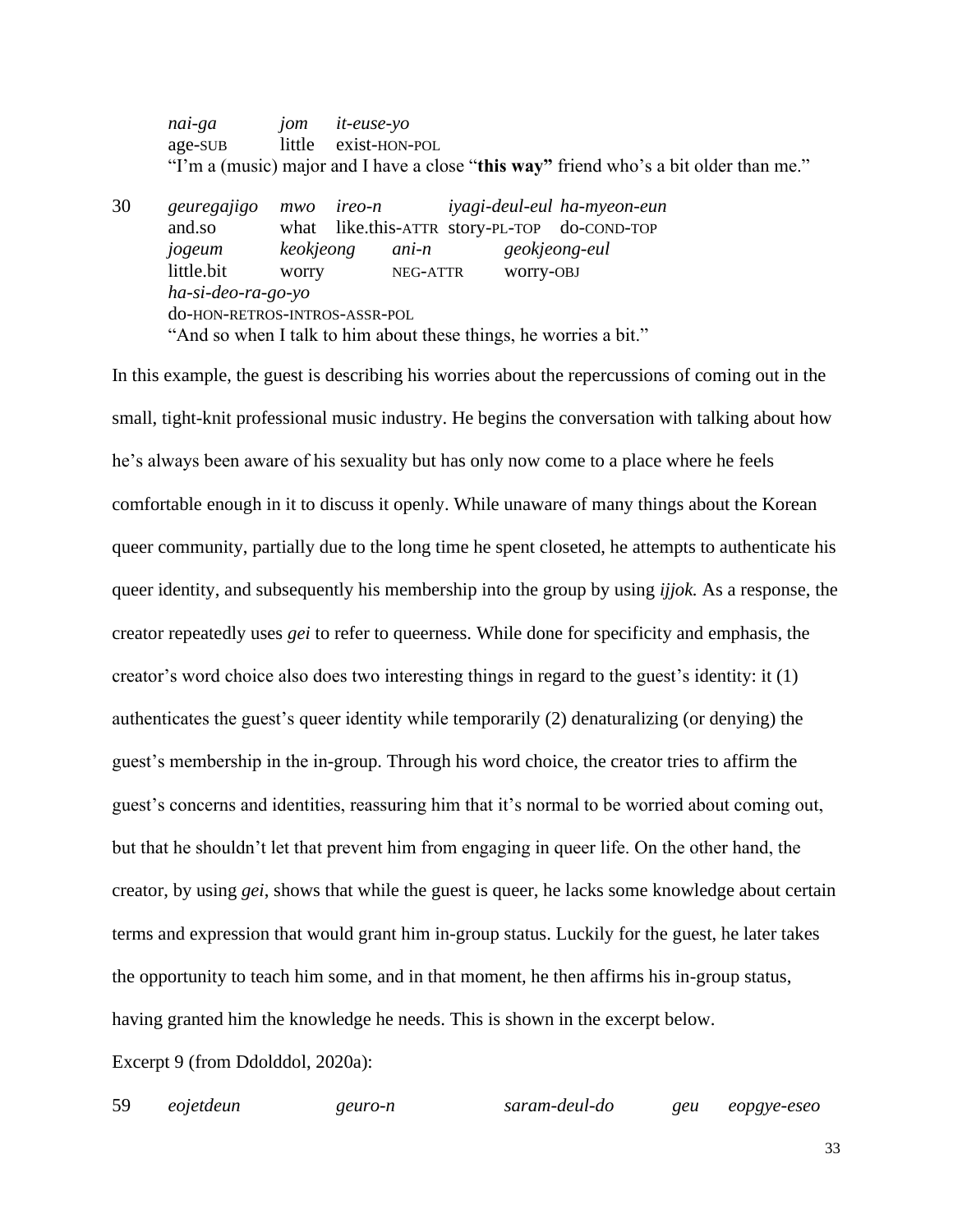anyways like.that-ATTR person-PL-also that industry-LOC *geureo-n ge alryeo-ju-myeon-eun gwingjanghi* like.that-ATTR thing know-give-COND-TOP extremely *wiheomha-n saram-deul iss-neunde-do* dangerous-ATTR person-PL exist-CIRCUM-also "These are also people whose career might be jeopardized if people find out they are gay (beacuse they came out)." 60 *geureom yeongihae-seo iyu-ga mweo-geteo-yo* and.so brave-PRECED reason-SUB what-PRESUM-POL *iyu-ga mwo-lkka* reason-SUB what-shall "But still, for what reason do you think they are brave (and still go out to clubs)? What do you think that reason is?" 61 *geu-mankeum nae-ga gei raipeu-reul jeulgi-go sip-go* that-extent 1SG-sub gay life-OBJ enjoy-CONN want-CONN "They want to enjoy gay life." 62 *gei chingu-deul-irang gati gonggap hyeonsang-eseo* gay friend-PL-with together shared reality-LOC *uri mal-e geureo-n kki-do buri-go* **1PL.POSS word-LOC** like.that-ATTR talent-also unload-CONN *sip-go seuteureseu-reul pul-go sipeo-seo* want-CONN stress-OBJ relieve-CONN want-REASON *geureot-ge o-neun-geo-j-anh-a-yo* like.that-ADV come-ATTR-thing-COMPL-NEG-IR-POL "They want to, in **our words**, be flamboyant with gay friends in a shared space and

relieve stress. Isn't that why they come?"

In this example, we see the creator describing to the guest how he is not the only one whose career would be in jeopardy if he were to come out (Line 59). In a previous line, he described how he's seen doctors and lawyers, among other higher-profile occupations, come to gay clubs and participate in gay life. Due to the guest's lack of knowledge, as shown in Excerpt 3, the creator opts to use the more direct *gei* 'gay' in an effort to be clear in his explanation. He continued by asking the guest rhetorically why he thinks they do this in line 60. He answers in lines 61 and 62 that they want to enjoy gay life, be in community with gay friends, be flamboyant, and relieve stress. When he says this, however, he pauses before saying 'flamboyant' (line 62), saying *'in our words'* and then goes on to use the verb *kki burida*, which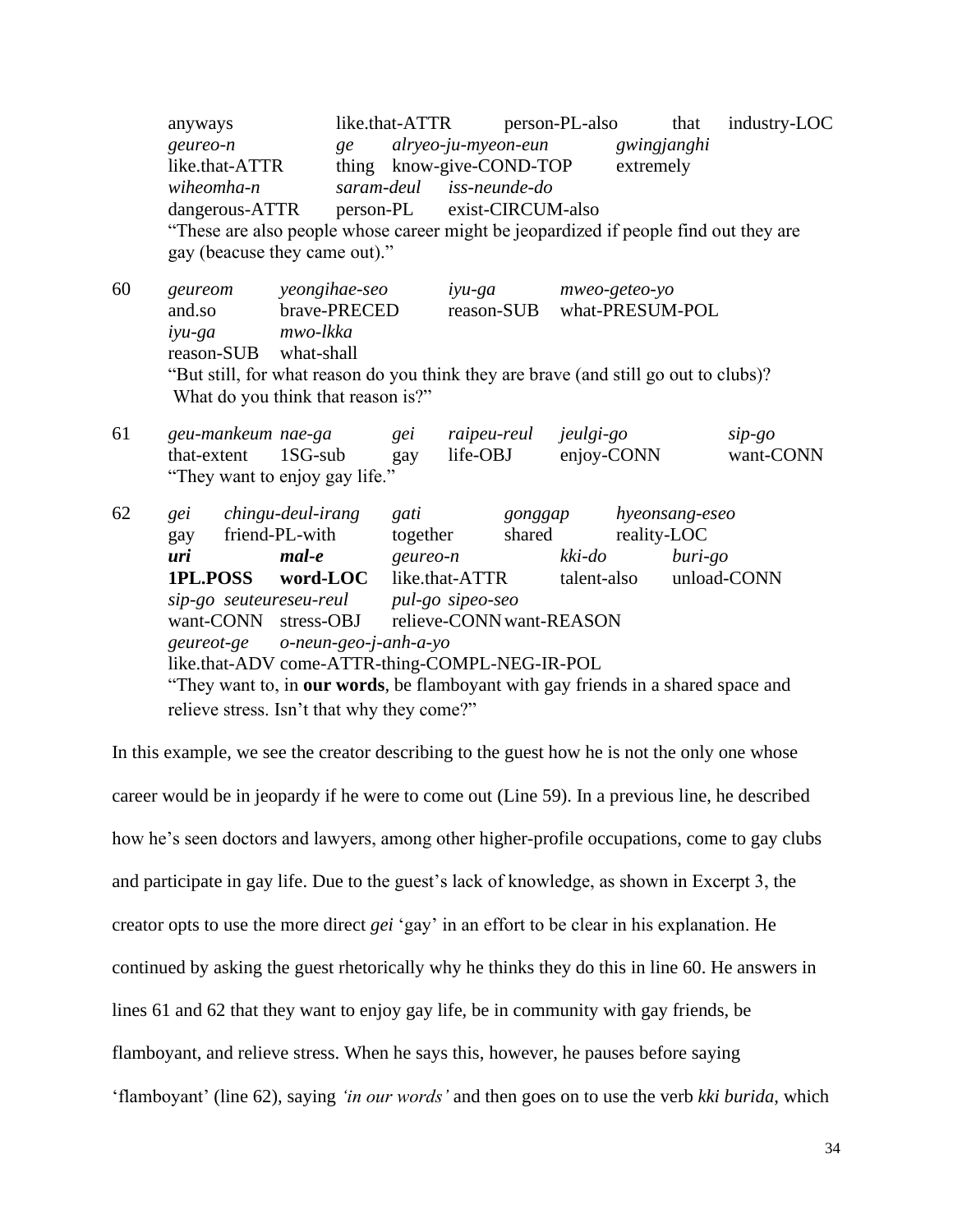literally means 'to unload talent,' but is often used to describe the quality of a gay man being flamboyant. By using this inclusive pronoun, he is not only taking the time to teach him a commonly used word in the Korean queer community, a word he'll need to know to be able to engage in queer life, but also showing that he is now apart of the in-group. In essence, this teaching moment, made clear through the creator's use of *gei* instead of *ijjok* for clarity, concluded with the creator bringing the guest into the in-group with his use of '*our*', and revoking his earlier denaturalization of the guest's in-group membership.

Another way *ijjok* is used in the authentication of queer identity is through restricting the amount of people who can access the content. This restriction is not a physical (or digital) restriction, but rather a restriction by way of knowledge. Many queer creators title their videos with *ijjok*. Through this use of *ijjok*, people outside of the queer community, who would know the literal meaning of the word, but would be unaware of the contexts from which queer identity is emerging from the locative phrase, are restricted via lack of knowledge from accessing the content. Now, that is not to say that someone couldn't infer the meaning of *ijjok* from watching the video. Additionally, by using *ijjok* in the titles of their videos, the creators are not attempting to prevent non-queer people from engaging with their content at all. Rather, by using *ijjok* as the queer signifier in the most public-facing aspect of their content, they are intentionally preauthenticating the identities of their viewers; in other words, they are using *ijjok* to signal that their intended audience is queer people. We can see this in the excerpt below, which shows some of the video titles.

Excerpt 10 (from Jung-gu & Dong-gu #2, 2021; Gang Hakdu, 2020; Namgyu, 2019b):

| (a) | <b>gei</b> -keopeul Baep dom-domi-wa |                      |      | hamkke-ha-neun   |                                             |
|-----|--------------------------------------|----------------------|------|------------------|---------------------------------------------|
|     | <b>gei-couple</b>                    | Bapp con-condom-with |      | together-do-ATTR |                                             |
|     | geon-jeonha-n                        | ijjok                |      |                  | saenghwal $\heartsuit$ feat baelleonseugeim |
|     | safe-healthy-ATTR this.way           |                      | life |                  | $\heartsuit$ featuring Balancegame          |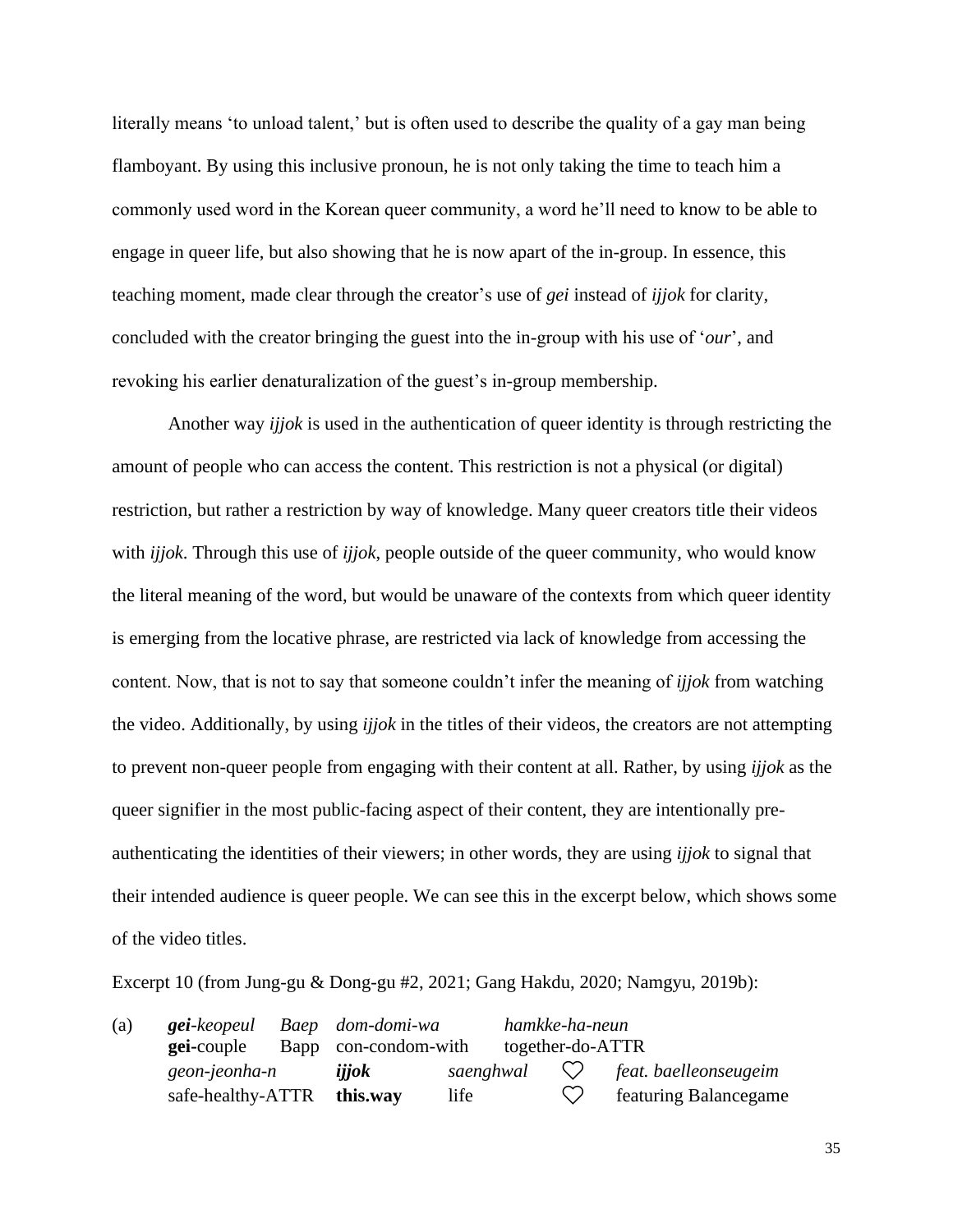"Gay couple! Maintain a safe and healthy **"this way"** life with B-app and Condoms feat. Balancegame"

| (b) | geop-na                  | museou-n | ijjok                                                    | hyeong-irang       | manna-n   | sseol |
|-----|--------------------------|----------|----------------------------------------------------------|--------------------|-----------|-------|
|     | fear-come.out scary-ATTR |          | this.way                                                 | older.brother-with | meet-ATTR | story |
|     |                          |          | "The time I got scared meeting a scary "this way" guy"." |                    |           |       |

| (c) | ijjok    | sulbeongae-eseo                                               | $gong-pyo$             | piha-neun | beop   |
|-----|----------|---------------------------------------------------------------|------------------------|-----------|--------|
|     | this.way | speed.dating-LOC                                              | zero-points avoid-ATTR |           | method |
|     |          | "How to avoid scoring zero points at "this way" speed dating" |                        |           |        |

As you can see in the above titles, each one contains *ijjok*. While (a) contains a more widely salient marker of queer identity, *gei*, the other two do not. Additionally, each video contains a different message. The first video, (a), discusses specific condoms to ensure a safe gay sex life. Video (b) discusses a scary sexual encounter with a sexually curious straight guy. Video (c) discusses how to avoid failing at gay speed dating events. Each video deals with a specific topic pertinent to the Korean queer community. And through their use of *ijjok* in the titles, the creators are attempting to pre-authenticate the identities of their viewers of these particular videos by using in-group references.

#### **5.4** *Ijjok* **and the projection of social struggle onto abstract space**

A more abstract function of *ijjok*, specifically, is the projection of the social alienation and erasure of queer Koreans onto abstract linguistic space. Using Gal and Irvine (2000)'s concept of fractal recursivity, I posit that the literal meaning of *ijjok* being 'this side' or 'this direction', not only serves to index and authenticate in-group membership in the queer community but by doing so through locative constructions, projects this struggle onto abstract space. In other words, the locative nature of *ijjok* is an abstract linguistic representation of the struggles of queer Koreans. Seo (2001) describes that the lack of social acknowledgment of the existence of homosexual identity through much of modern Korean history has afforded people with homoerotic desires with the 'privilege' of not having their 'civil rights' violated on account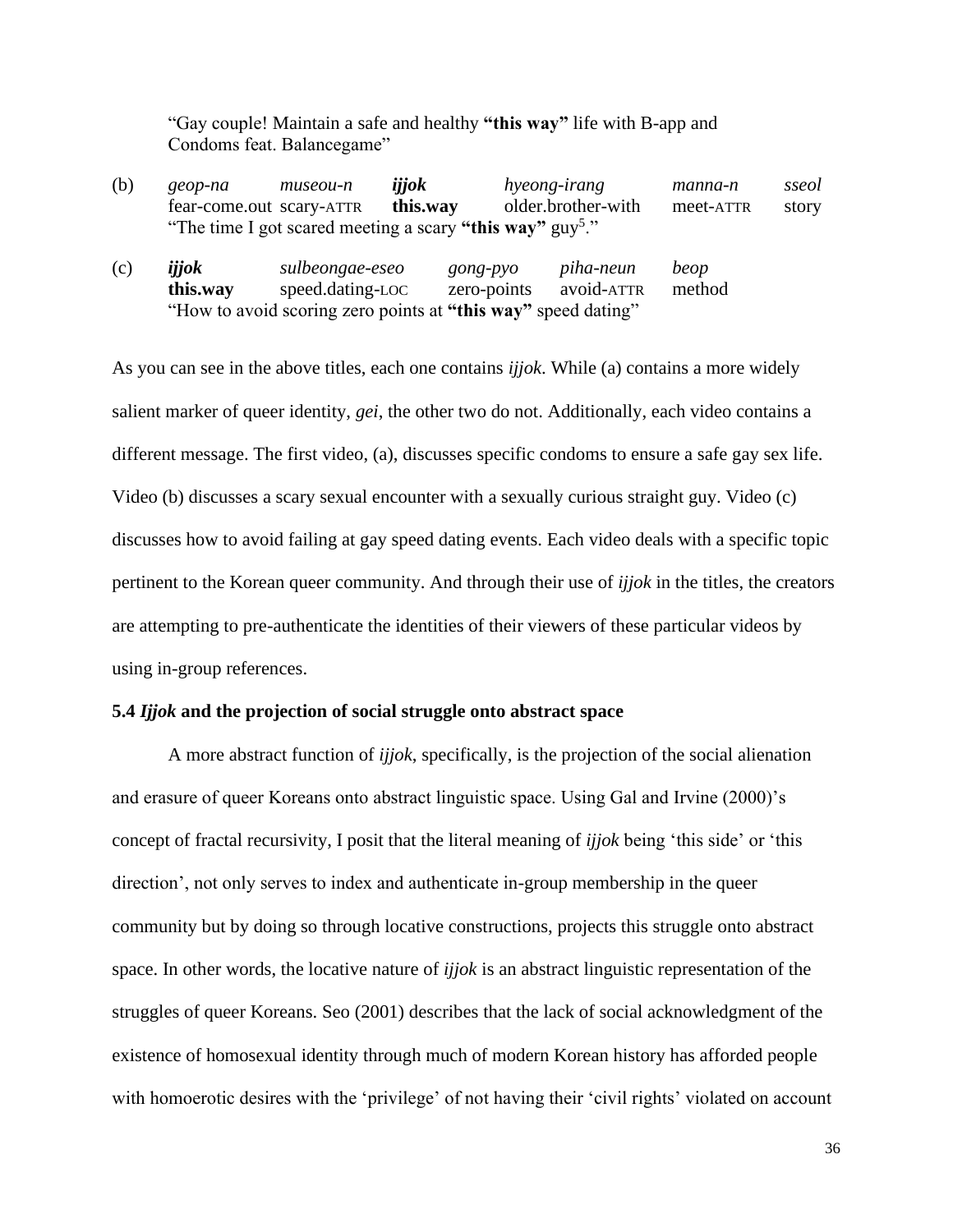of their sexual identity. However, he goes on to state that instead of a shared struggle in fighting discrimination, Korean homosexuals have shared unhappiness; unhappiness that stems from the complete social erasure of their existence on the public level. And as the homosexual community has begun "to see itself in a more meaningful context as an 'oppressed minority," this repeated opposition, now with a newfound sense of identity and social presence, has been projected onto and reproduced in the language the Korean homosexual community, and now greater queer communities, use to describe themselves.

 As queer Koreans moved from a shared sense of invisibility and erasure to a state of selfawareness and meaning, I posit that the term *ijjok* stems from the desire for a place in society that was never granted to them. In addition to the very literal locative essence of the phrase, the asymmetrical distribution of locative phrases in Korean queer discourse also supports that *ijjok*'s queer indices stem from their sociocultural erasure. The default term to refer to heterosexuality (which will be discussed in detail in the following section), as confirmed by both my own observations and Seo (2001) is *ilban*, which means 'general', 'universal', 'normal', or 'straight' in the context of sexuality. Despite an intense search, I have yet to observe an equivalent locative refence to heterosexuality from queer speakers. This asymmetry in the application of the locative phrases, in combination with the implications of *ilban*, may further confirm that the abstract space carved out by *ijjok* stems from the erasure and subjugation felt by Korean queer people.

Some of the more concrete, spatial aspects of *ijjok* can be seen in the examples below. In this first example, we can see the spatial aspects of *ijjok* play out in actual space.

Excerpt 11 (from Ddolddol, 2020b):

60 *botong-e mwo gei-deul-ina botong-eui iseongaeja bun-deul-do* normally-LOC what gay-PL -or normal-POSS heterosexual person-PL-also *da seukaen-eul ha-neunde* all scan-OBJ do-CIRCUM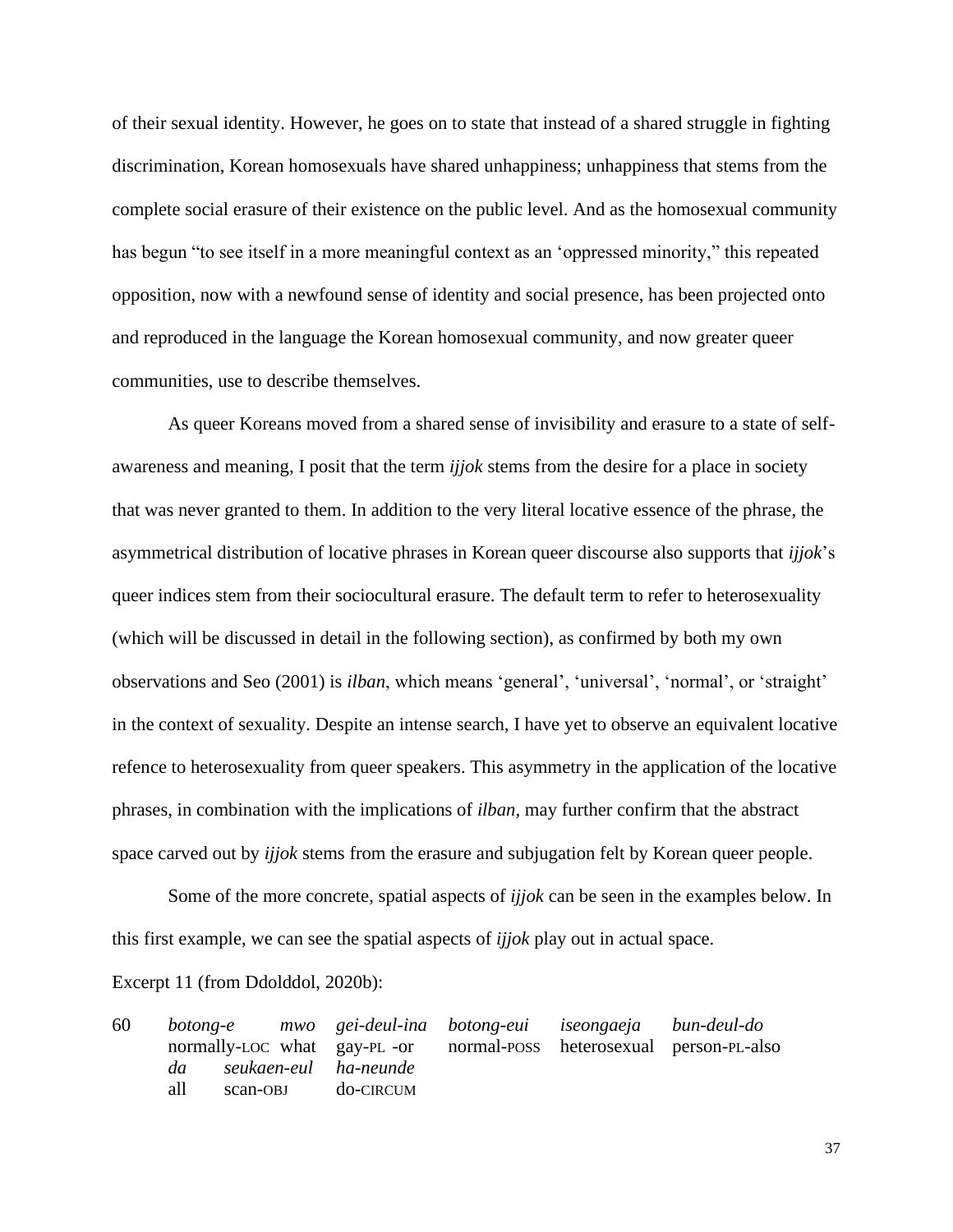"Normally gay guys and normal heterosexual people all don't scan…"

| 61 | gakkeumsik seukaen-eul ha-neun                  |         | bun-deul-i    | it-neunde    |
|----|-------------------------------------------------|---------|---------------|--------------|
|    | sometimes scan-OBJ                              | do-ATTR | person-PL-SUB | exist-CIRCUM |
|    | "but sometimes there's someone who's scanning," |         |               |              |

62 *geureo-n saram-deul-eun ije siseon-i eodi-ro* like.that-ATTR person-PL-TOP now vision-SUB where-INS *ga-neunya* go-depends "and depending on where that person's gaze goes…"

- 63 *mwo gwaenchanh-eun meotit-neun namja-ga iss-eo geunde* what okay-ATTR cool-ATTR man-SUB exist-ASSR but *jeo saram-do jeo saram-eul chyeodabo-go iss-eo* that person-also that person-OBJ stare-COMP exist-ASSR "if there's a sexy guy and that person is staring at him…"
- 64 *namja-deul-eul chyeodabo-go iss-eo gereumyeon-eun ije* man-PL-OBJ stare-COMP exist-ASSR then-TOP now *ijjok***-***i-n-ge maj-neun geot gat-go* **this.way-be-ATTR-thing** right-ATTR thing similar-CONN "And he's staring at guys, then I know that he is **'this way'**."

As shown in line 64, his use of *ijjok* not only marks this third-party referent as being gay but does so on the basis that he, as a gay man, has observed his actions and has deemed them, and subsequently the agent, to be gay as well. Thus, through his use of ijjok, he authenticates the other man's identity in relation to his own. What makes his authentication unique, however, is the way in which the abstract linguistic adequation is playing out in relation to physical space. The adequation of this fellow queer person staring at an attractive man literally brings them over to 'this side'.

In the next example of a spatial interpretation of *ijjok*, it is being used to contrast the identities of certain participants in the interaction.

Excerpt 12 (from Daenyeol, 2021b):

26 *jae-ga daneo-reul muleo-bo-l-geonde yutyubeu-e manji nao-neun* 1SG-SUB word-OBJ ask-see-ATTR-CIRCUM YouTube-LOC a.lot come.out-ATTR *ijjok yongeo han-beon muleo-bo-lge*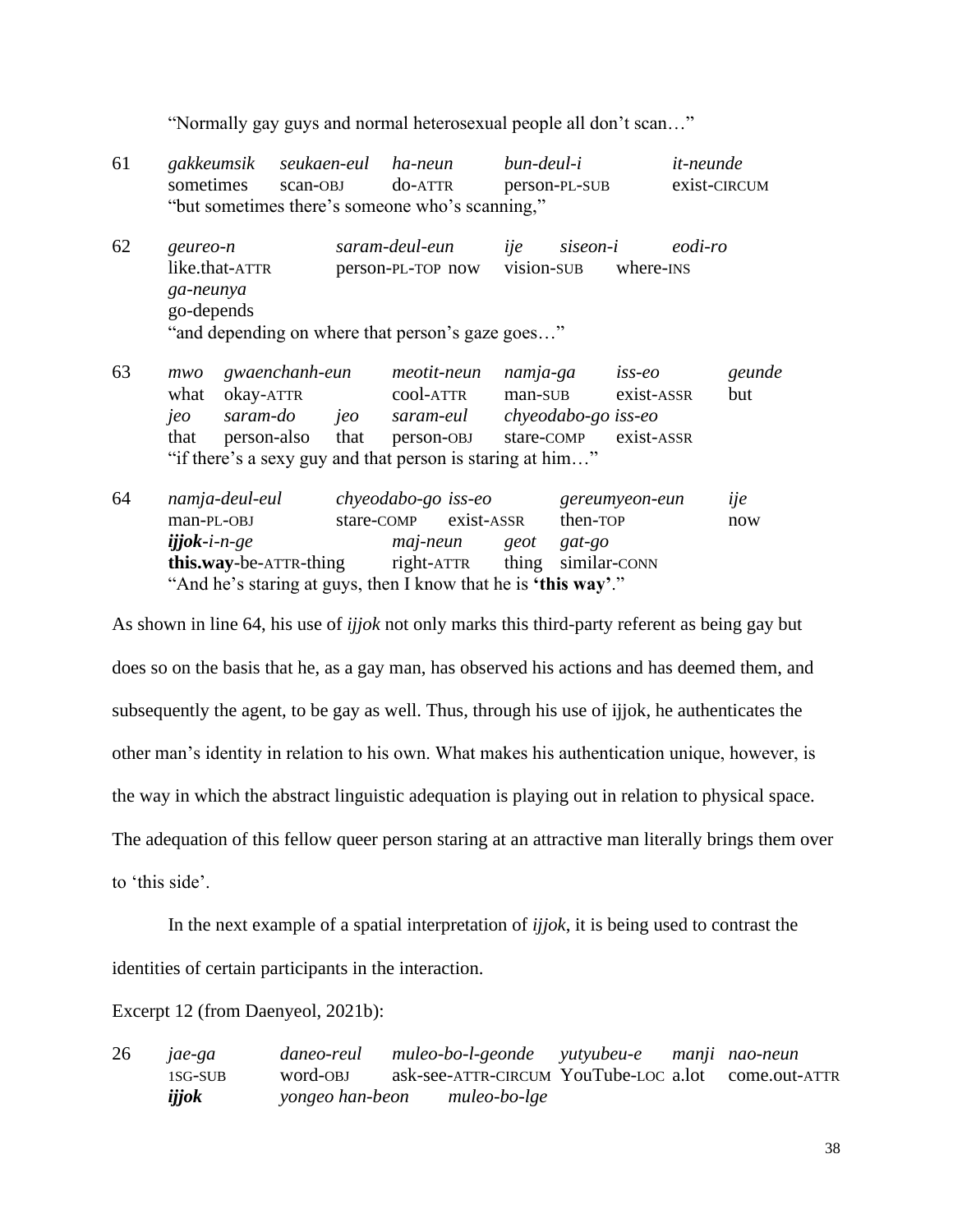**this.way** terms one-CL ask-see-will "I'm going to ask you about some **"this way"** terms that appear on YouTube a lot."

In this situation, the producer of the show is explaining to the participants, one gay man and one straight man, that he will ask the straight man about some gay slang words that often appear on YouTube to test his knowledge as a friend of a gay person. The use of *ijjok* in Excerpt 10 serves a few functions. Firstly, the producer's use of *ijjok* groups him and the gay participant together, on both the basis of their shared queer identity as well as their supposed knowledge of these terms as members of the queer community. Subsequently, by grouping himself and the gay participant, the producer also effectively distinguished the straight participant as a non-member of the queer community.

By distinguishing the queer participants from the non-queer participant in the interaction through the use of an otherwise adequating word, *ijjok*, the producer effectively invokes the spatial aspect of the word in the interaction, saying 'I'm going to ask you about some *this side*  terms.' The side in question, is of course, queerness, and by using *ijjok*, he is telling the straight participant that he is not on that side. This is further strengthened by the fact that the non-queer person was the addressee of the statement. It is worth noting, however, this statement was not made with malicious intent, but rather was a subconscious invocation of the locative elements of the phrase, and by proxy, all that represents. Later in the video, the same participant to whom the statement was addressed picks up on the locative metaphor and fills it in. We can see this in the excerpt below.

Excerpt 13 (from Daenyeol, 2021b):

| 96 | geureohge keuge gwansim-i it-ji-neun |  | like.that big interest-sub exist-comp-top | anh-ass-eo<br>NEG-PST-DECL |
|----|--------------------------------------|--|-------------------------------------------|----------------------------|
|    | "I didn't really care."              |  |                                           |                            |

97 *i saram-eui seonghyang-eun geu jjok-i-guna saram-mada*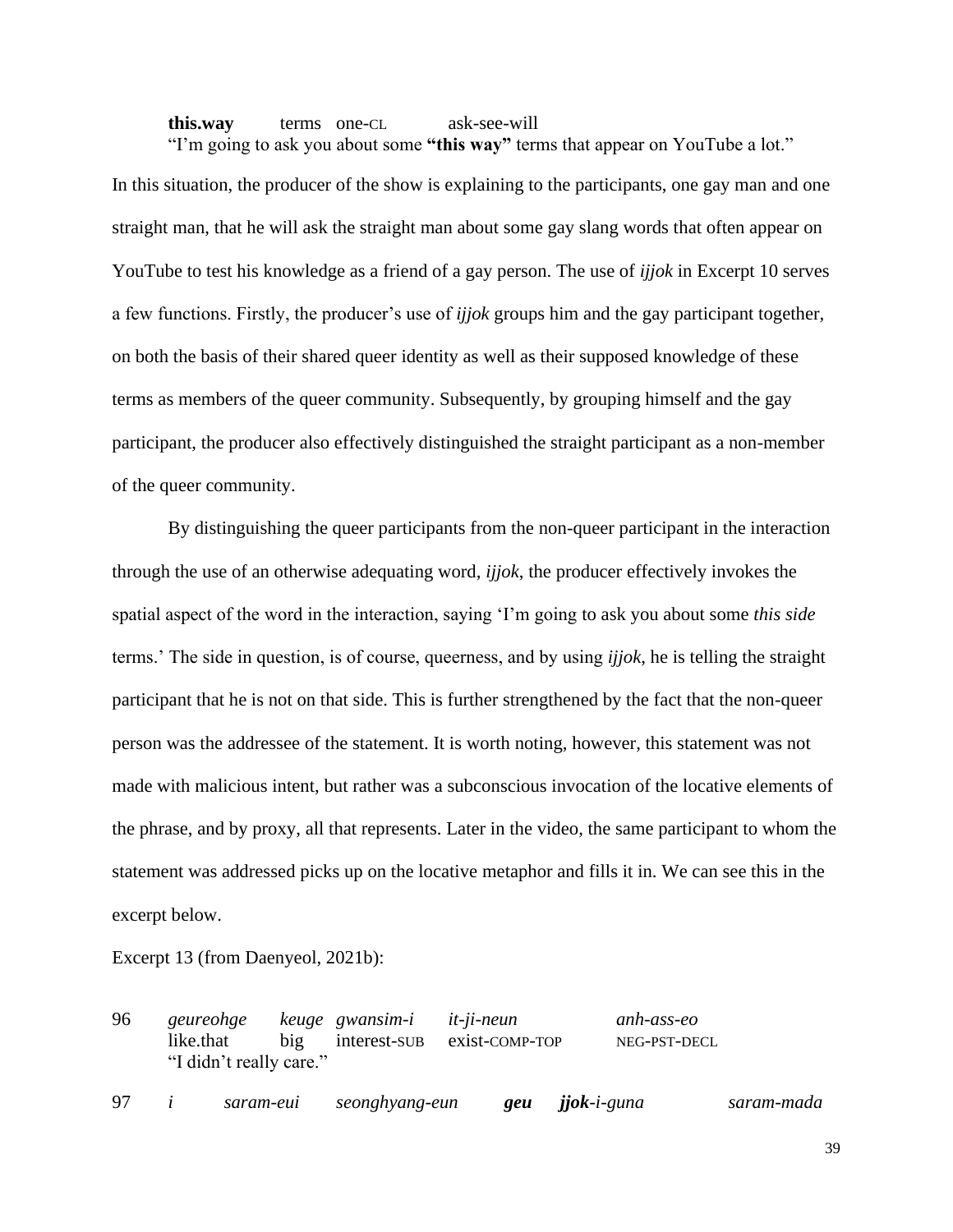this person-POSS preference-TOP **that way**-be-UNASSIM person-every *dareu-l su iss-eunikka* different-ATTR ability exist-because "I was like 'Oh this person's preferences are **"that way"**', since every person is different."

In this excerpt, the straight participant is talking about his reaction to the time his friend came out to him. To maintain the conversational harmony, he chooses to extend the locative metaphor, acknowledging its queer nature and distinguishing himself from it by using the distal morpheme, *geu* 'that', instead of the proximal morpheme *i* 'this'. This example is particularly interesting, for, I have yet to encounter any queer speaker extend the locative metaphor in this way. This lack of symmetry in the distribution would suggest that this abstract 'side' queer folks have carved for themselves is just that, queer, and not meant to be extended to non-queer people.

#### **5.5** *Ijjok***: subverting hegemony in queer self-reference?**

The final function of *ijjok* I wish to posit in this paper is the subversion of the hegemony of earlier queer self-reference terms. As described above and in Seo (2001), the first self-created reference terms for the contemporary queer community as a distinct social group were *bogal* and *iban*. *Bogal*, which is a backwards reading of an incredibly vulgar term for a prostitute, was the first term widely used in the Korean queer community to reference themselves as a social group. Seo describes the reason for such a vulgar self-reference term as being due to the overeroticization and dehumanization that surrounds queer sexual encounters, especially during the earliest days of a self-aware queer community. The reclamation of such a vulgar word seems to directly stem from the Korean queer community's view of themselves as an oppressed minority. However, it seems that in the scope of Seo's article, the word *bogal* had already fallen out of use in favor of a less vulgar alternative, *iban*.

 *Iban*, which means 'different' or 'abnormal' (which bears a striking similarity to the English 'queer'), has a corresponding reference to heterosexuality, *ilban*. As discussed above,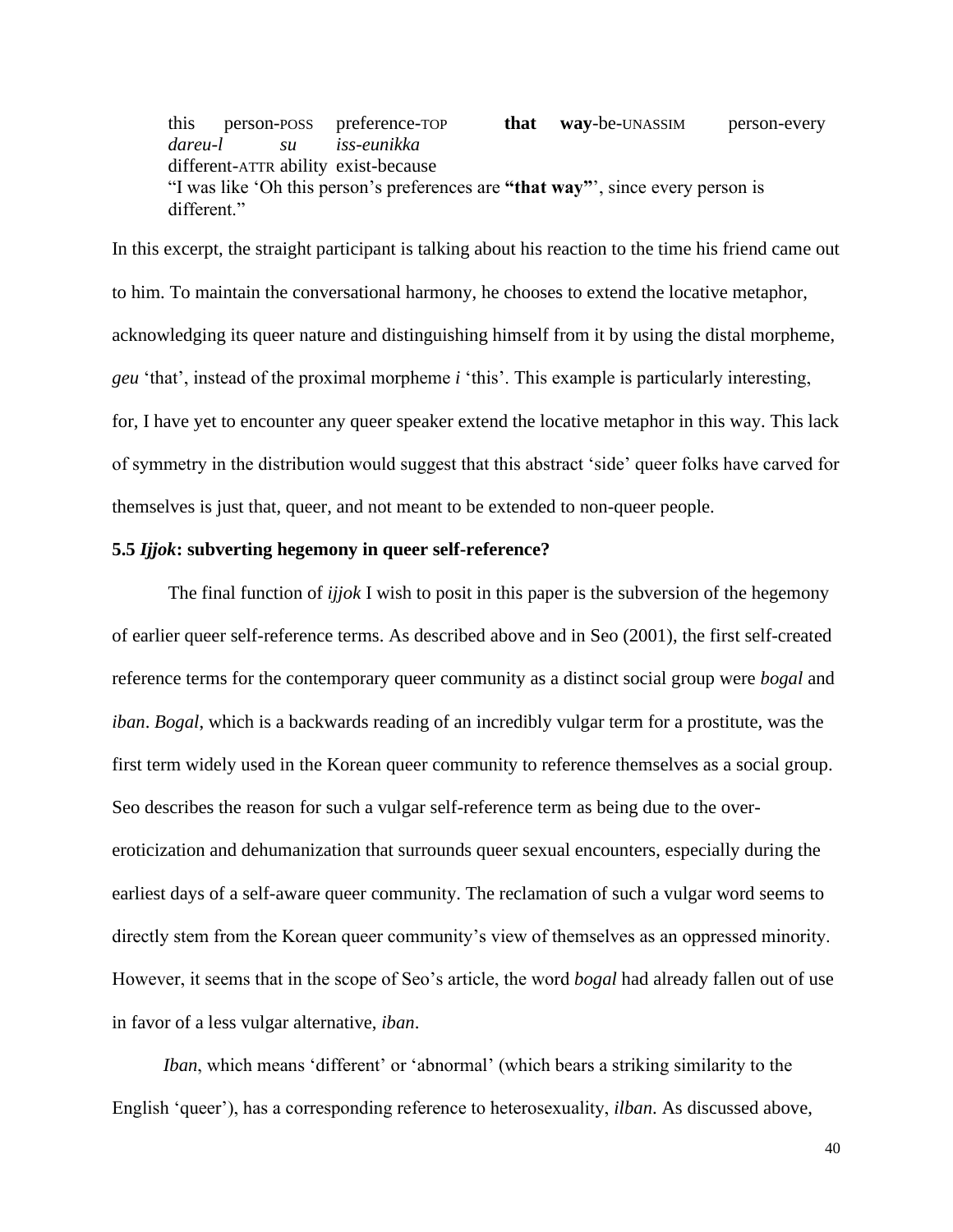*ilban* means 'universal' or 'normal', and can also be used to mean 'first-class.' Likewise, *iban* can be used to mean 'second-class', a projection of the Korean queer community's perception of itself as an oppressed minority in a vertical relation to the more dominant heterosexual society. However, since the publication of Seo (2001)'s paper, this term has since fallen out of use in favor of *gei* and *ijjok* (All about LGBTQ, 2020, 00:10:00), the two most common references to gayness found in the current study. I argue that the rise of *ijjok* as a self-referential term for the Korean queer community in conjunction with the reduction in the use of *iban* is more than sheer coincidence. Since Seo's study, the Korean queer communities have changed drastically. In addition to more critical reflection about their status in Korean society, Phillips and Yi (2019) posit that identity activism has increased substantially, especially in Seoul and the surrounding areas. This increased reflection on their status in the wider Korean society, combined with the horizontal orientation of *ijjok*, correlates with a subversion of the intrinsically hegemonic *iban/ilban* paradigm. By shifting the relationship from a more vertical orientation to a more horizontal one, I argue the Korean queer community has begun to undo the inherent hegemonic discourses rooted in their earliest forms of self-reference as a social body.

#### **5 Conclusions and future directions**

As described above, a careful analysis of how the word *ijjok* 'this way/direction' is used in discourse enables us to understand how queer identity is constructed and challenged through interaction. Section 5.1 detailed how *ijjok* is used to adequate things to queer identity. As demonstrated in the selected examples, this can be done for a number of reasons, including for clarity, emphasis, or to qualify a detail in a story, among others. Section 5.2 discussed *ijjok* as way to maintain conversational harmony. As sexuality and sexual identity are considered highly taboo in Korean culture, *ijjok* embodies the principles of indirectness and transcendentality,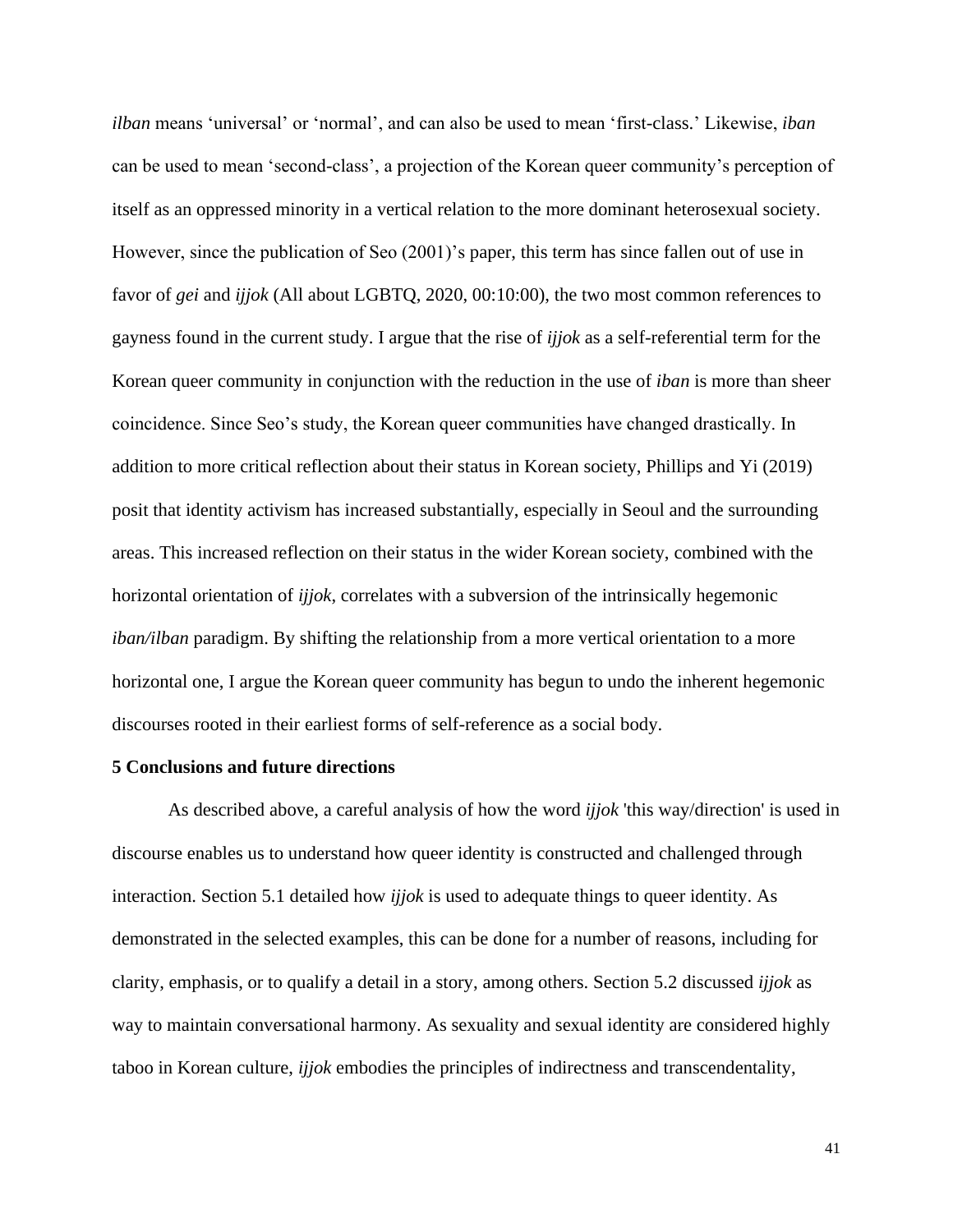helping to ease the burden of discussing something so taboo, as shown in Excerpt 3, and thereby maintaining interpersonal relationships and conversational harmony. From there, Section 5.3 discussed the ways in which *ijjok* can be used to authenticate, or illegitimate, queer identity. This involves the invocation of an essentialist conception of who queer people are or how they are supposed to act. We saw this in Excerpts 6 and 7, where the creator and the guest discussed the ways in which they attempt to determine if someone is gay. In addition to this, we also saw the authorization functioning as a way of designating the intended audience for a video (Excerpt 8). Section 5.4 discussed how the locative nature of *ijjok* functions as a way for queer Koreans to project their struggles onto abstract space. And finally, Section 5.5 discussed how *ijjok* subverts the hegemony of earlier queer reference terms by displacing them and creating a horizontal, rather than vertical hierarchy of the Korean queer community within their own speech.

While each function outlined in Section 5 adds another layer of nuance to the lexically simple *ijjok* and English use, these resources work together to produce Korean queer identity in interaction. Within the study, I posited several possibilities for derivation and prominence of *ijjok* in Korean queer discourse, including the maintenance of conversational harmony, and subversion of hegemony. However, many questions remain about its full range of implications, along with other queer reference terms, in the greater Korean queer discourse. For example, a big question that remains is the ideologies that the speakers hold about their uses of *ijjok*. While this paper examines the uses of this term from an outside perspective, understanding how the speakers themselves feel about their language use would be invaluable to the understanding of this word in queer Korean discourse. Moreover, a subsequent question raised by the current study was how *ijjok* fits within the broader Korean queer lexicon.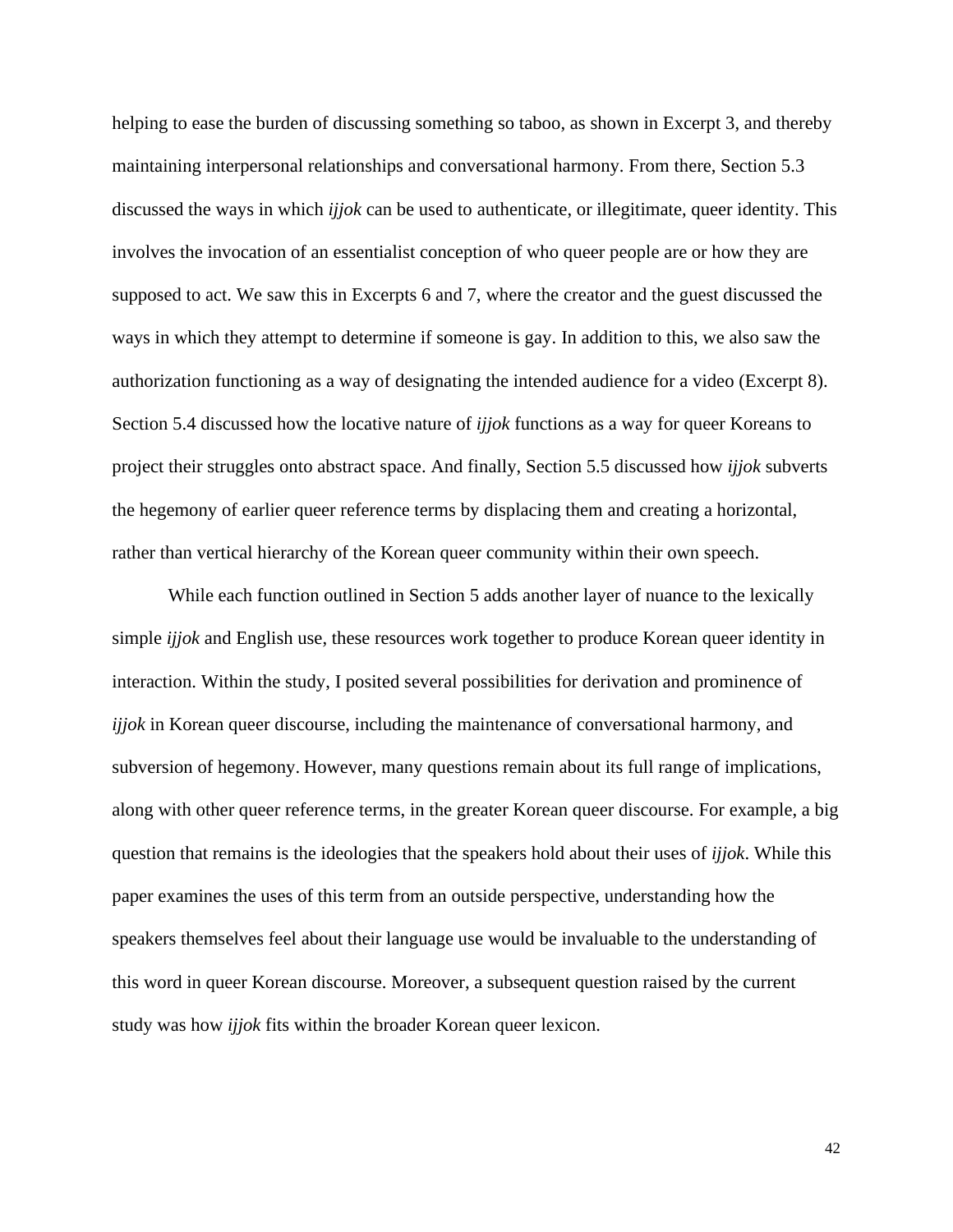The current study sought to begin to fill in the massive gap in research into Korea's vastly understudied queer communities. By shining a light on the linguistic practices of this particular group, the current study hopes to contribute to a greater understanding of the possibilities for queer identities and linguistic practices that fall outside the Western-centric, English-dominated research space. As mentioned previously, the vast majority of research into queer communities in Asia, or really anywhere that isn't a European or North American nationstate, has been limited in scope and often defined by a goal of fitting non-Western queer subjectivities into a Western model of sexual identities. By grounding the research in extensive ethnographic research, the current study sought to interpret the findings within the context from which they came, and to deconstruct orientalist ideas about queerness in a Korean context. As a foreigner looking in, my own view and interpretations of the data are limited, and as such, I hope this research inspires others, especially those who come from the Korean queer community, to further this research and provide their invaluable insights.

 While the current study attempted to shed some light on Korea's vastly understudied queer communities, its scope was relatively narrow. In addition to only looking at the use of one term in detail, and a few others broadly in the construction of Korean queer identity, the current study also lacked a lot of nuances that can only be provided by more ethnographic research and the voices of those in the Korean queer community. A needed direction for future research will be the inclusion of more voices from the community into my analysis, grounding it more in the practices of the communities from whence it came. While I did consult native Korean speakers over the course of the study to clarify transcriptions or lexical ambiguity, the speakers around me were not queer, and as such, were only consulted for the aforementioned reasons. The inclusion of queer Korean voices within the work would thus be a logical and much-needed next step.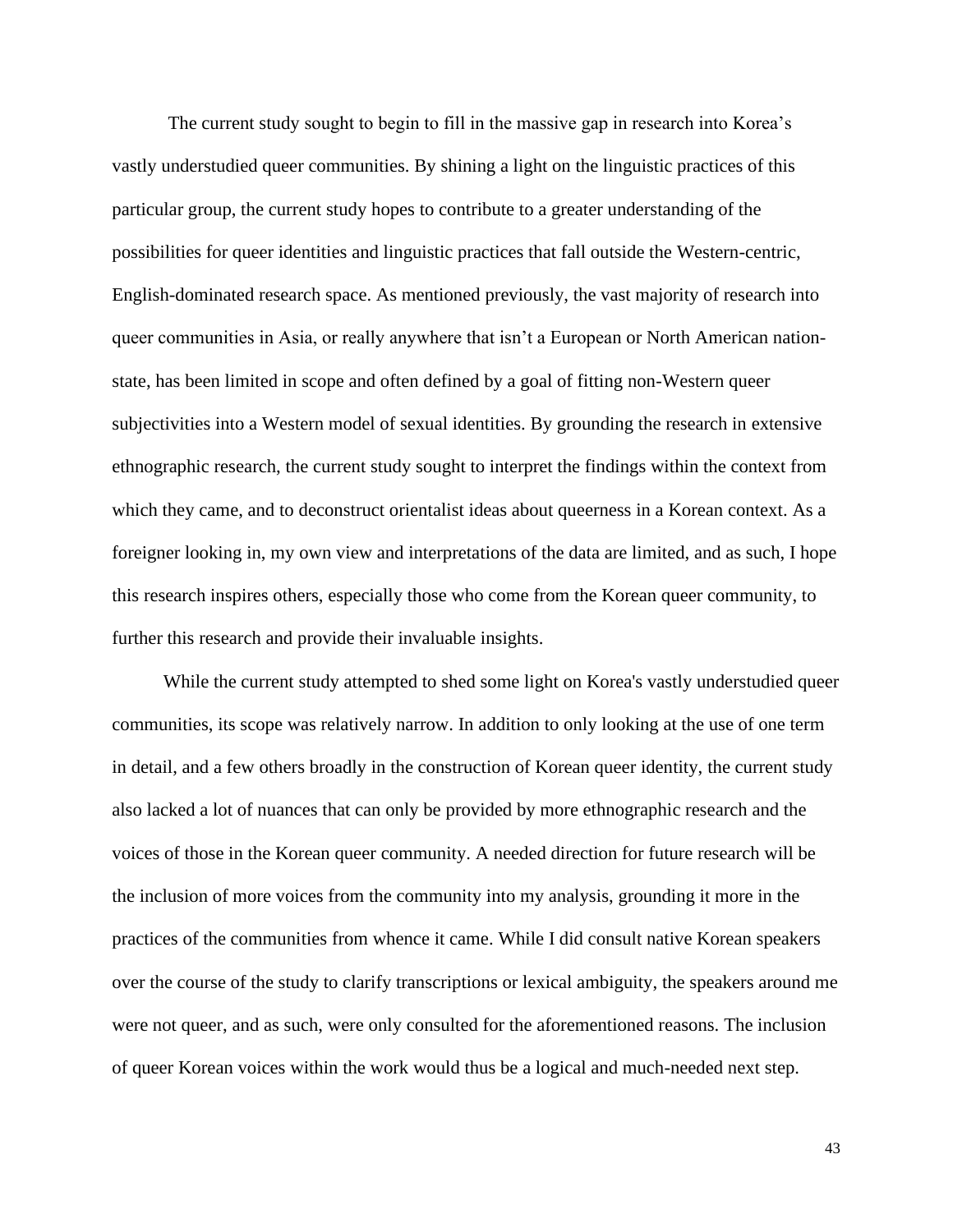In addition to this, another direction for future research would be the English usage of the Korean queer community. In my observations, English usage, particularly in the various reference terms for different roles and archetypes within the queer community is uniquely complex and equally nuanced. As attested by Park (2009) and Rüdiger (2018) and others, the English language, and its competency in it holds a controversially prominent role in Korean society. Due to extensive and ongoing contact with the Anglophone world, English competency functions as a marker of prestige and status within Korean society (Rüdiger 2018, p. 184). However, as Park (2009) points out, brandishing one's English competency in the general public is seen as a sign of pretentiousness, and something that many often disclaim (p. 197-198). However, within the queer communities, the latter negative connation seems to be inconsequential. King (2016) suggests that this may be due to the 'escape' from the oppressive Korean society that English ability provides. However, the scope of the complex system of English words used within the Korean queer lexicon, as well as the history, and meanings associated with English in the Korean queer community deserve their due space.

#### **Notes**

- 1. The use of LGBTQ+ in this instance is to include non-normative gender identities in the legal ramifications of current sociopolitical landscapes in addition to queer sexual identities.
- 2. Transcripts are available upon request. Please contact the author for access.
- 3. All translations are original. If English subtitles were available, original translations were checked for accuracy. Korean text is transliterated according to the Revised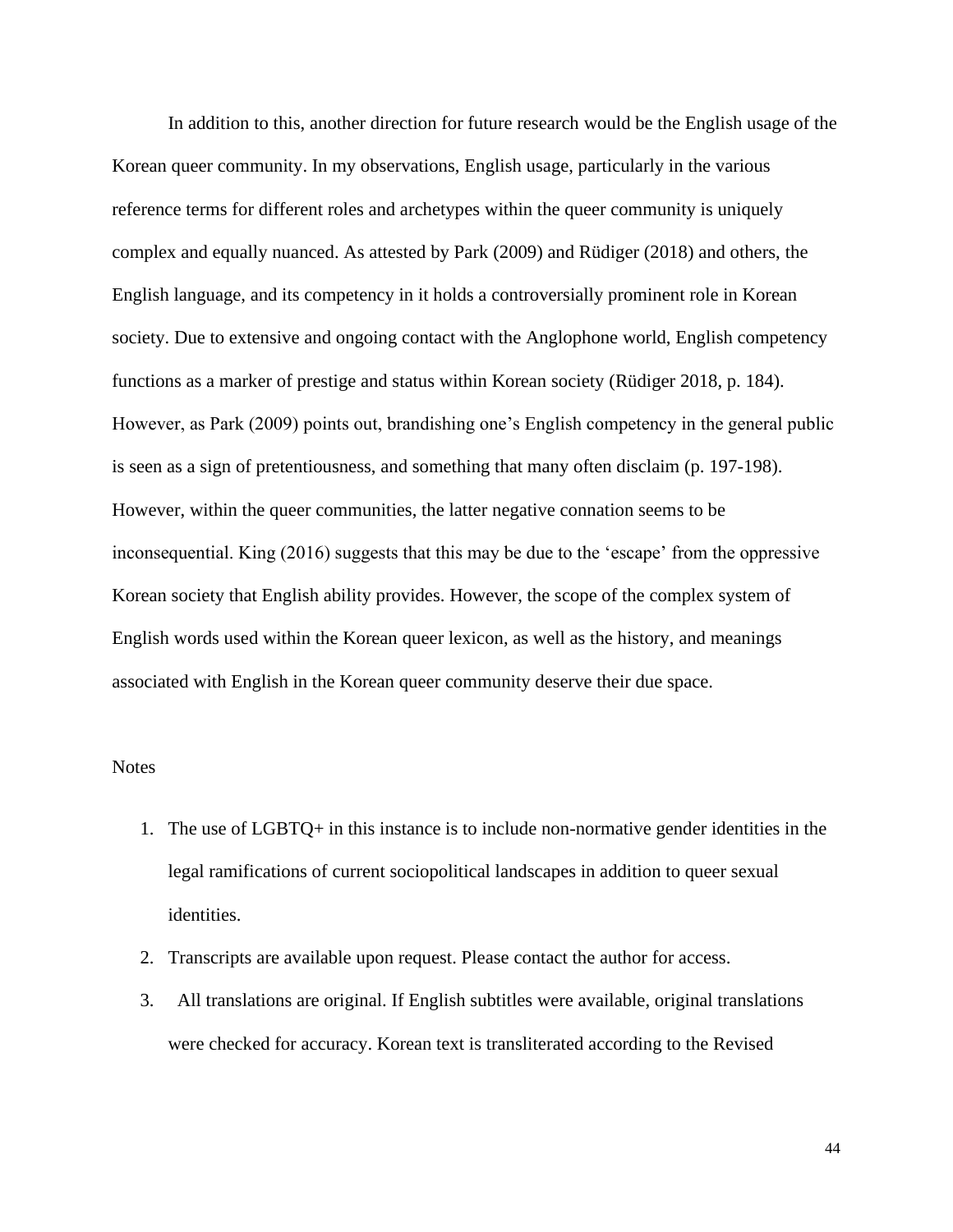Romanization System. Additionally, the numbers in the excerpts reference the lines in the transcripts from which the excerpts were taken.

- 4. In this example, the vocative case will be transcribed with an exclamation point to try and replicate the effect of someone calling another person from across a space, as is discussed in the excerpt itself.
- 5. In this example, the word *hyeong* '(lit.) older brother' is translated as 'guy'. In other examples, it can be translated as 'friend' or 'partner', among other things. In Korean culture, sibling terms are often used to describe a person close to you, and the relationship described by the term *hyeong* or similar familial terms, and subsequently the English translation, is highly dependent upon the specific context.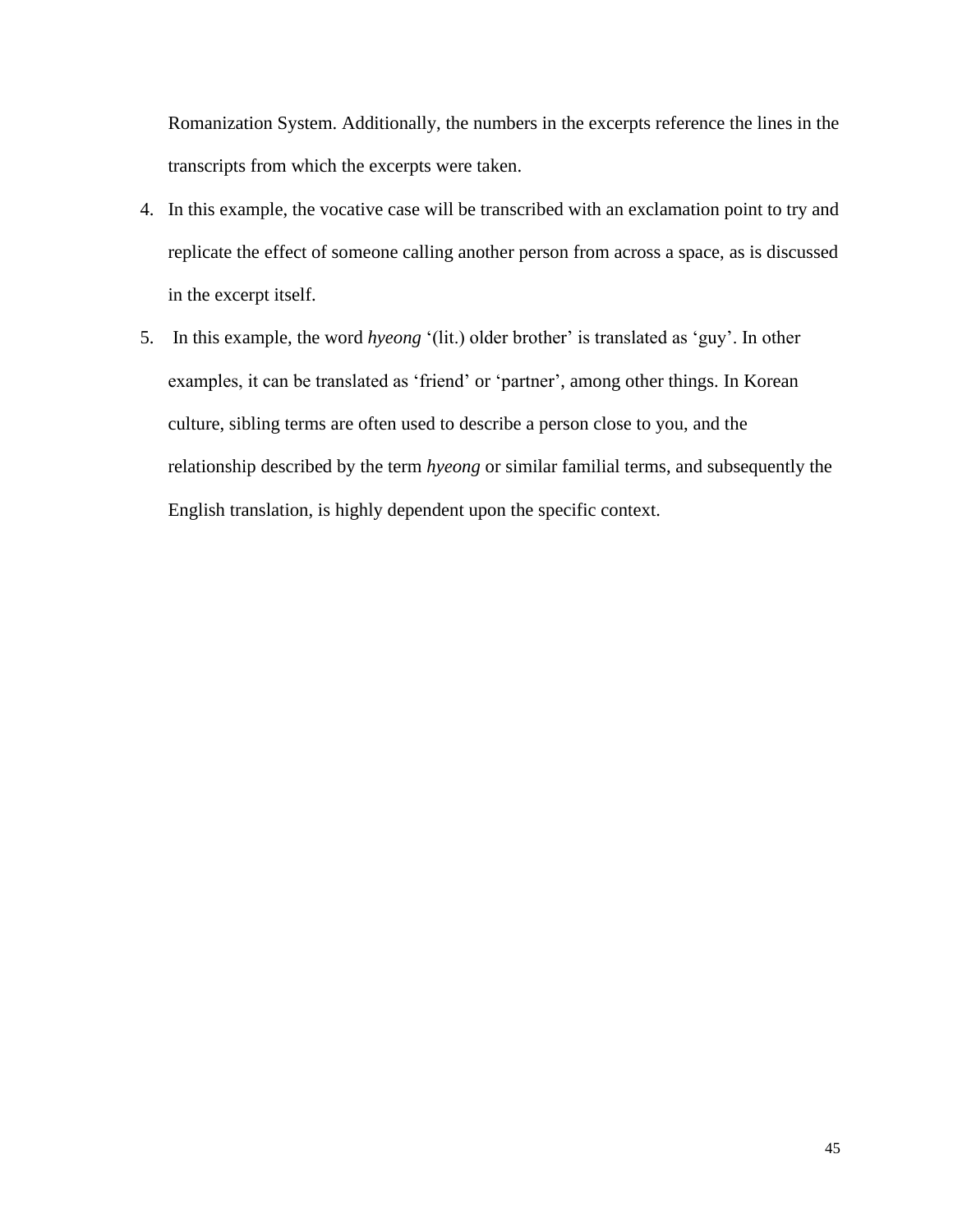### **Abbreviations**

based on the system put forth by Park (2009)

| <b>ATTR</b>    | attributive     |
|----------------|-----------------|
| <b>CIRCUM</b>  | circumstantial  |
| CL             | classifier      |
| <b>COMM</b>    | committal       |
| <b>COMP</b>    | complementizer  |
| <b>CONN</b>    | connective      |
| <b>CORREL</b>  | correlative     |
| <b>DAT</b>     | dative          |
| <b>DECL</b>    | declarative     |
| <b>DUB</b>     | dubitative      |
| <b>FOR</b>     | formal          |
| <b>HEARSAY</b> | hearsay         |
| IE             | informal ending |
| <b>INCH</b>    | inchoative      |
| INS            | instrumental    |
| <b>INTROS</b>  | introspective   |
| IR             | interrogative   |
| LOC            | locative        |
| NEG            | negative        |
| <b>OBJ</b>     | object          |
| PL             | plural          |
| POL            | polite          |
| <b>POSS</b>    | possessive      |
| <b>PRECED</b>  | precedence      |
| <b>PRESUM</b>  | presumptive     |
| <b>PROP</b>    | proposition     |
| <b>PST</b>     | past tense      |
| <b>RETROS</b>  | retrospective   |
| SG             | singular        |
| <b>SUB</b>     | subject         |
| <b>TOP</b>     | topic           |
| <b>UNASSIM</b> | unassimilated   |
| <b>VOC</b>     | vocative        |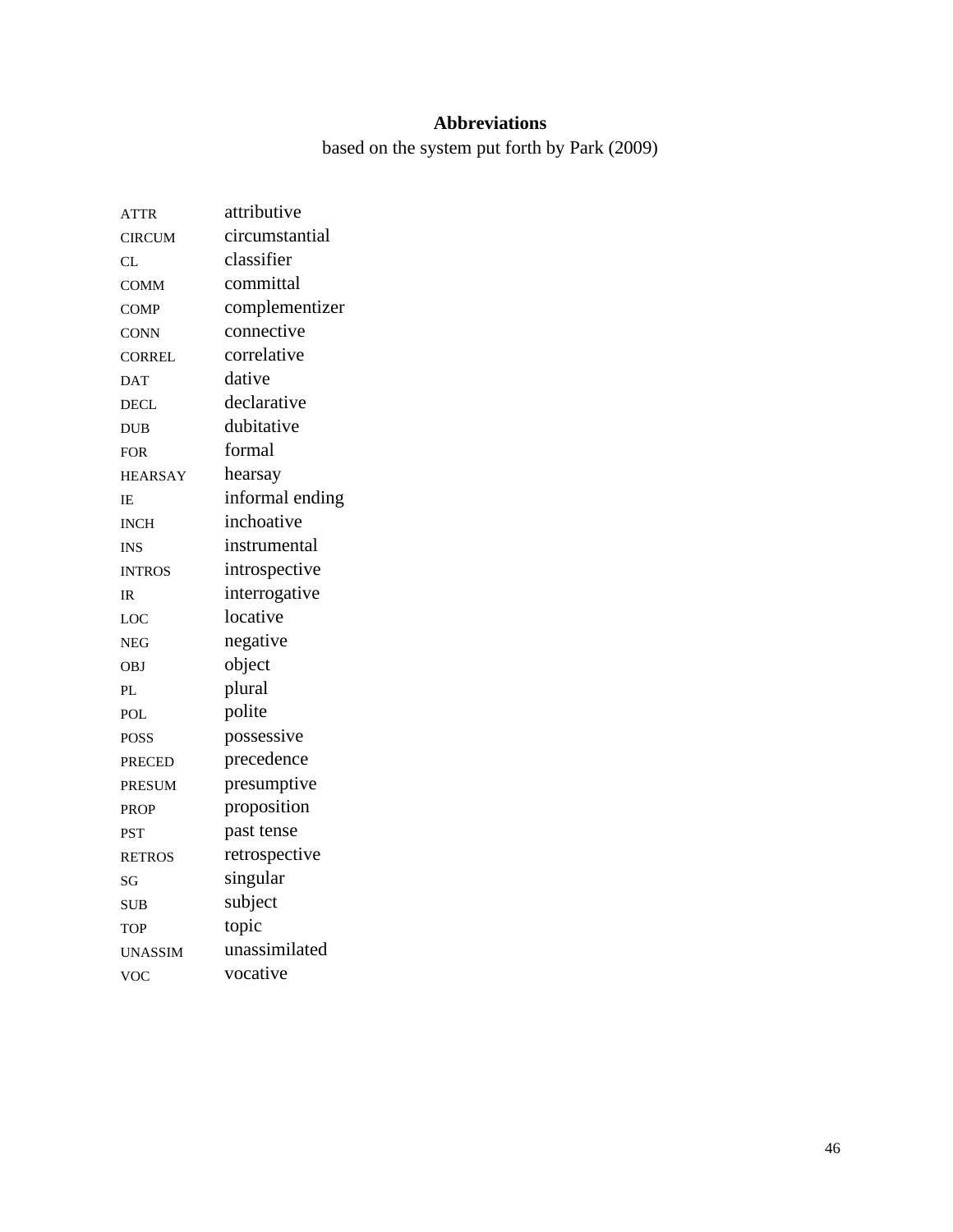#### References

Abe, H. (2010). *Queer Japanese: Gender and Sexual Identities through Linguistic Practices* (1st ed.). Palgrave Macmillan.

All about LGBTQ. (2020, April 28). 게이 철수가 알려주는 간단한 게이용어*[*어서와 퀴어는

처음이지*?] Gei cheolsuga alryeojuneun gandanhan geiyongo [eoseowa kwieoneun* 

*cheoeumiji?]* .<https://www.youtube.com/watch?v=t7RsxBrjwfI>

- Berry, C. (1999). My Queer Korea: Identity, Space, and the 1998 Seoul Queer Film & Video Festival. *Intersections: Gender, History and Culture in the Asian Context*, *2*.
- Bucholtz, M., & Hall, K. (2004). Theorizing identity in language and sexuality research. *Language in Society*, *33*, 469–515.<https://doi.org/10.1017/S004740450044021>
- Bucholtz, M., & Hall, K. (2005). Identity and interaction: A sociocultural linguistic approach. *Discourse Studies*, *7*(4–5), 585–614.
- Choi, H. (2015). Constructions of marriage and sexuality in modern Korea. In *Routledge Handbook of Sexuality Studies in East Asia* (pp. 87–100). Routledge.
- Eckert, P., & McConnel-Ginet, S. (1992). Think Practically and Look Locally: Language and Gender as Community-Based Practice. *Annu. Rev. Anthropol.*, *21*, 461–488.
- Irvine, J. T., & Gal, S. (2000). Language Ideology and Linguistic Differentiation. In *Regimes of language: Ideologies, polities, and identities* (pp. 35–83).
- Jung, G. (2021). Evangelical Protestant Women's Views on Homosexuality and LGBT Rights in Korea: The Role of Confucianism and Nationalism in Heteronormative Ideology. *Journal of Homosexuality*, *68*(13), 2097–2121.

Kiesling, S. (2004). Dude. *American Speech*, *79*(3), 281–304.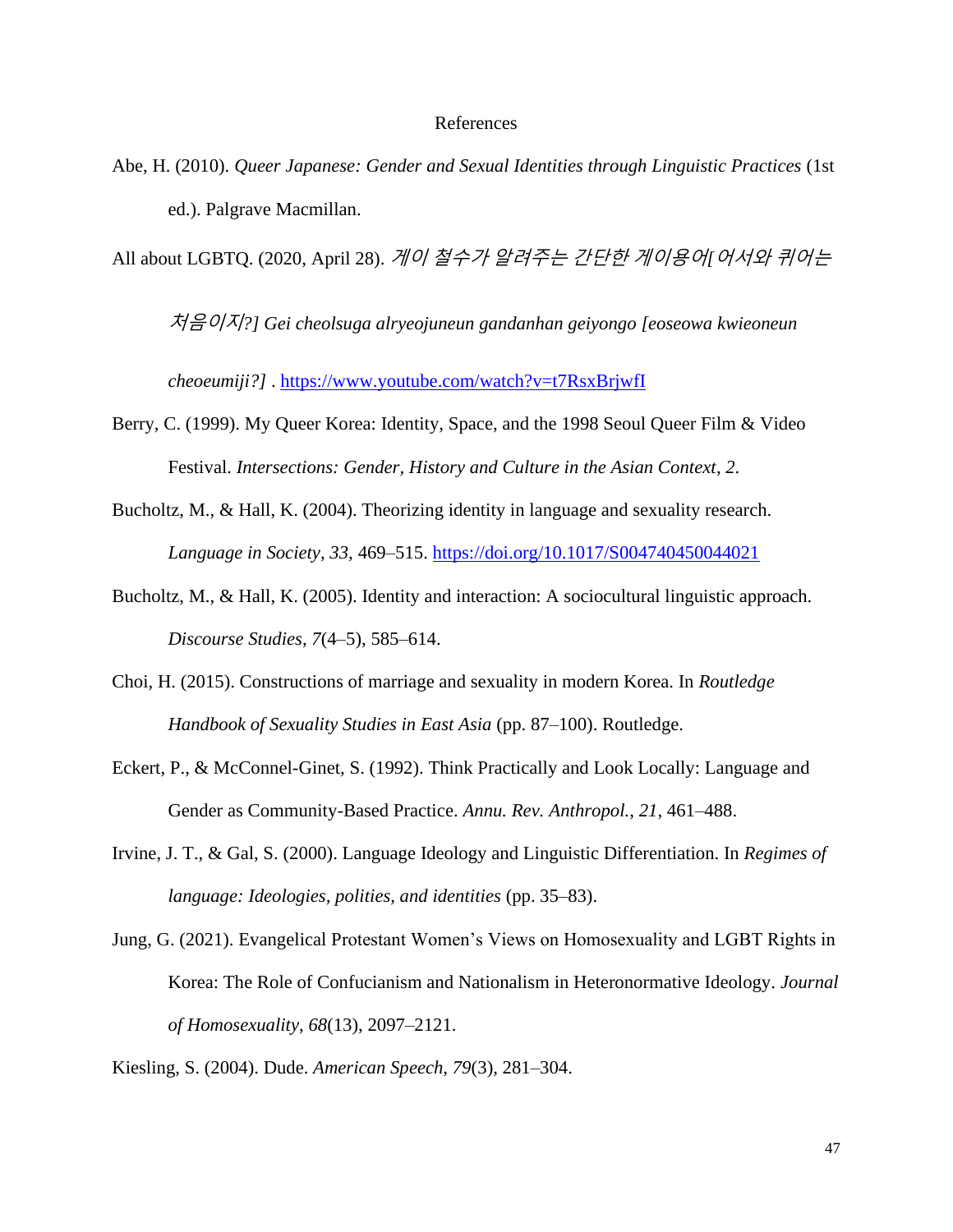Kim, J. S. (2016). 텔레비전 코미디 프로그렘에서 재현되는 소수집단 목소리의 타자화.

Telrebijeon komidi peurogeuremeseo jehyeondoineun sosujipdan moksorieui tajahwa. *Journal of Media Economics and Culture*, *14*(2), 7–43.

- Kim, Y.-G., & Hahn, S.-J. (2006). Homosexuality in Ancient and Modern Korea. *Culture, Health & Sexuality*, *6*(1), 59–65.
- King, B. W. (2008). "Being Gay Guy, That is the Advantage": Queer Korean Language Learning and Identity Construction. *Journal of Language, Identity, and Education*, *7*, 230–252.
- Lee, D. J. (1975). Some Problems in Learning Korean Second-Person Pronouns. In *The Korean Language: Its Structure and Social Projection*. University of Hawaii.
- Lee, S.-J. (2007). The Making of the Gay Male Place- A Case Study of Nakwon-dong, Jongnogu, Seoul, Korea. 地埋學論叢, *49*, 23–43.
- Motschenbacher, H., & Stegu, M. (2013). Queer Linguistic approaches to discourse. *Discourse & Society*, *24*(5), 519–535.
- Pan, J. (2018). *Constructing a Gay Persona: A Sociophonetic Case Study of an LGBT Talk Show in Taiwan* [Master's]. The Ohio State University.
- Park, J. S.-Y. (2009). Illegitimate speakers of English: Negotiation of linguistic identity among Korean international students. In *Beyond Yellow English* (pp. 195–212).
- Phillips, J., & Yi, J. (2019). Queer Communities and Activism in South Korea: Periphery-Center Currents. *Journal of Homosexuality*.
- Rich, T. S. (2016). Religion and Public Perceptions of Gays and Lesbians in South Korea. *Journal of Homosexuality*.
- Rich, T. S., & Eliassen, I. (2020). Proximity, contact and tolerance of homosexuals in Korea: Evidence from an experimental survey. *Asian Journal of Political Science*.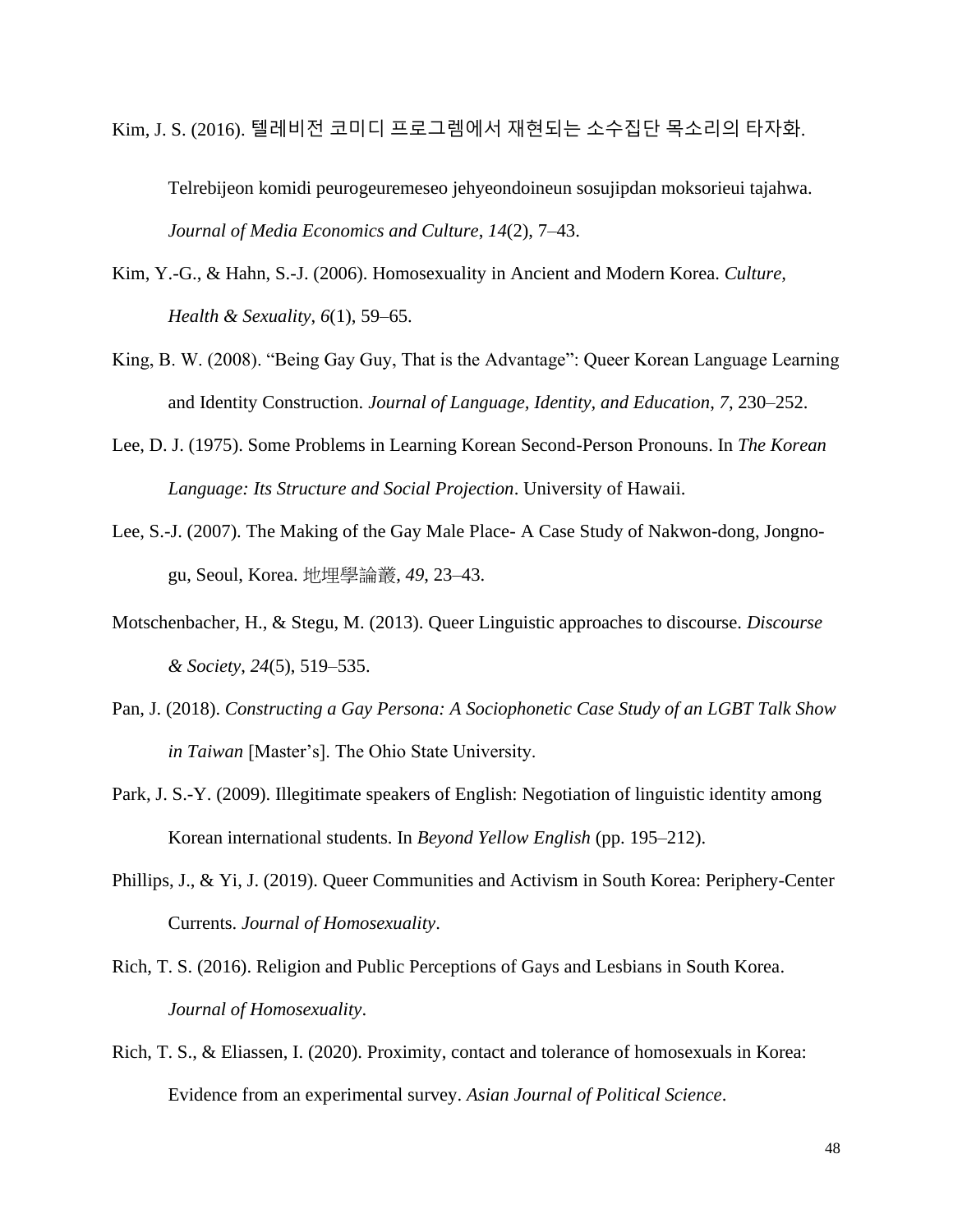- Rüdiger, S. (2018). Mixed Feelings: Attitudes towards English loanwords and their use in South Korea. *Open Linguistics 2018*, *4*, 184–198.<https://doi.org/10.1515/opli-2018-0010>
- Seo, D.-J. (2001). Mapping the Vicissitudes of Homosexual Identites in South Korea. *Journal of Homosexuality*, *40*(3/4), 65–79.
- Silverstein, M. (1976). Shifters, linguistic categories, and cultural description. In *Meaning in anthropology* (pp. 11–55).
- Silverstein, M. (1985). Language and the culture of gender: At the intersection of structure, usage, and ideology. In *Semiotic mediation*. Academic Press.
- Wilson, A. (2006). Queering Asia. *Intersections: Gender, History and Culture in the Asian Context*, *14*.

Yeon, J., & Brown, L. (2011). *Korean: A Comprehensive Grammar*. Routledge.

- Yi, J., & Phillips, J. (2015). Paths of Integration for Sexual Minorities in Korea. *Pacific Affairs*, *88*(1), 123–134.
- Youn, G. (2017). Attitudinal Changes Toward Homosexuality During the Past Two Decades (1994-2014) in Korea. *Journal of Homosexuality*, *65*, 100–116.
- Yum, J. O. (2012). Communcation Competence: A Korean Perspective. *China Media Research*, *8*(2), 11–17.

게이/은어—나무위키 Gei/euneo--namuwiki. (n.d.). Retrieved April 11, 2022, from

<https://namu.wiki/w/%EA%B2%8C%EC%9D%B4/%EC%9D%80%EC%96%B4>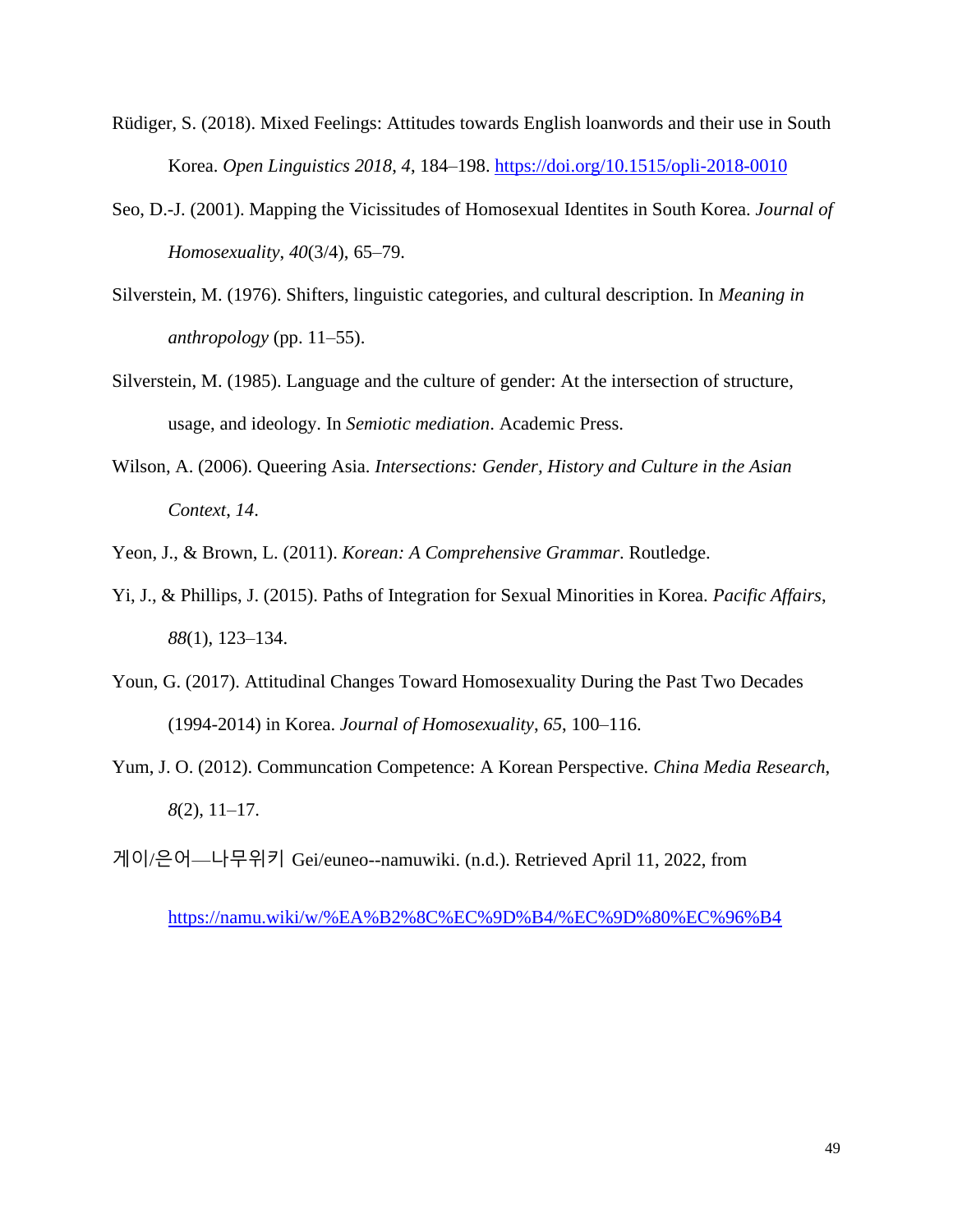#### Media References

All about LGBTQ. (2020, April 28). 게이 철수가 알려주는 간단한 게이용어*[*어서와 퀴어는

처음이지*?]*. *Gei cheolsuga alryeojuneun gandanhan geiyongo [eoseowa kwieoneun* 

*cheoeumiji?].* <https://www.youtube.com/watch?v=t7RsxBrjwfI>

Ddolddol 김똘똘. (2019, December 4). *[Ddolddol therapy] A Music Major Afraid of Being Out*[.](https://www.youtube.com/watch?v=l0j4-8fq97E)

<https://www.youtube.com/watch?v=l0j4-8fq97E>

Ddolddol 김똘똘. (2020a, February 22). *[Ddolddol Counselor] What Happened in the 2 Days in* 

*a Pension Trip?* <https://www.youtube.com/watch?v=Uxav24zgbJ0>

Ddolddol 김똘똘. (2020b, June 15). *(Believe it or not) Identifying heterosexuals and gays:* 

*Parabola sight process*. <https://www.youtube.com/watch?v=X61-7YToGk8>

Jung-gu & Dong-gu #2. (2021, October 22). *(SUB)Healthy and safe life with B app "Condom"* 

*feat.Balance game.* <https://www.youtube.com/watch?v=-PX9h3pOkiA>

Gang Hakdu 강학두 7yxxs. (2020, January 9). 겁나 무서운 이쪽 형이랑 만난 썰 *Geopna* 

*museoun ijjok hyeongirang mannan sseol*[.](https://www.youtube.com/watch?v=lOPd0XHJwSI)

<https://www.youtube.com/watch?v=lOPd0XHJwSI>

Namgyu 남규. (2019a, January 6). *[*남규 *TV]* 게이들이 잘생길 수 밖에 없는 이유 *[Namgyu* 

*TV] Geideuli jalsaenggil su bakke eopsneun iyu*[.](https://www.youtube.com/watch?v=v2bd2h-KkRA) <https://www.youtube.com/watch?v=v2bd2h-KkRA>